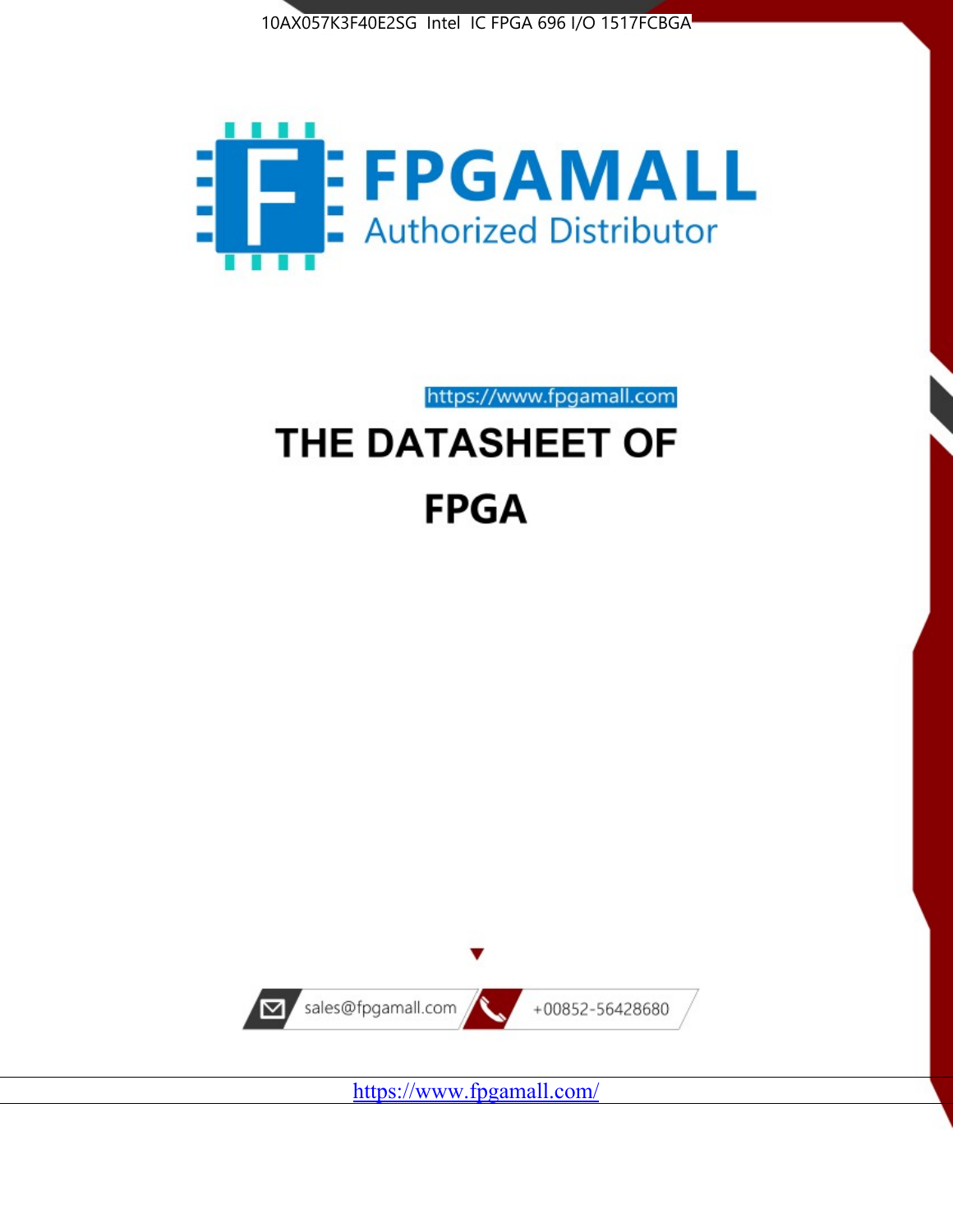10AX057K3F40E2SG Intel IC FPGA 696 I/O 1517FCBGA



# **Intel® Arria® 10 Device Overview**



**A10-OVERVIEW | 2018.12.06** Latest document on the web: **[PDF](https://www.intel.com/content/dam/www/programmable/us/en/pdfs/literature/hb/arria-10/a10_overview.pdf)** | **[HTML](https://www.intel.com/content/www/us/en/programmable/documentation/sam1403480274650.html)**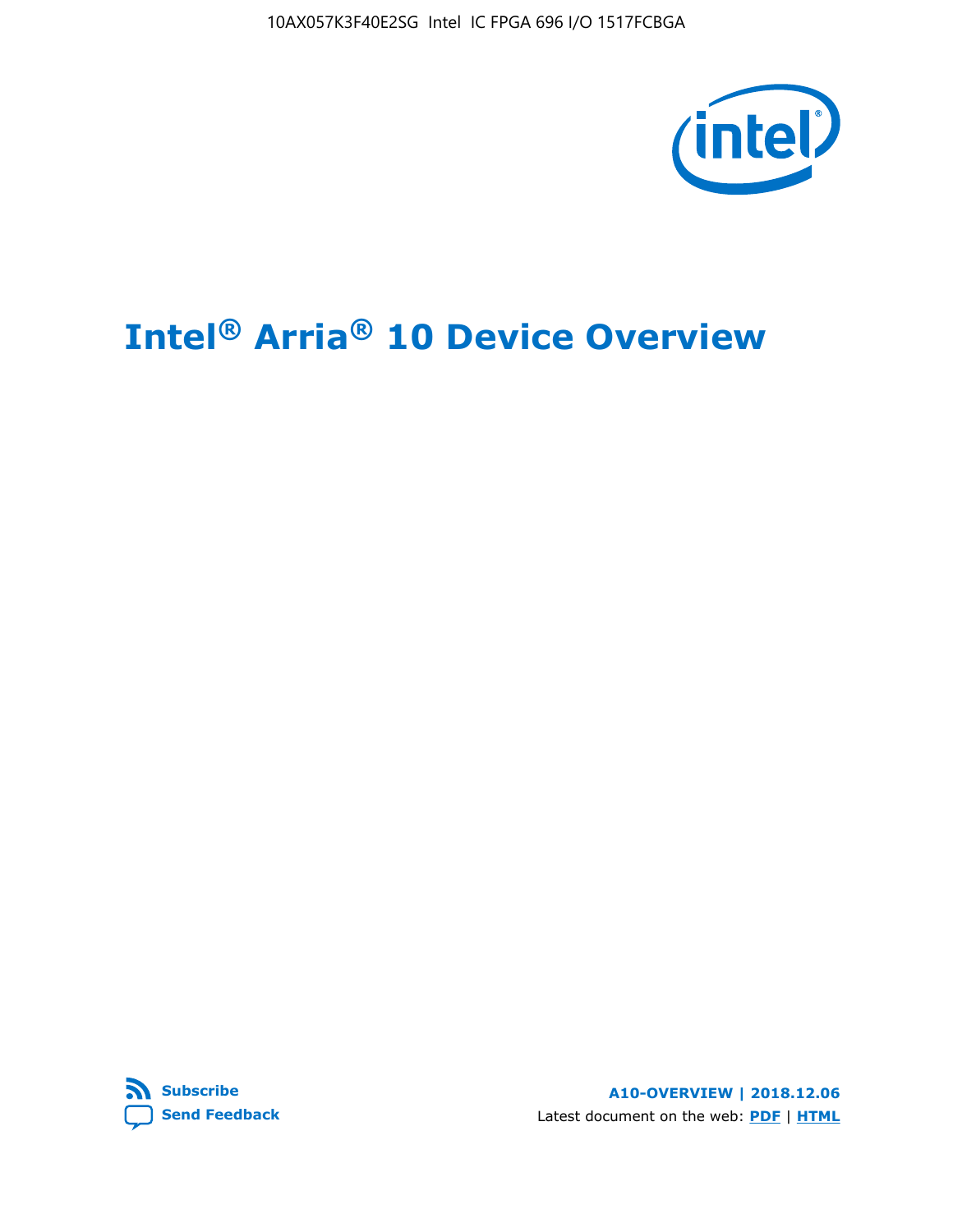

**Contents** 

# **Contents**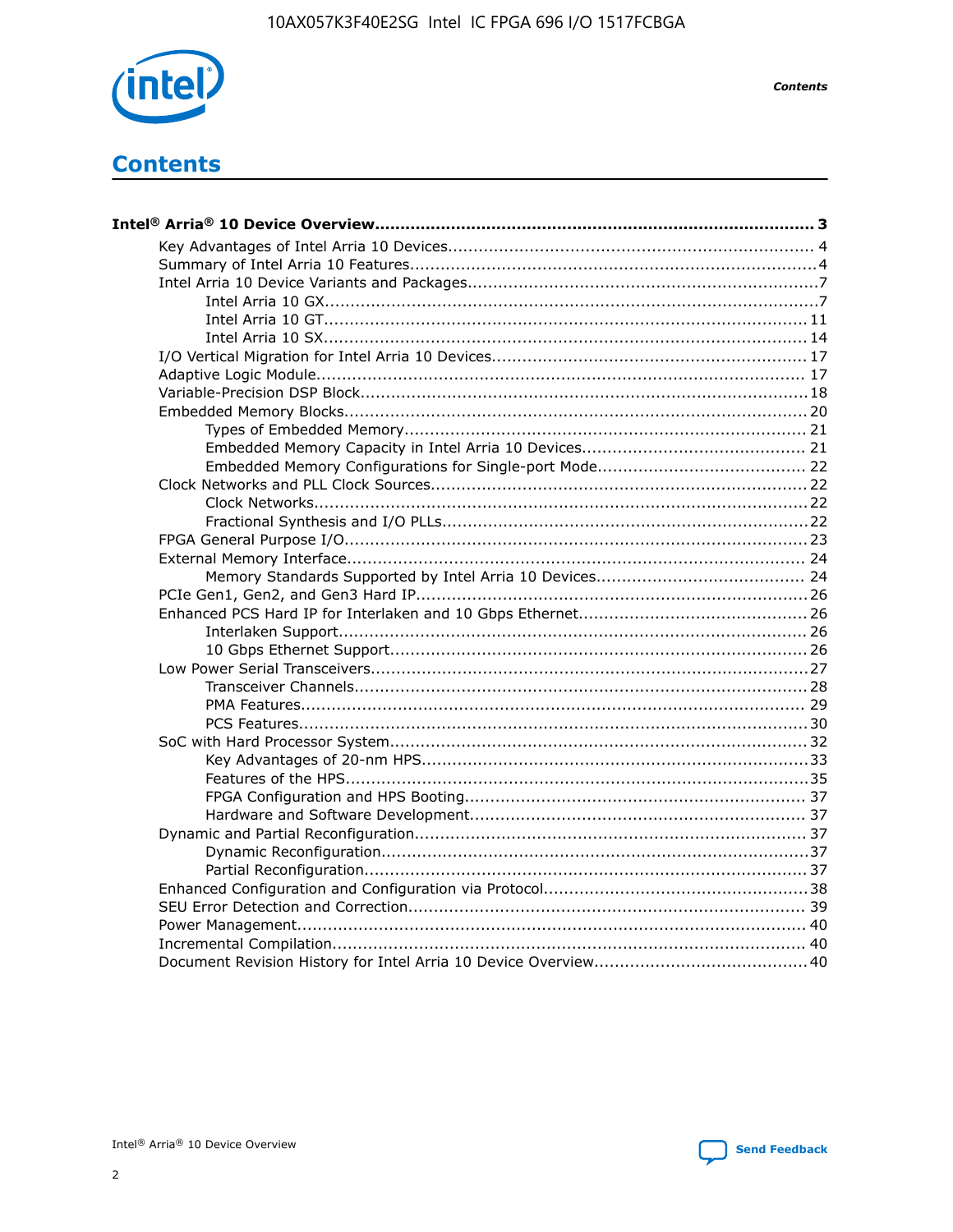**A10-OVERVIEW | 2018.12.06**

**[Send Feedback](mailto:FPGAtechdocfeedback@intel.com?subject=Feedback%20on%20Intel%20Arria%2010%20Device%20Overview%20(A10-OVERVIEW%202018.12.06)&body=We%20appreciate%20your%20feedback.%20In%20your%20comments,%20also%20specify%20the%20page%20number%20or%20paragraph.%20Thank%20you.)**



# **Intel® Arria® 10 Device Overview**

The Intel<sup>®</sup> Arria<sup>®</sup> 10 device family consists of high-performance and power-efficient 20 nm mid-range FPGAs and SoCs.

Intel Arria 10 device family delivers:

- Higher performance than the previous generation of mid-range and high-end FPGAs.
- Power efficiency attained through a comprehensive set of power-saving technologies.

The Intel Arria 10 devices are ideal for high performance, power-sensitive, midrange applications in diverse markets.

| <b>Market</b>         | <b>Applications</b>                                                                                               |
|-----------------------|-------------------------------------------------------------------------------------------------------------------|
| Wireless              | Channel and switch cards in remote radio heads<br>٠<br>Mobile backhaul<br>٠                                       |
| Wireline              | 40G/100G muxponders and transponders<br>٠<br>100G line cards<br>٠<br><b>Bridging</b><br>٠<br>Aggregation<br>٠     |
| <b>Broadcast</b>      | Studio switches<br>٠<br>Servers and transport<br>٠<br>Videoconferencing<br>٠<br>Professional audio and video<br>٠ |
| Computing and Storage | Flash cache<br>٠<br>Cloud computing servers<br>٠<br>Server acceleration<br>٠                                      |
| Medical               | Diagnostic scanners<br>٠<br>Diagnostic imaging<br>٠                                                               |
| Military              | Missile guidance and control<br>٠<br>Radar<br>٠<br>Electronic warfare<br>٠<br>Secure communications<br>٠          |

#### **Table 1. Sample Markets and Ideal Applications for Intel Arria 10 Devices**

#### **Related Information**

- [Intel Arria 10 Device Handbook: Known Issues](http://www.altera.com/support/kdb/solutions/rd07302013_646.html) Lists the planned updates to the *Intel Arria 10 Device Handbook* chapters.
- [Intel Arria 10 GX/GT Device Errata and Design Recommendations](https://www.intel.com/content/www/us/en/programmable/documentation/agz1493851706374.html#yqz1494433888646)
- [Intel Arria 10 SX Device Errata and Design Recommendations](https://www.intel.com/content/www/us/en/programmable/documentation/cru1462832385668.html#cru1462832558642)

Intel Corporation. All rights reserved. Intel, the Intel logo, Altera, Arria, Cyclone, Enpirion, MAX, Nios, Quartus and Stratix words and logos are trademarks of Intel Corporation or its subsidiaries in the U.S. and/or other countries. Intel warrants performance of its FPGA and semiconductor products to current specifications in accordance with Intel's standard warranty, but reserves the right to make changes to any products and services at any time without notice. Intel assumes no responsibility or liability arising out of the application or use of any information, product, or service described herein except as expressly agreed to in writing by Intel. Intel customers are advised to obtain the latest version of device specifications before relying on any published information and before placing orders for products or services. \*Other names and brands may be claimed as the property of others.

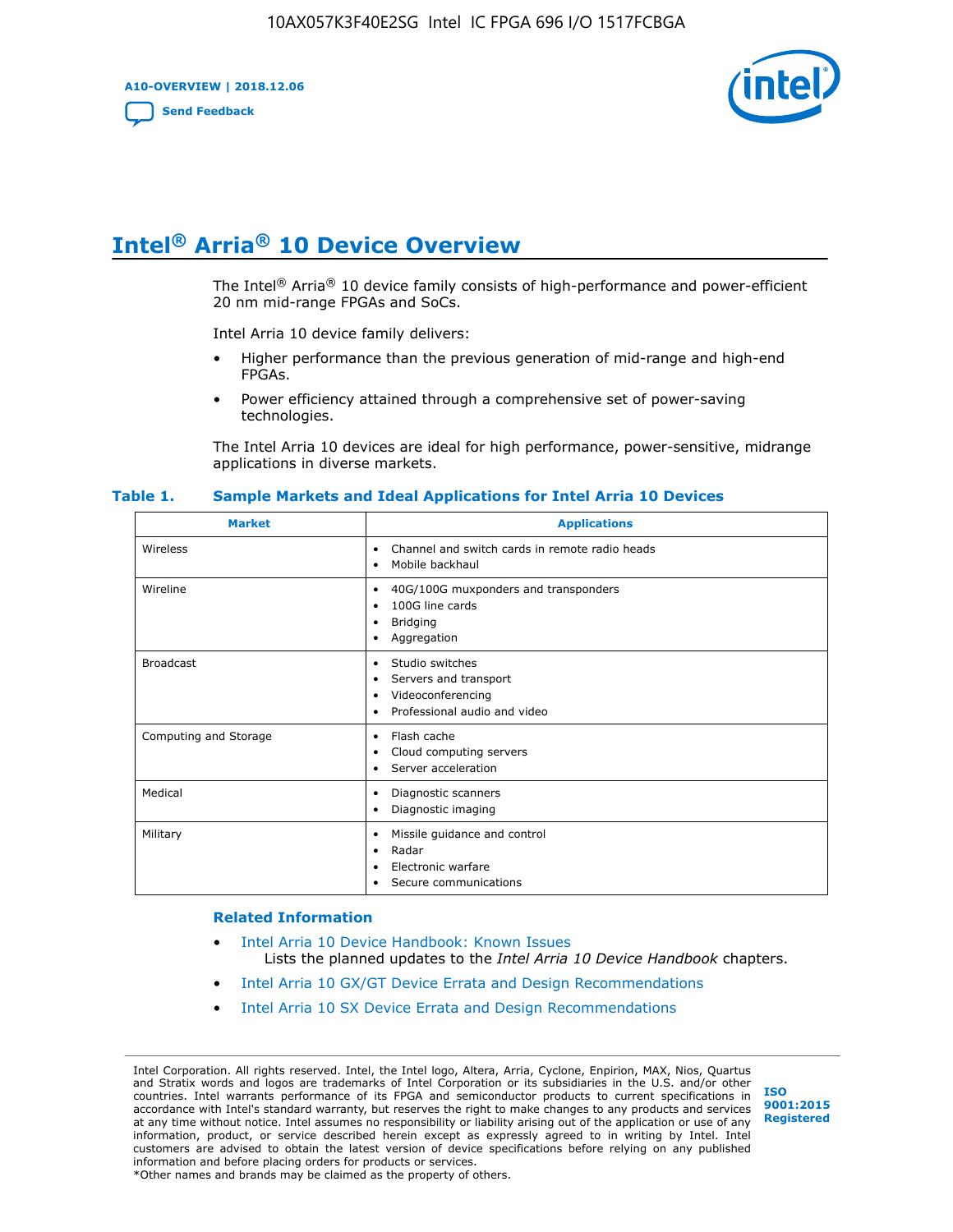

# **Key Advantages of Intel Arria 10 Devices**

# **Table 2. Key Advantages of the Intel Arria 10 Device Family**

| <b>Advantage</b>                                                                                          | <b>Supporting Feature</b>                                                                                                                                                                                                                                                                                                |
|-----------------------------------------------------------------------------------------------------------|--------------------------------------------------------------------------------------------------------------------------------------------------------------------------------------------------------------------------------------------------------------------------------------------------------------------------|
| Enhanced core architecture                                                                                | Built on TSMC's 20 nm process technology<br>٠<br>60% higher performance than the previous generation of mid-range FPGAs<br>٠<br>15% higher performance than the fastest previous-generation FPGA<br>٠                                                                                                                    |
| High-bandwidth integrated<br>transceivers                                                                 | Short-reach rates up to 25.8 Gigabits per second (Gbps)<br>٠<br>Backplane capability up to 12.5 Gbps<br>٠<br>Integrated 10GBASE-KR and 40GBASE-KR4 Forward Error Correction (FEC)<br>٠                                                                                                                                   |
| Improved logic integration and<br>hard IP blocks                                                          | 8-input adaptive logic module (ALM)<br>٠<br>Up to 65.6 megabits (Mb) of embedded memory<br>٠<br>Variable-precision digital signal processing (DSP) blocks<br>Fractional synthesis phase-locked loops (PLLs)<br>Hard PCI Express Gen3 IP blocks<br>Hard memory controllers and PHY up to 2,400 Megabits per second (Mbps) |
| Second generation hard<br>processor system (HPS) with<br>integrated ARM* Cortex*-A9*<br>MPCore* processor | Tight integration of a dual-core ARM Cortex-A9 MPCore processor, hard IP, and an<br>٠<br>FPGA in a single Intel Arria 10 system-on-a-chip (SoC)<br>Supports over 128 Gbps peak bandwidth with integrated data coherency between<br>$\bullet$<br>the processor and the FPGA fabric                                        |
| Advanced power savings                                                                                    | Comprehensive set of advanced power saving features<br>٠<br>Power-optimized MultiTrack routing and core architecture<br>٠<br>Up to 40% lower power compared to previous generation of mid-range FPGAs<br>٠<br>Up to 60% lower power compared to previous generation of high-end FPGAs<br>٠                               |

# **Summary of Intel Arria 10 Features**

## **Table 3. Summary of Features for Intel Arria 10 Devices**

| <b>Feature</b>                  | <b>Description</b>                                                                                                                                                                                                                                                                                                                                                                                           |
|---------------------------------|--------------------------------------------------------------------------------------------------------------------------------------------------------------------------------------------------------------------------------------------------------------------------------------------------------------------------------------------------------------------------------------------------------------|
| Technology                      | TSMC's 20-nm SoC process technology<br>Allows operation at a lower $V_{\text{CC}}$ level of 0.82 V instead of the 0.9 V standard $V_{\text{CC}}$ core voltage                                                                                                                                                                                                                                                |
| Packaging                       | 1.0 mm ball-pitch Fineline BGA packaging<br>٠<br>0.8 mm ball-pitch Ultra Fineline BGA packaging<br>Multiple devices with identical package footprints for seamless migration between different<br><b>FPGA</b> densities<br>Devices with compatible package footprints allow migration to next generation high-end<br>Stratix <sup>®</sup> 10 devices<br>RoHS, leaded $(1)$ , and lead-free (Pb-free) options |
| High-performance<br>FPGA fabric | Enhanced 8-input ALM with four registers<br>Improved multi-track routing architecture to reduce congestion and improve compilation time<br>Hierarchical core clocking architecture<br>Fine-grained partial reconfiguration                                                                                                                                                                                   |
| Internal memory<br>blocks       | M20K-20-Kb memory blocks with hard error correction code (ECC)<br>Memory logic array block (MLAB)-640-bit memory                                                                                                                                                                                                                                                                                             |
|                                 | continued                                                                                                                                                                                                                                                                                                                                                                                                    |



<sup>(1)</sup> Contact Intel for availability.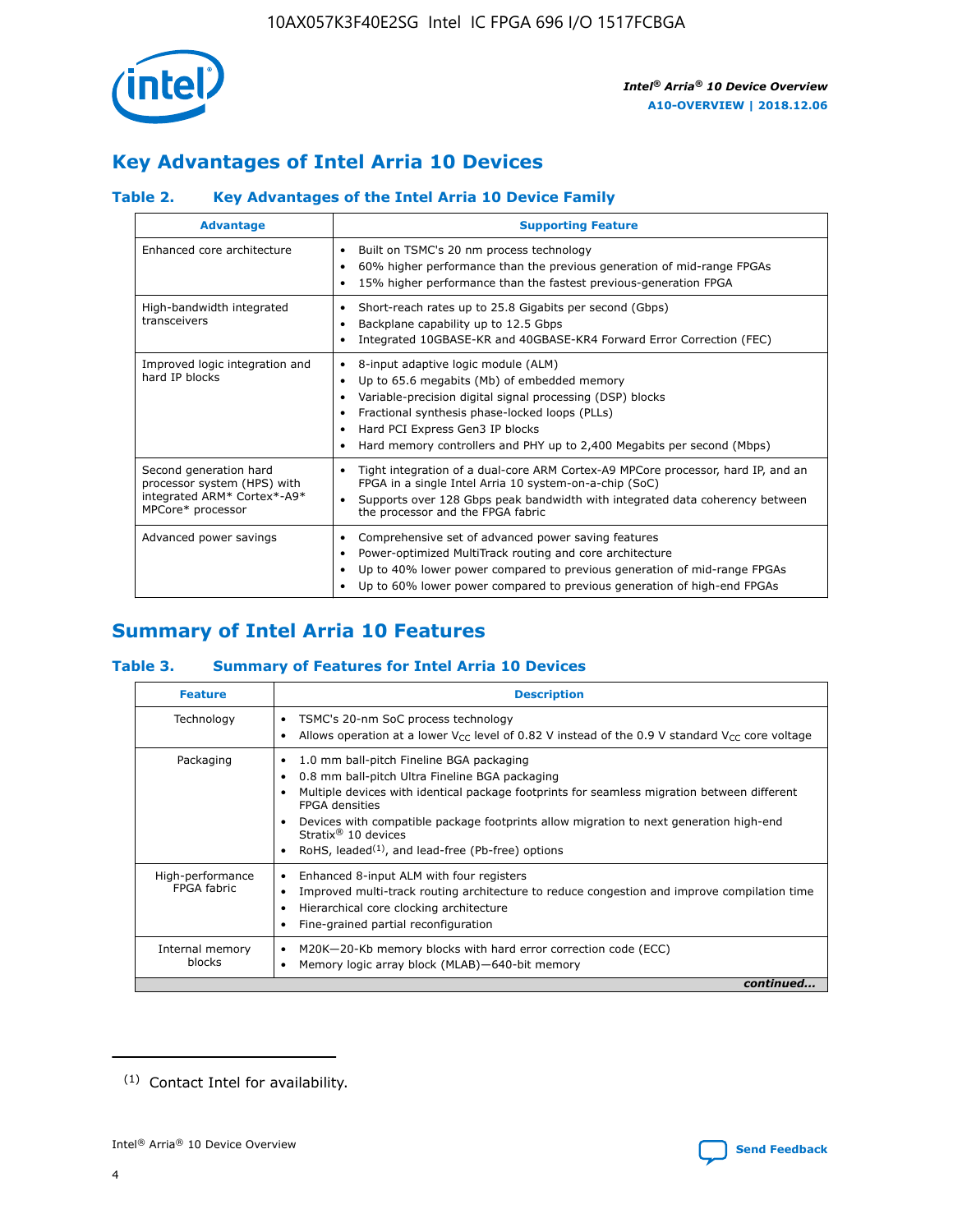r



| <b>Feature</b>                         | <b>Description</b>                                                                                             |                                                                                                                                                                                                                                                                                                                                                                                                                                                                                                                                                                                                                                                                                                                                                                                                                                                                  |  |  |  |  |  |
|----------------------------------------|----------------------------------------------------------------------------------------------------------------|------------------------------------------------------------------------------------------------------------------------------------------------------------------------------------------------------------------------------------------------------------------------------------------------------------------------------------------------------------------------------------------------------------------------------------------------------------------------------------------------------------------------------------------------------------------------------------------------------------------------------------------------------------------------------------------------------------------------------------------------------------------------------------------------------------------------------------------------------------------|--|--|--|--|--|
| Embedded Hard IP<br>blocks             | Variable-precision DSP                                                                                         | Native support for signal processing precision levels from $18 \times 19$ to<br>$\bullet$<br>54 x 54<br>Native support for 27 x 27 multiplier mode<br>$\bullet$<br>64-bit accumulator and cascade for systolic finite impulse responses<br>(FIRs)<br>Internal coefficient memory banks<br>$\bullet$<br>Preadder/subtractor for improved efficiency<br>Additional pipeline register to increase performance and reduce<br>power<br>Supports floating point arithmetic:<br>- Perform multiplication, addition, subtraction, multiply-add,<br>multiply-subtract, and complex multiplication.<br>- Supports multiplication with accumulation capability, cascade<br>summation, and cascade subtraction capability.<br>- Dynamic accumulator reset control.<br>- Support direct vector dot and complex multiplication chaining<br>multiply floating point DSP blocks. |  |  |  |  |  |
|                                        | Memory controller                                                                                              | DDR4, DDR3, and DDR3L                                                                                                                                                                                                                                                                                                                                                                                                                                                                                                                                                                                                                                                                                                                                                                                                                                            |  |  |  |  |  |
|                                        | PCI Express*                                                                                                   | PCI Express (PCIe*) Gen3 (x1, x2, x4, or x8), Gen2 (x1, x2, x4, or x8)<br>and Gen1 (x1, x2, x4, or x8) hard IP with complete protocol stack,<br>endpoint, and root port                                                                                                                                                                                                                                                                                                                                                                                                                                                                                                                                                                                                                                                                                          |  |  |  |  |  |
|                                        | Transceiver I/O                                                                                                | 10GBASE-KR/40GBASE-KR4 Forward Error Correction (FEC)<br>PCS hard IPs that support:<br>- 10-Gbps Ethernet (10GbE)<br>- PCIe PIPE interface<br>- Interlaken<br>- Gbps Ethernet (GbE)<br>- Common Public Radio Interface (CPRI) with deterministic latency<br>support<br>- Gigabit-capable passive optical network (GPON) with fast lock-<br>time support<br>13.5G JESD204b<br>$\bullet$<br>8B/10B, 64B/66B, 64B/67B encoders and decoders<br>Custom mode support for proprietary protocols                                                                                                                                                                                                                                                                                                                                                                        |  |  |  |  |  |
| Core clock networks                    | $\bullet$                                                                                                      | Up to 800 MHz fabric clocking, depending on the application:<br>- 667 MHz external memory interface clocking with 2,400 Mbps DDR4 interface<br>- 800 MHz LVDS interface clocking with 1,600 Mbps LVDS interface<br>Global, regional, and peripheral clock networks<br>Clock networks that are not used can be gated to reduce dynamic power                                                                                                                                                                                                                                                                                                                                                                                                                                                                                                                      |  |  |  |  |  |
| Phase-locked loops<br>(PLLs)           | High-resolution fractional synthesis PLLs:<br>$\bullet$<br>Integer PLLs:<br>- Adjacent to general purpose I/Os | - Precision clock synthesis, clock delay compensation, and zero delay buffering (ZDB)<br>- Support integer mode and fractional mode<br>- Fractional mode support with third-order delta-sigma modulation<br>- Support external memory and LVDS interfaces                                                                                                                                                                                                                                                                                                                                                                                                                                                                                                                                                                                                        |  |  |  |  |  |
| FPGA General-purpose<br>$I/Os$ (GPIOs) | On-chip termination (OCT)<br>$\bullet$                                                                         | 1.6 Gbps LVDS-every pair can be configured as receiver or transmitter<br>1.2 V to 3.0 V single-ended LVTTL/LVCMOS interfacing                                                                                                                                                                                                                                                                                                                                                                                                                                                                                                                                                                                                                                                                                                                                    |  |  |  |  |  |
| <b>External Memory</b><br>Interface    | $\bullet$                                                                                                      | Hard memory controller- DDR4, DDR3, and DDR3L support<br>$-$ DDR4-speeds up to 1,200 MHz/2,400 Mbps<br>- DDR3-speeds up to 1,067 MHz/2,133 Mbps<br>Soft memory controller—provides support for RLDRAM $3^{(2)}$ , QDR IV $^{(2)}$ , and QDR II+<br>continued                                                                                                                                                                                                                                                                                                                                                                                                                                                                                                                                                                                                     |  |  |  |  |  |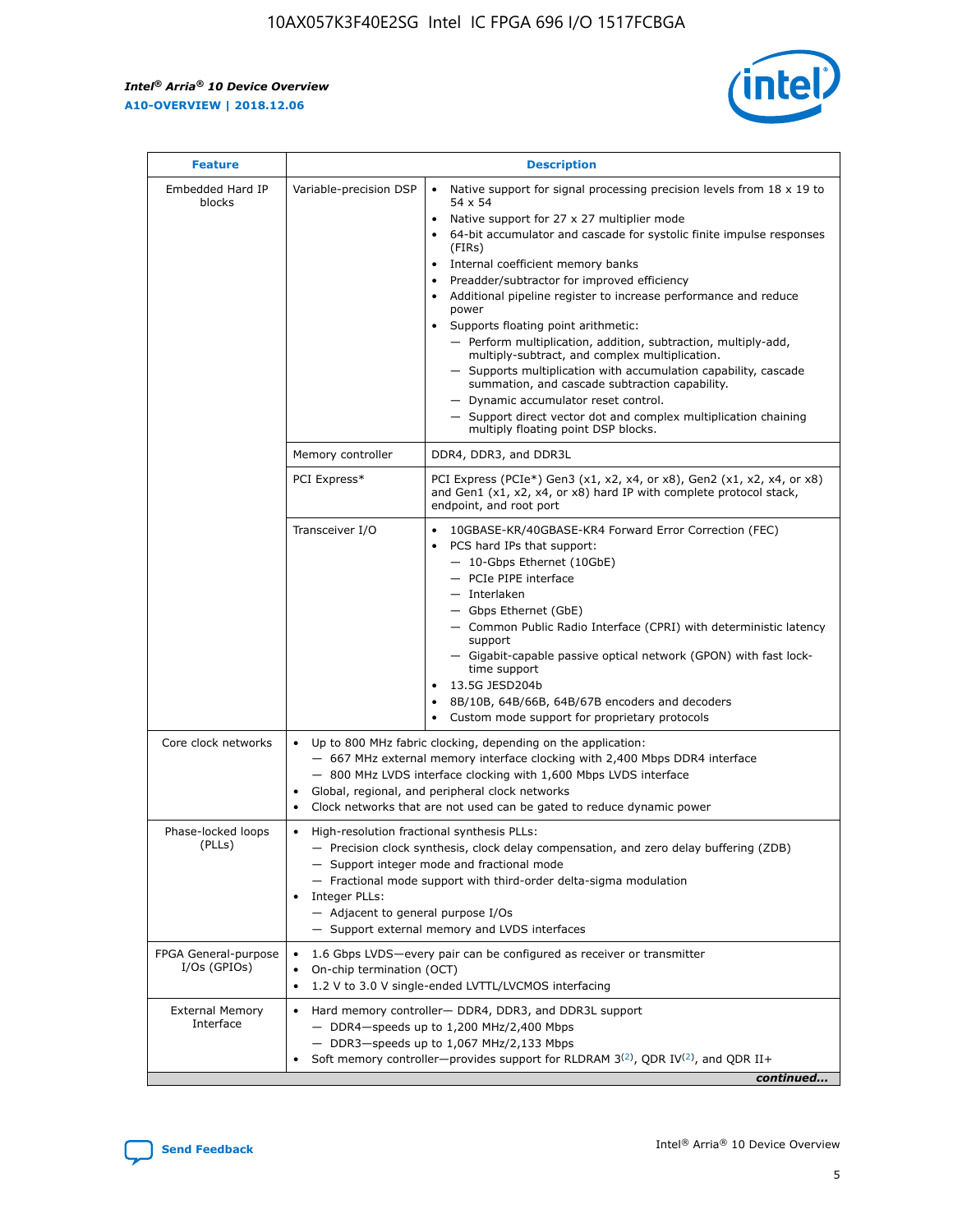

| <b>Feature</b>                                    | <b>Description</b>                                                                                                                                                                                                                                                                                                                                                                                                                                                                                                                                                                                                                         |  |  |  |  |  |  |  |
|---------------------------------------------------|--------------------------------------------------------------------------------------------------------------------------------------------------------------------------------------------------------------------------------------------------------------------------------------------------------------------------------------------------------------------------------------------------------------------------------------------------------------------------------------------------------------------------------------------------------------------------------------------------------------------------------------------|--|--|--|--|--|--|--|
| Low-power serial<br>transceivers                  | • Continuous operating range:<br>- Intel Arria 10 GX-1 Gbps to 17.4 Gbps<br>- Intel Arria 10 GT-1 Gbps to 25.8 Gbps<br>Backplane support:<br>$-$ Intel Arria 10 GX-up to 12.5<br>- Intel Arria 10 GT-up to 12.5<br>Extended range down to 125 Mbps with oversampling<br>ATX transmit PLLs with user-configurable fractional synthesis capability<br>Electronic Dispersion Compensation (EDC) support for XFP, SFP+, QSFP, and CFP optical<br>module<br>• Adaptive linear and decision feedback equalization<br>Transmitter pre-emphasis and de-emphasis<br>$\bullet$<br>Dynamic partial reconfiguration of individual transceiver channels |  |  |  |  |  |  |  |
| <b>HPS</b><br>(Intel Arria 10 SX<br>devices only) | Dual-core ARM Cortex-A9 MPCore processor-1.2 GHz CPU with<br>Processor and system<br>$\bullet$<br>1.5 GHz overdrive capability<br>256 KB on-chip RAM and 64 KB on-chip ROM<br>System peripherals-general-purpose timers, watchdog timers, direct<br>memory access (DMA) controller, FPGA configuration manager, and<br>clock and reset managers<br>Security features-anti-tamper, secure boot, Advanced Encryption<br>$\bullet$<br>Standard (AES) and authentication (SHA)<br>ARM CoreSight* JTAG debug access port, trace port, and on-chip<br>trace storage                                                                              |  |  |  |  |  |  |  |
|                                                   | <b>External interfaces</b><br>Hard memory interface-Hard memory controller (2,400 Mbps DDR4,<br>$\bullet$<br>and 2,133 Mbps DDR3), Quad serial peripheral interface (QSPI) flash<br>controller, NAND flash controller, direct memory access (DMA)<br>controller, Secure Digital/MultiMediaCard (SD/MMC) controller<br>Communication interface-10/100/1000 Ethernet media access<br>$\bullet$<br>control (MAC), USB On-The-GO (OTG) controllers, I <sup>2</sup> C controllers,<br>UART 16550, serial peripheral interface (SPI), and up to 62<br>HPS GPIO interfaces (48 direct-share I/Os)                                                 |  |  |  |  |  |  |  |
|                                                   | High-performance ARM AMBA* AXI bus bridges that support<br>Interconnects to core<br>$\bullet$<br>simultaneous read and write<br>HPS-FPGA bridges-include the FPGA-to-HPS, HPS-to-FPGA, and<br>$\bullet$<br>lightweight HPS-to-FPGA bridges that allow the FPGA fabric to issue<br>transactions to slaves in the HPS, and vice versa<br>Configuration bridge that allows HPS configuration manager to<br>configure the core logic via dedicated 32-bit configuration port<br>FPGA-to-HPS SDRAM controller bridge-provides configuration<br>interfaces for the multiport front end (MPFE) of the HPS SDRAM<br>controller                     |  |  |  |  |  |  |  |
| Configuration                                     | Tamper protection—comprehensive design protection to protect your valuable IP investments<br>Enhanced 256-bit advanced encryption standard (AES) design security with authentication<br>٠<br>Configuration via protocol (CvP) using PCIe Gen1, Gen2, or Gen3<br>continued                                                                                                                                                                                                                                                                                                                                                                  |  |  |  |  |  |  |  |

<sup>(2)</sup> Intel Arria 10 devices support this external memory interface using hard PHY with soft memory controller.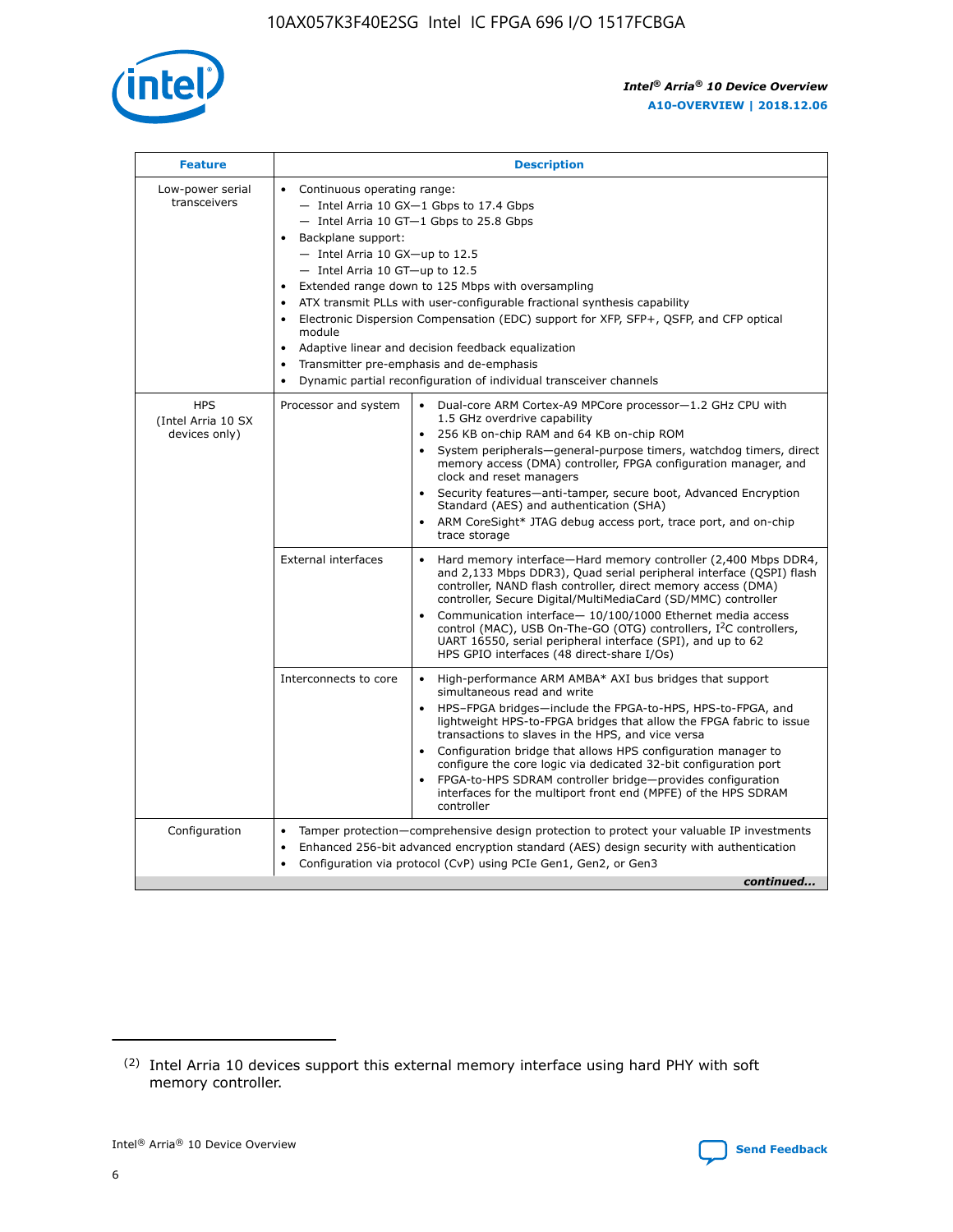

| <b>Feature</b>     | <b>Description</b>                                                                                                                                                                                               |
|--------------------|------------------------------------------------------------------------------------------------------------------------------------------------------------------------------------------------------------------|
|                    | Dynamic reconfiguration of the transceivers and PLLs<br>Fine-grained partial reconfiguration of the core fabric<br>Active Serial x4 Interface<br>$\bullet$                                                       |
| Power management   | SmartVID<br>Low static power device options<br>Programmable Power Technology<br>Intel Quartus <sup>®</sup> Prime integrated power analysis                                                                       |
| Software and tools | Intel Quartus Prime design suite<br>Transceiver toolkit<br>Platform Designer system integration tool<br>DSP Builder for Intel FPGAs<br>OpenCL <sup>™</sup> support<br>Intel SoC FPGA Embedded Design Suite (EDS) |

## **Related Information**

[Intel Arria 10 Transceiver PHY Overview](https://www.intel.com/content/www/us/en/programmable/documentation/nik1398707230472.html#nik1398706768037) Provides details on Intel Arria 10 transceivers.

# **Intel Arria 10 Device Variants and Packages**

#### **Table 4. Device Variants for the Intel Arria 10 Device Family**

| <b>Variant</b>    | <b>Description</b>                                                                                                                                                                                                     |
|-------------------|------------------------------------------------------------------------------------------------------------------------------------------------------------------------------------------------------------------------|
| Intel Arria 10 GX | FPGA featuring 17.4 Gbps transceivers for short reach applications with 12.5 backplane driving<br>capability.                                                                                                          |
| Intel Arria 10 GT | FPGA featuring:<br>17.4 Gbps transceivers for short reach applications with 12.5 backplane driving capability.<br>25.8 Gbps transceivers for supporting CAUI-4 and CEI-25G applications with CFP2 and CFP4<br>modules. |
| Intel Arria 10 SX | SoC integrating ARM-based HPS and FPGA featuring 17.4 Gbps transceivers for short reach<br>applications with 12.5 backplane driving capability.                                                                        |

# **Intel Arria 10 GX**

This section provides the available options, maximum resource counts, and package plan for the Intel Arria 10 GX devices.

The information in this section is correct at the time of publication. For the latest information and to get more details, refer to the Intel FPGA Product Selector.

## **Related Information**

#### [Intel FPGA Product Selector](http://www.altera.com/products/selector/psg-selector.html) Provides the latest information on Intel products.

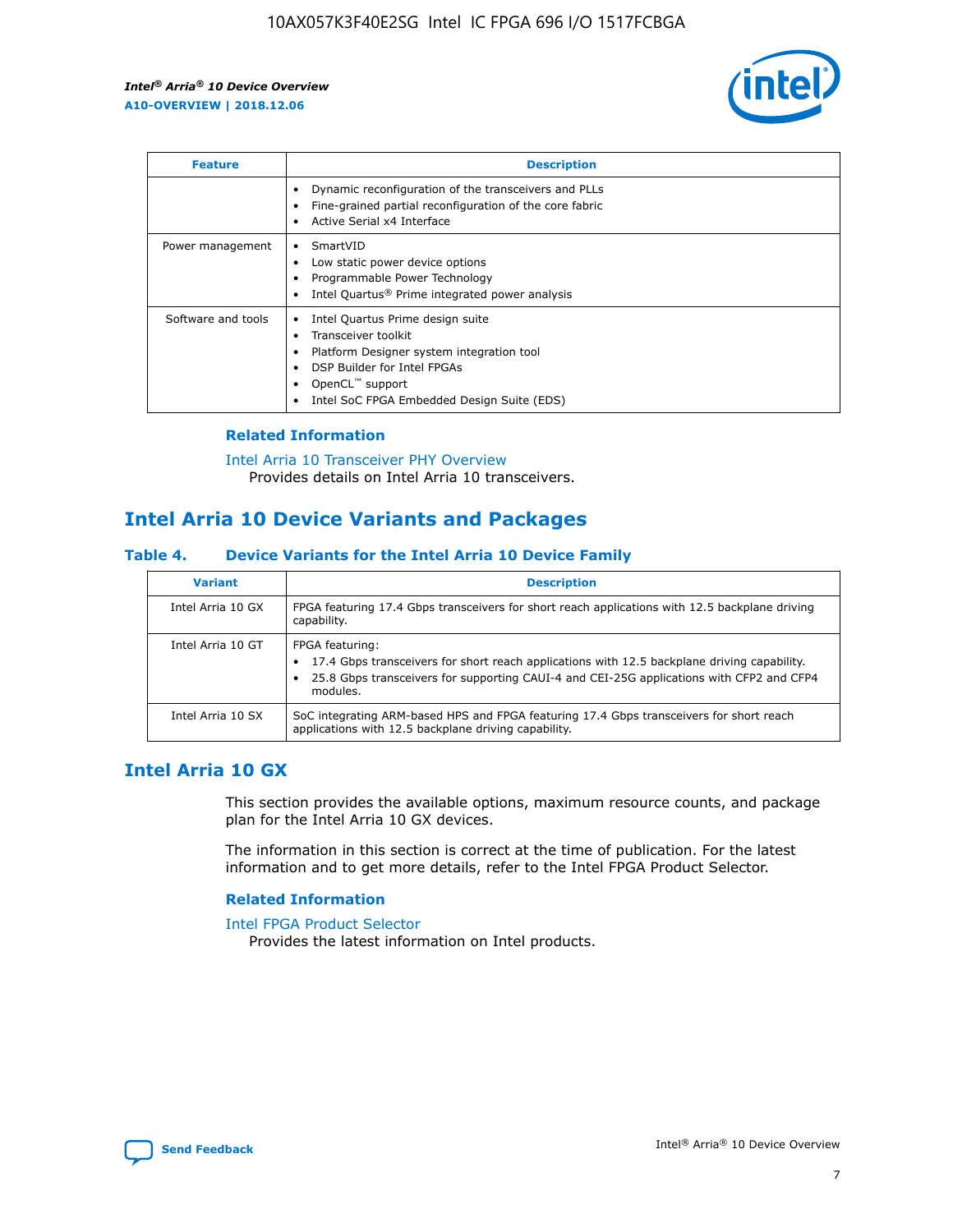

# **Available Options**





#### **Related Information**

[Transceiver Performance for Intel Arria 10 GX/SX Devices](https://www.intel.com/content/www/us/en/programmable/documentation/mcn1413182292568.html#mcn1413213965502) Provides more information about the transceiver speed grade.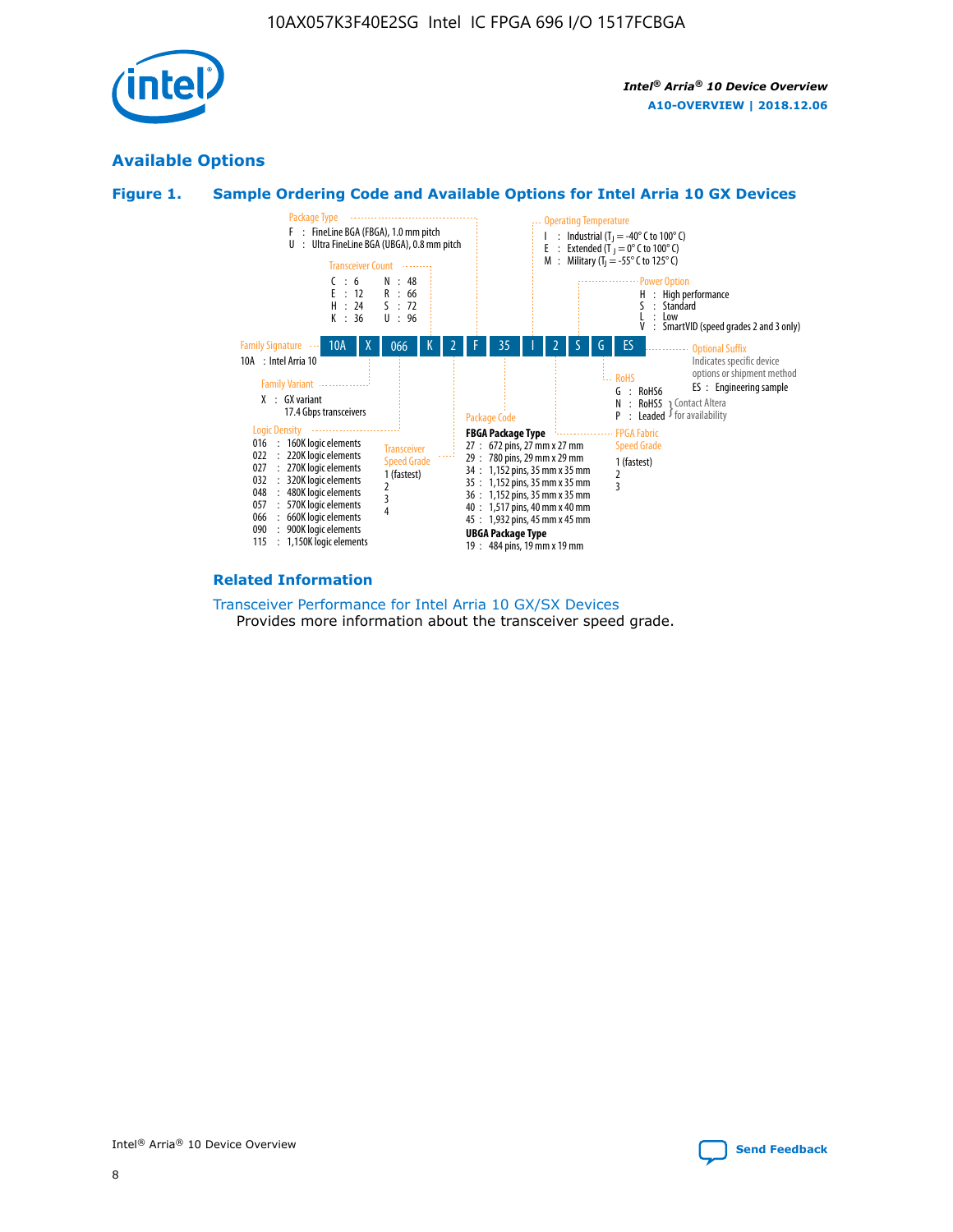

## **Maximum Resources**

#### **Table 5. Maximum Resource Counts for Intel Arria 10 GX Devices (GX 160, GX 220, GX 270, GX 320, and GX 480)**

| <b>Resource</b>              |                         | <b>Product Line</b> |                                                 |                |                |                |  |  |  |
|------------------------------|-------------------------|---------------------|-------------------------------------------------|----------------|----------------|----------------|--|--|--|
|                              |                         | <b>GX 160</b>       | <b>GX 220</b><br><b>GX 270</b><br><b>GX 320</b> |                |                | <b>GX 480</b>  |  |  |  |
| Logic Elements (LE) (K)      |                         | 160                 | 220                                             | 270            | 320            | 480            |  |  |  |
| <b>ALM</b>                   |                         | 61,510              | 80,330                                          | 101,620        | 119,900        | 183,590        |  |  |  |
| Register                     |                         | 246,040             | 406,480<br>321,320                              |                | 479,600        | 734,360        |  |  |  |
| Memory (Kb)                  | M <sub>20</sub> K       | 8,800               | 11,740                                          | 15,000         | 17,820         | 28,620         |  |  |  |
|                              | <b>MLAB</b>             | 1,050               | 1,690                                           | 2,452          | 2,727          | 4,164          |  |  |  |
| Variable-precision DSP Block |                         | 156                 | 192                                             | 830            | 985            | 1,368          |  |  |  |
| 18 x 19 Multiplier           |                         | 312                 | 384                                             | 1,970<br>1,660 |                | 2,736          |  |  |  |
| PLL                          | Fractional<br>Synthesis | 6                   | 6                                               | 8              | 8              | 12             |  |  |  |
|                              | I/O                     | 6                   | 6                                               | 8              | 8              | 12             |  |  |  |
| 17.4 Gbps Transceiver        |                         | 12                  | 12                                              | 24             | 24             | 36             |  |  |  |
| GPIO <sup>(3)</sup>          |                         | 288                 | 288                                             | 384            | 384            | 492            |  |  |  |
| LVDS Pair $(4)$              |                         | 120                 | 120                                             | 168            | 168            | 222            |  |  |  |
| PCIe Hard IP Block           |                         | 1                   | 1                                               | 2              | $\overline{2}$ | $\overline{2}$ |  |  |  |
| Hard Memory Controller       |                         | 6                   | 6                                               | 8              | 8              | 12             |  |  |  |

<sup>(4)</sup> Each LVDS I/O pair can be used as differential input or output.



<sup>(3)</sup> The number of GPIOs does not include transceiver I/Os. In the Intel Quartus Prime software, the number of user I/Os includes transceiver I/Os.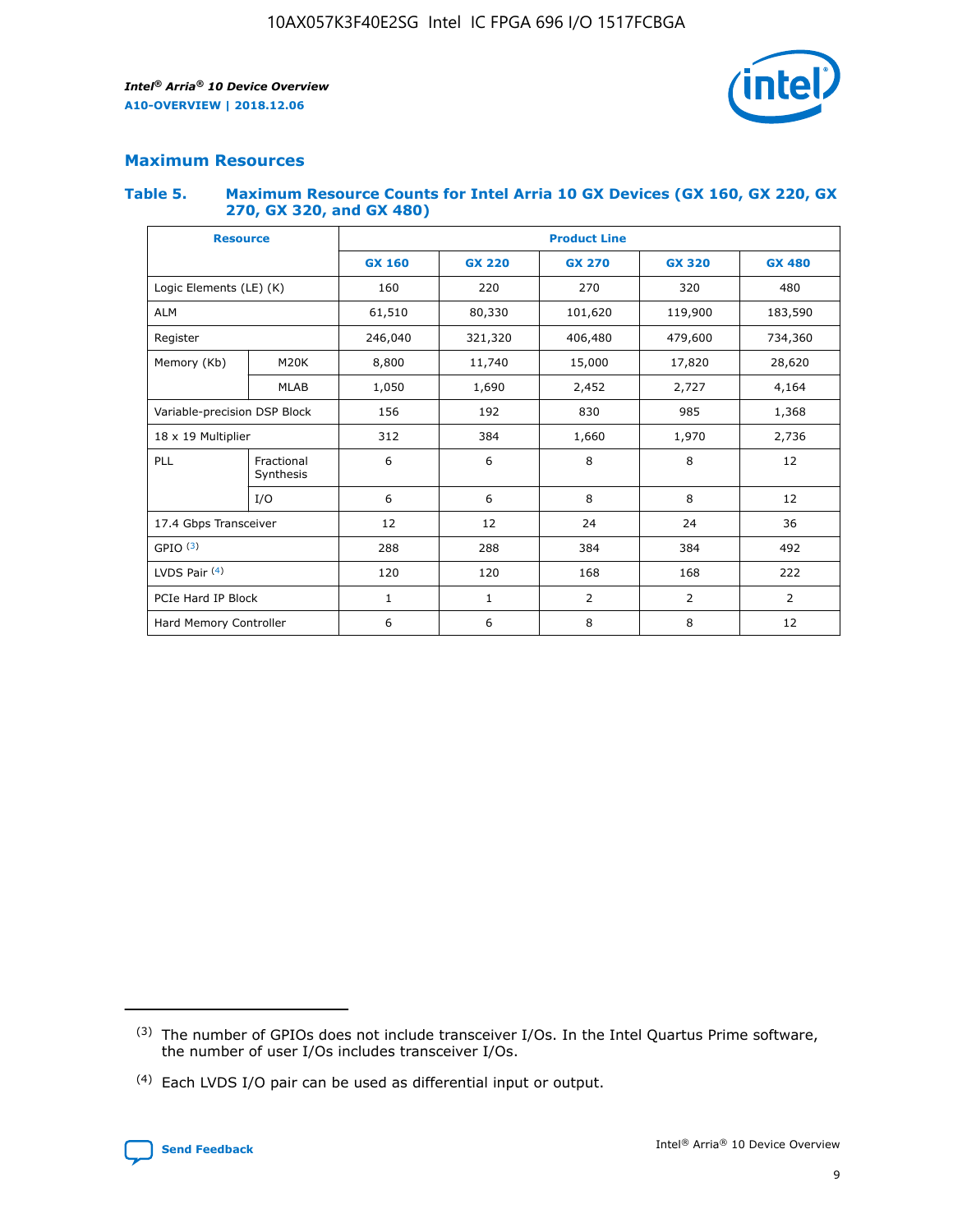

## **Table 6. Maximum Resource Counts for Intel Arria 10 GX Devices (GX 570, GX 660, GX 900, and GX 1150)**

|                              | <b>Resource</b>         | <b>Product Line</b> |                |                |                |  |  |  |
|------------------------------|-------------------------|---------------------|----------------|----------------|----------------|--|--|--|
|                              |                         | <b>GX 570</b>       | <b>GX 660</b>  | <b>GX 900</b>  | <b>GX 1150</b> |  |  |  |
| Logic Elements (LE) (K)      |                         | 570                 | 660            | 900            | 1,150          |  |  |  |
| <b>ALM</b>                   |                         | 217,080             | 251,680        | 339,620        | 427,200        |  |  |  |
| Register                     |                         | 868,320             | 1,006,720      |                | 1,708,800      |  |  |  |
| Memory (Kb)                  | <b>M20K</b>             | 36,000              | 42,620         | 48,460         | 54,260         |  |  |  |
|                              | <b>MLAB</b>             | 5,096               | 5,788          | 9,386          | 12,984         |  |  |  |
| Variable-precision DSP Block |                         | 1,523               | 1,687          | 1,518          | 1,518          |  |  |  |
| $18 \times 19$ Multiplier    |                         | 3,046               | 3,374          | 3,036          | 3,036          |  |  |  |
| PLL                          | Fractional<br>Synthesis | 16                  | 16             | 32             | 32             |  |  |  |
|                              | I/O                     | 16                  | 16             | 16             | 16             |  |  |  |
| 17.4 Gbps Transceiver        |                         | 48                  | 48<br>96       |                | 96             |  |  |  |
| GPIO <sup>(3)</sup>          |                         | 696                 | 696            | 768            | 768            |  |  |  |
| LVDS Pair $(4)$              |                         | 324                 | 324            | 384            | 384            |  |  |  |
| PCIe Hard IP Block           |                         | 2                   | $\overline{2}$ | $\overline{4}$ | 4              |  |  |  |
| Hard Memory Controller       |                         | 16                  | 16             | 16             | 16             |  |  |  |

# **Package Plan**

# **Table 7. Package Plan for Intel Arria 10 GX Devices (U19, F27, and F29)**

Refer to I/O and High Speed I/O in Intel Arria 10 Devices chapter for the number of 3 V I/O, LVDS I/O, and LVDS channels in each device package.

| <b>Product Line</b> | U <sub>19</sub><br>$(19 \text{ mm} \times 19 \text{ mm})$<br>484-pin UBGA) |          |             |         | <b>F27</b><br>(27 mm × 27 mm,<br>672-pin FBGA) |             | <b>F29</b><br>(29 mm × 29 mm,<br>780-pin FBGA) |          |             |  |
|---------------------|----------------------------------------------------------------------------|----------|-------------|---------|------------------------------------------------|-------------|------------------------------------------------|----------|-------------|--|
|                     | 3 V I/O                                                                    | LVDS I/O | <b>XCVR</b> | 3 V I/O | LVDS I/O                                       | <b>XCVR</b> | 3 V I/O                                        | LVDS I/O | <b>XCVR</b> |  |
| GX 160              | 48                                                                         | 192      | 6           | 48      | 192                                            | 12          | 48                                             | 240      | 12          |  |
| GX 220              | 48                                                                         | 192      | 6           | 48      | 192                                            | 12          | 48                                             | 240      | 12          |  |
| GX 270              |                                                                            |          |             | 48      | 192                                            | 12          | 48                                             | 312      | 12          |  |
| GX 320              |                                                                            |          |             | 48      | 192                                            | 12          | 48                                             | 312      | 12          |  |
| GX 480              |                                                                            |          |             |         |                                                |             | 48                                             | 312      | 12          |  |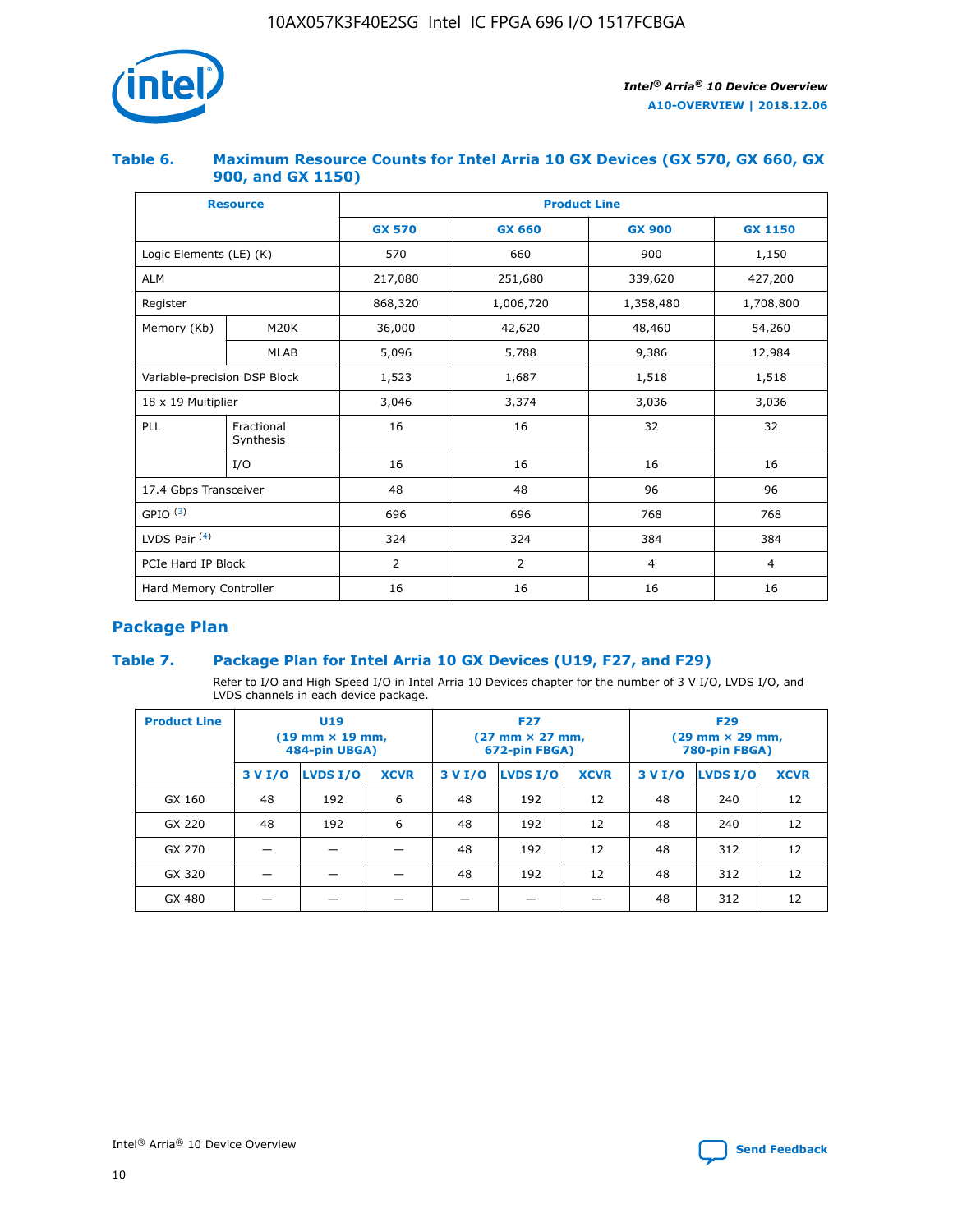

#### **Table 8. Package Plan for Intel Arria 10 GX Devices (F34, F35, NF40, and KF40)**

Refer to I/O and High Speed I/O in Intel Arria 10 Devices chapter for the number of 3 V I/O, LVDS I/O, and LVDS channels in each device package.

| <b>Product Line</b> | <b>F34</b><br>$(35 \text{ mm} \times 35 \text{ mm})$<br>1152-pin FBGA) |                    | <b>F35</b><br>$(35 \text{ mm} \times 35 \text{ mm})$<br><b>1152-pin FBGA)</b> |           | <b>KF40</b><br>$(40$ mm $\times$ 40 mm,<br>1517-pin FBGA) |             |           | <b>NF40</b><br>$(40$ mm $\times$ 40 mm,<br><b>1517-pin FBGA)</b> |             |            |                    |             |
|---------------------|------------------------------------------------------------------------|--------------------|-------------------------------------------------------------------------------|-----------|-----------------------------------------------------------|-------------|-----------|------------------------------------------------------------------|-------------|------------|--------------------|-------------|
|                     | 3V<br>I/O                                                              | <b>LVDS</b><br>I/O | <b>XCVR</b>                                                                   | 3V<br>I/O | <b>LVDS</b><br>I/O                                        | <b>XCVR</b> | 3V<br>I/O | <b>LVDS</b><br>I/O                                               | <b>XCVR</b> | 3 V<br>I/O | <b>LVDS</b><br>I/O | <b>XCVR</b> |
| GX 270              | 48                                                                     | 336                | 24                                                                            | 48        | 336                                                       | 24          |           |                                                                  |             |            |                    |             |
| GX 320              | 48                                                                     | 336                | 24                                                                            | 48        | 336                                                       | 24          |           |                                                                  |             |            |                    |             |
| GX 480              | 48                                                                     | 444                | 24                                                                            | 48        | 348                                                       | 36          |           |                                                                  |             |            |                    |             |
| GX 570              | 48                                                                     | 444                | 24                                                                            | 48        | 348                                                       | 36          | 96        | 600                                                              | 36          | 48         | 540                | 48          |
| GX 660              | 48                                                                     | 444                | 24                                                                            | 48        | 348                                                       | 36          | 96        | 600                                                              | 36          | 48         | 540                | 48          |
| GX 900              |                                                                        | 504                | 24                                                                            | -         |                                                           |             |           |                                                                  |             |            | 600                | 48          |
| GX 1150             |                                                                        | 504                | 24                                                                            |           |                                                           |             |           |                                                                  |             |            | 600                | 48          |

#### **Table 9. Package Plan for Intel Arria 10 GX Devices (RF40, NF45, SF45, and UF45)**

Refer to I/O and High Speed I/O in Intel Arria 10 Devices chapter for the number of 3 V I/O, LVDS I/O, and LVDS channels in each device package.

| <b>Product Line</b> | <b>RF40</b><br>$(40$ mm $\times$ 40 mm,<br>1517-pin FBGA) |                    |             | <b>NF45</b><br>$(45 \text{ mm} \times 45 \text{ mm})$<br><b>1932-pin FBGA)</b> |                    |             | <b>SF45</b><br>$(45 \text{ mm} \times 45 \text{ mm})$<br><b>1932-pin FBGA)</b> |                    |             | <b>UF45</b><br>$(45 \text{ mm} \times 45 \text{ mm})$<br><b>1932-pin FBGA)</b> |                    |             |
|---------------------|-----------------------------------------------------------|--------------------|-------------|--------------------------------------------------------------------------------|--------------------|-------------|--------------------------------------------------------------------------------|--------------------|-------------|--------------------------------------------------------------------------------|--------------------|-------------|
|                     | 3V<br>I/O                                                 | <b>LVDS</b><br>I/O | <b>XCVR</b> | 3 V<br>I/O                                                                     | <b>LVDS</b><br>I/O | <b>XCVR</b> | 3 V<br>I/O                                                                     | <b>LVDS</b><br>I/O | <b>XCVR</b> | 3V<br>I/O                                                                      | <b>LVDS</b><br>I/O | <b>XCVR</b> |
| GX 900              |                                                           | 342                | 66          | _                                                                              | 768                | 48          |                                                                                | 624                | 72          |                                                                                | 480                | 96          |
| GX 1150             |                                                           | 342                | 66          | _                                                                              | 768                | 48          |                                                                                | 624                | 72          |                                                                                | 480                | 96          |

## **Related Information**

[I/O and High-Speed Differential I/O Interfaces in Intel Arria 10 Devices chapter, Intel](https://www.intel.com/content/www/us/en/programmable/documentation/sam1403482614086.html#sam1403482030321) [Arria 10 Device Handbook](https://www.intel.com/content/www/us/en/programmable/documentation/sam1403482614086.html#sam1403482030321)

Provides the number of 3 V and LVDS I/Os, and LVDS channels for each Intel Arria 10 device package.

# **Intel Arria 10 GT**

This section provides the available options, maximum resource counts, and package plan for the Intel Arria 10 GT devices.

The information in this section is correct at the time of publication. For the latest information and to get more details, refer to the Intel FPGA Product Selector.

#### **Related Information**

#### [Intel FPGA Product Selector](http://www.altera.com/products/selector/psg-selector.html)

Provides the latest information on Intel products.

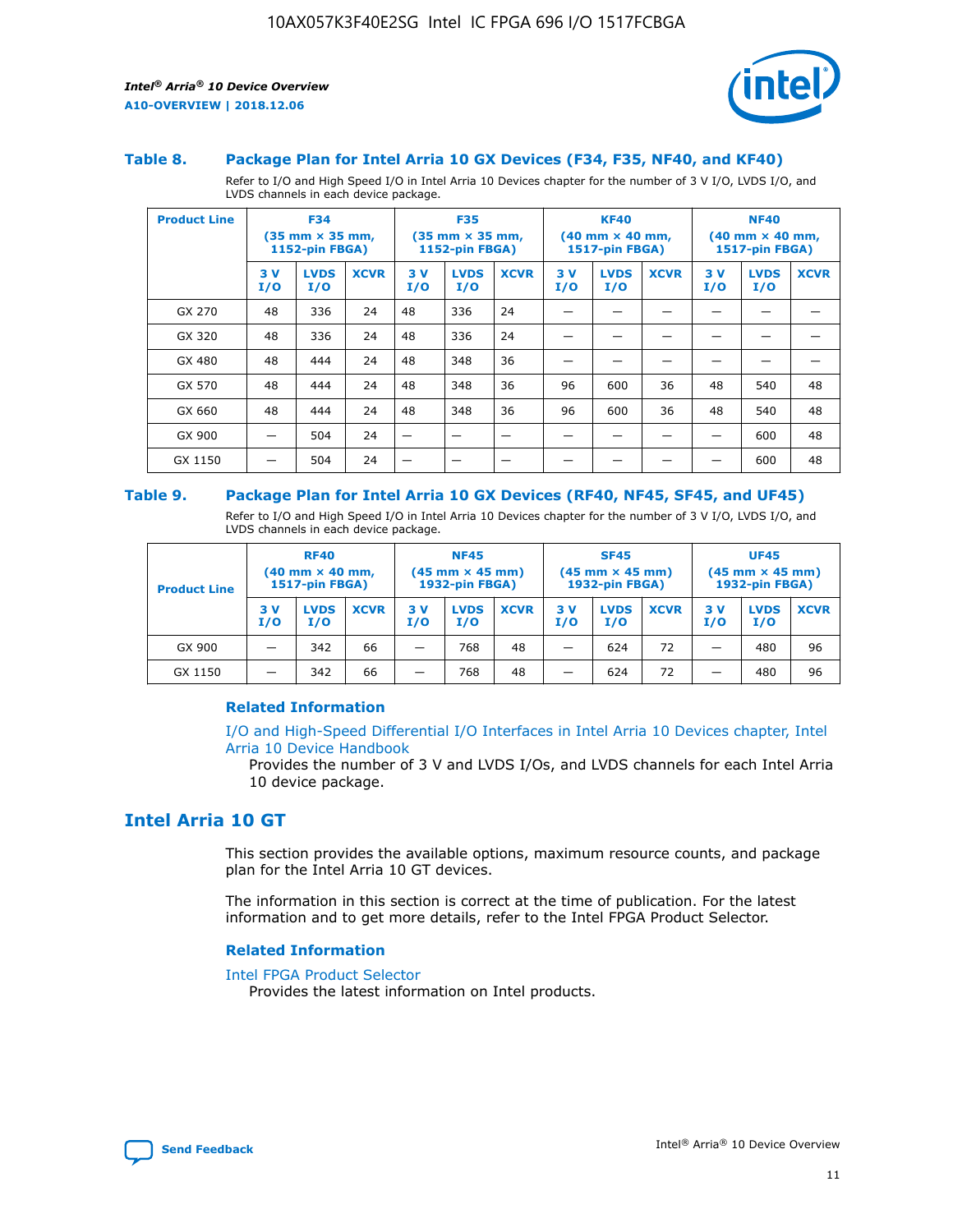

# **Available Options**

# **Figure 2. Sample Ordering Code and Available Options for Intel Arria 10 GT Devices**

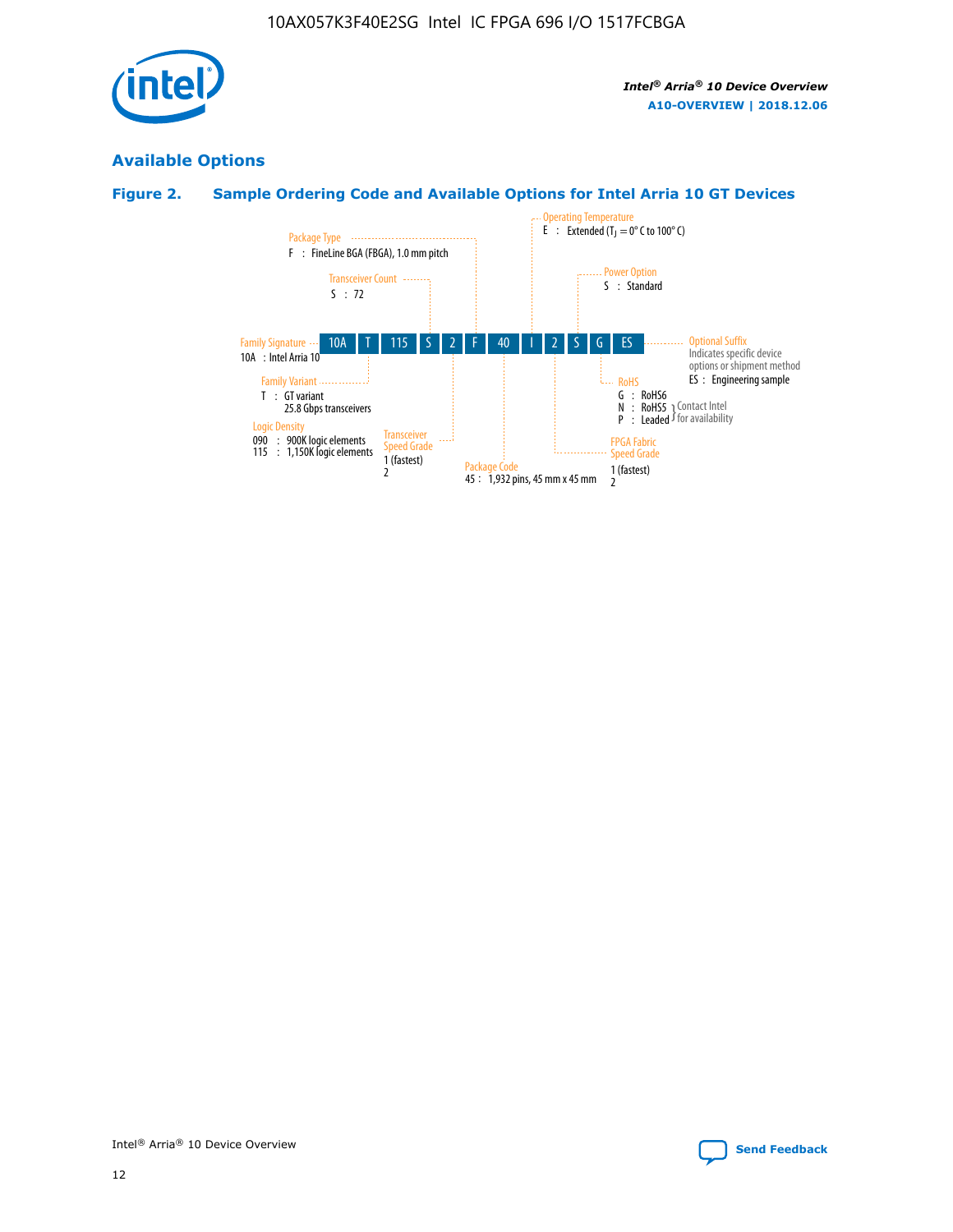

## **Maximum Resources**

#### **Table 10. Maximum Resource Counts for Intel Arria 10 GT Devices**

| <b>Resource</b>              |                      |                | <b>Product Line</b> |  |
|------------------------------|----------------------|----------------|---------------------|--|
|                              |                      | <b>GT 900</b>  | <b>GT 1150</b>      |  |
| Logic Elements (LE) (K)      |                      | 900            | 1,150               |  |
| <b>ALM</b>                   |                      | 339,620        | 427,200             |  |
| Register                     |                      | 1,358,480      | 1,708,800           |  |
| Memory (Kb)                  | M <sub>20</sub> K    | 48,460         | 54,260              |  |
|                              | <b>MLAB</b>          | 9,386          | 12,984              |  |
| Variable-precision DSP Block |                      | 1,518          | 1,518               |  |
| 18 x 19 Multiplier           |                      | 3,036          | 3,036               |  |
| PLL                          | Fractional Synthesis | 32             | 32                  |  |
|                              | I/O                  | 16             | 16                  |  |
| Transceiver                  | 17.4 Gbps            | 72(5)          | 72(5)               |  |
|                              | 25.8 Gbps            | 6              | 6                   |  |
| GPIO <sup>(6)</sup>          |                      | 624            | 624                 |  |
| LVDS Pair $(7)$              |                      | 312            | 312                 |  |
| PCIe Hard IP Block           |                      | $\overline{4}$ | $\overline{4}$      |  |
| Hard Memory Controller       |                      | 16             | 16                  |  |

## **Related Information**

#### [Intel Arria 10 GT Channel Usage](https://www.intel.com/content/www/us/en/programmable/documentation/nik1398707230472.html#nik1398707008178)

Configuring GT/GX channels in Intel Arria 10 GT devices.

## **Package Plan**

### **Table 11. Package Plan for Intel Arria 10 GT Devices**

Refer to I/O and High Speed I/O in Intel Arria 10 Devices chapter for the number of 3 V I/O, LVDS I/O, and LVDS channels in each device package.

| <b>Product Line</b> | <b>SF45</b><br>(45 mm × 45 mm, 1932-pin FBGA) |                 |             |  |  |  |  |
|---------------------|-----------------------------------------------|-----------------|-------------|--|--|--|--|
|                     | 3 V I/O                                       | <b>LVDS I/O</b> | <b>XCVR</b> |  |  |  |  |
| GT 900              |                                               | 624             | 72          |  |  |  |  |
| GT 1150             |                                               | 624             |             |  |  |  |  |

<sup>(7)</sup> Each LVDS I/O pair can be used as differential input or output.



 $(5)$  If all 6 GT channels are in use, 12 of the GX channels are not usable.

<sup>(6)</sup> The number of GPIOs does not include transceiver I/Os. In the Intel Quartus Prime software, the number of user I/Os includes transceiver I/Os.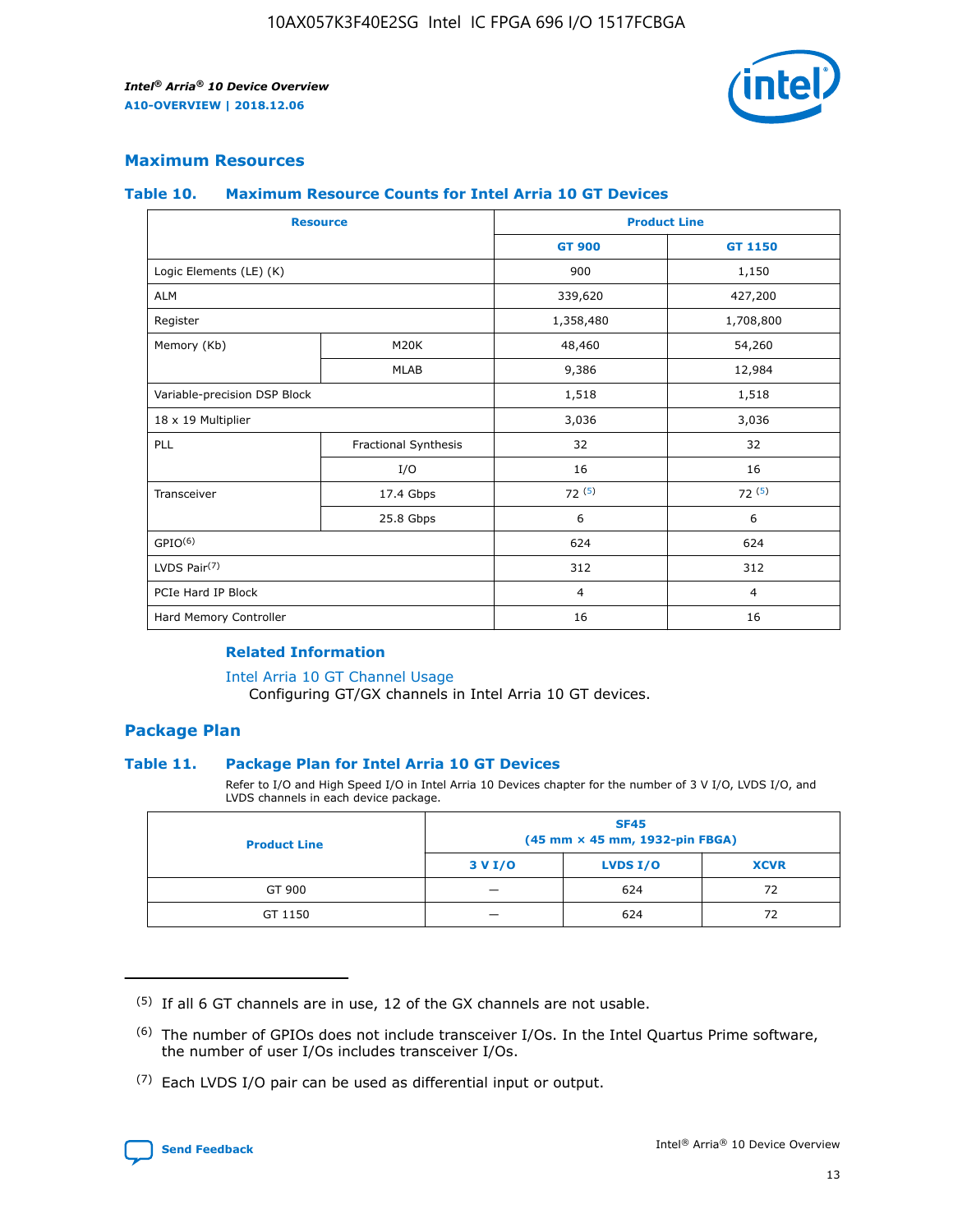

#### **Related Information**

[I/O and High-Speed Differential I/O Interfaces in Intel Arria 10 Devices chapter, Intel](https://www.intel.com/content/www/us/en/programmable/documentation/sam1403482614086.html#sam1403482030321) [Arria 10 Device Handbook](https://www.intel.com/content/www/us/en/programmable/documentation/sam1403482614086.html#sam1403482030321)

Provides the number of 3 V and LVDS I/Os, and LVDS channels for each Intel Arria 10 device package.

# **Intel Arria 10 SX**

This section provides the available options, maximum resource counts, and package plan for the Intel Arria 10 SX devices.

The information in this section is correct at the time of publication. For the latest information and to get more details, refer to the Intel FPGA Product Selector.

#### **Related Information**

[Intel FPGA Product Selector](http://www.altera.com/products/selector/psg-selector.html) Provides the latest information on Intel products.

### **Available Options**

#### **Figure 3. Sample Ordering Code and Available Options for Intel Arria 10 SX Devices**



#### **Related Information**

[Transceiver Performance for Intel Arria 10 GX/SX Devices](https://www.intel.com/content/www/us/en/programmable/documentation/mcn1413182292568.html#mcn1413213965502) Provides more information about the transceiver speed grade.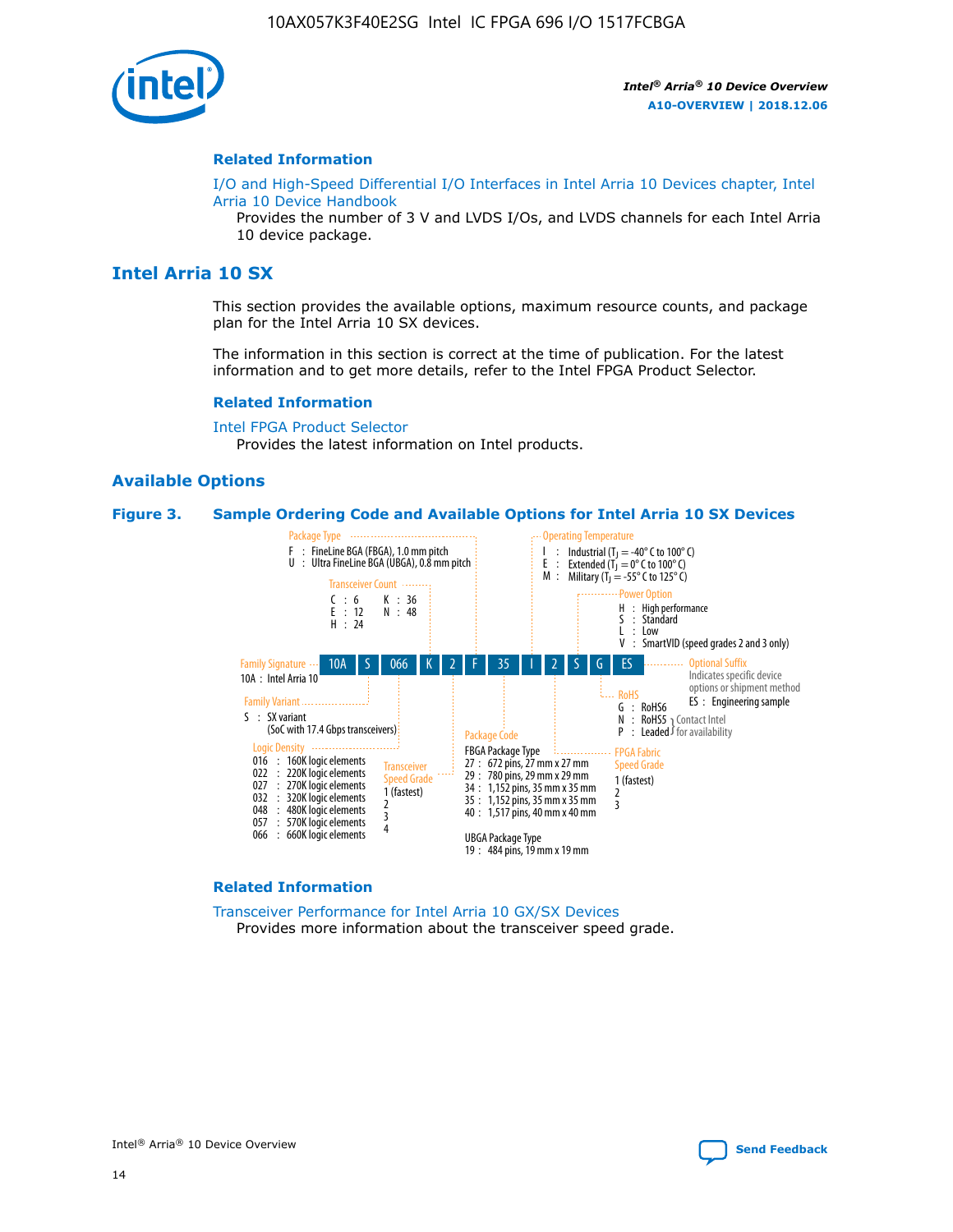

# **Maximum Resources**

### **Table 12. Maximum Resource Counts for Intel Arria 10 SX Devices**

| <b>Resource</b>                   |                         |               |               |                | <b>Product Line</b> |                |                |                |
|-----------------------------------|-------------------------|---------------|---------------|----------------|---------------------|----------------|----------------|----------------|
|                                   |                         | <b>SX 160</b> | <b>SX 220</b> | <b>SX 270</b>  | <b>SX 320</b>       | <b>SX 480</b>  | <b>SX 570</b>  | <b>SX 660</b>  |
| Logic Elements (LE) (K)           |                         | 160           | 220           | 270            | 320                 | 480            | 570            | 660            |
| <b>ALM</b>                        |                         | 61,510        | 80,330        | 101,620        | 119,900             | 183,590        | 217,080        | 251,680        |
| Register                          |                         | 246,040       | 321,320       | 406,480        | 479,600             | 734,360        | 868,320        | 1,006,720      |
| Memory (Kb)                       | M20K                    | 8,800         | 11,740        | 15,000         | 17,820              | 28,620         | 36,000         | 42,620         |
|                                   | <b>MLAB</b>             | 1,050         | 1,690         | 2,452          | 2,727               | 4,164          | 5,096          | 5,788          |
| Variable-precision DSP Block      |                         | 156           | 192           | 830            | 985                 | 1,368          | 1,523          | 1,687          |
| 18 x 19 Multiplier                |                         | 312           | 384           | 1,660          | 1,970               | 2,736          | 3,046          | 3,374          |
| PLL                               | Fractional<br>Synthesis | 6             | 6             | 8              | 8                   | 12             | 16             | 16             |
|                                   | I/O                     | 6             | 6             | 8              | 8                   | 12             | 16             | 16             |
| 17.4 Gbps Transceiver             |                         | 12            | 12            | 24             | 24                  | 36             | 48             | 48             |
| GPIO <sup>(8)</sup>               |                         | 288           | 288           | 384            | 384                 | 492            | 696            | 696            |
| LVDS Pair $(9)$                   |                         | 120           | 120           | 168            | 168                 | 174            | 324            | 324            |
| PCIe Hard IP Block                |                         | $\mathbf{1}$  | 1             | $\overline{2}$ | $\overline{2}$      | $\overline{2}$ | $\overline{2}$ | $\overline{2}$ |
| Hard Memory Controller            |                         | 6             | 6             | 8              | 8                   | 12             | 16             | 16             |
| ARM Cortex-A9 MPCore<br>Processor |                         | Yes           | Yes           | Yes            | Yes                 | Yes            | Yes            | Yes            |

# **Package Plan**

### **Table 13. Package Plan for Intel Arria 10 SX Devices (U19, F27, F29, and F34)**

Refer to I/O and High Speed I/O in Intel Arria 10 Devices chapter for the number of 3 V I/O, LVDS I/O, and LVDS channels in each device package.

| <b>Product Line</b> | U19<br>$(19 \text{ mm} \times 19 \text{ mm})$<br>484-pin UBGA) |                    | <b>F27</b><br>$(27 \text{ mm} \times 27 \text{ mm})$<br>672-pin FBGA) |           | <b>F29</b><br>$(29 \text{ mm} \times 29 \text{ mm})$<br>780-pin FBGA) |             |            | <b>F34</b><br>$(35 \text{ mm} \times 35 \text{ mm})$<br><b>1152-pin FBGA)</b> |             |           |                    |             |
|---------------------|----------------------------------------------------------------|--------------------|-----------------------------------------------------------------------|-----------|-----------------------------------------------------------------------|-------------|------------|-------------------------------------------------------------------------------|-------------|-----------|--------------------|-------------|
|                     | 3V<br>I/O                                                      | <b>LVDS</b><br>I/O | <b>XCVR</b>                                                           | 3V<br>I/O | <b>LVDS</b><br>I/O                                                    | <b>XCVR</b> | 3 V<br>I/O | <b>LVDS</b><br>I/O                                                            | <b>XCVR</b> | 3V<br>I/O | <b>LVDS</b><br>I/O | <b>XCVR</b> |
| SX 160              | 48                                                             | 144                | 6                                                                     | 48        | 192                                                                   | 12          | 48         | 240                                                                           | 12          | –         |                    |             |
| SX 220              | 48                                                             | 144                | 6                                                                     | 48        | 192                                                                   | 12          | 48         | 240                                                                           | 12          |           |                    |             |
| SX 270              |                                                                |                    |                                                                       | 48        | 192                                                                   | 12          | 48         | 312                                                                           | 12          | 48        | 336                | 24          |
| SX 320              |                                                                |                    |                                                                       | 48        | 192                                                                   | 12          | 48         | 312                                                                           | 12          | 48        | 336                | 24          |
| continued           |                                                                |                    |                                                                       |           |                                                                       |             |            |                                                                               |             |           |                    |             |

 $(8)$  The number of GPIOs does not include transceiver I/Os. In the Intel Quartus Prime software, the number of user I/Os includes transceiver I/Os.

 $(9)$  Each LVDS I/O pair can be used as differential input or output.

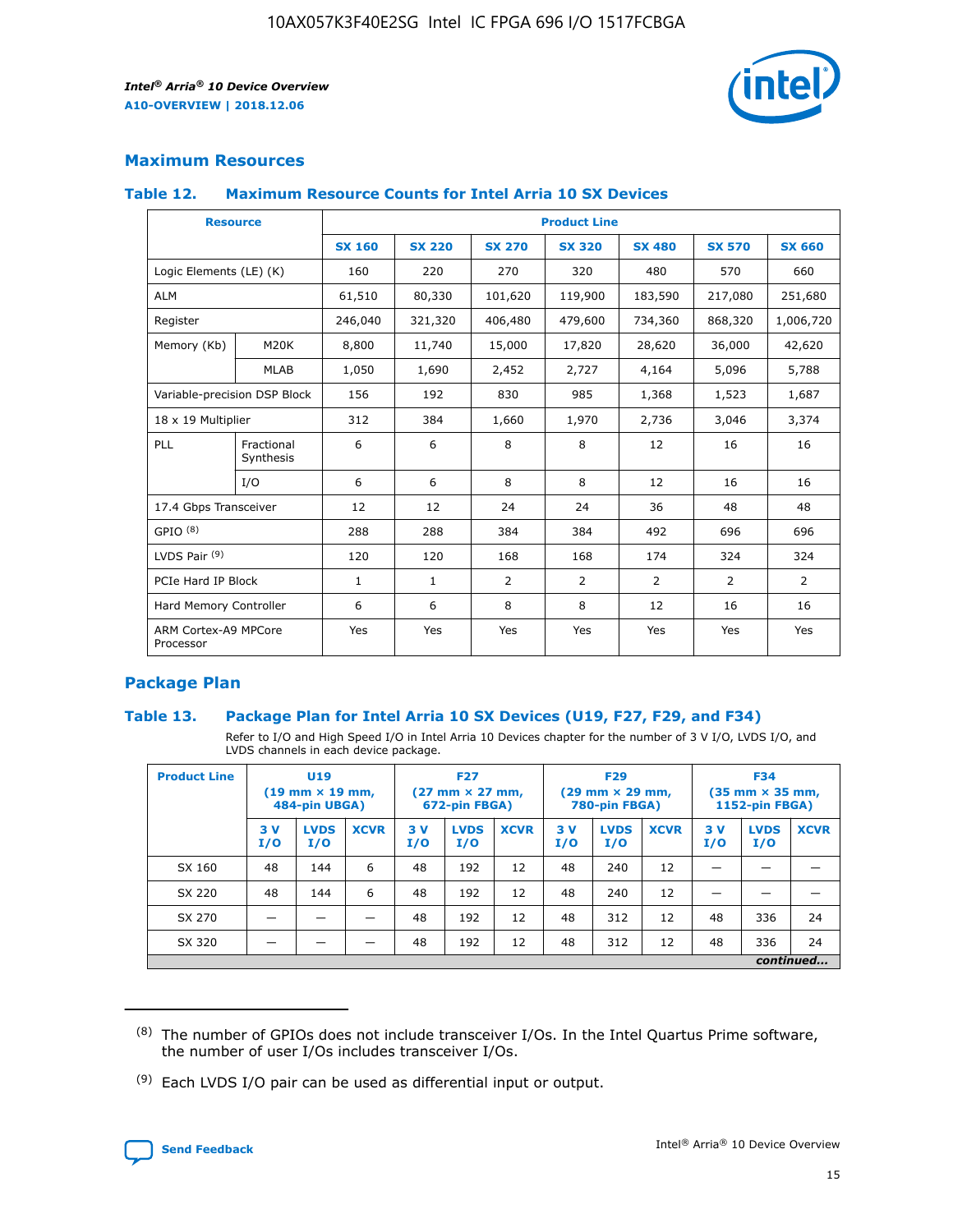

| <b>Product Line</b> | U <sub>19</sub><br>$(19 \text{ mm} \times 19 \text{ mm})$<br>484-pin UBGA) |                    | <b>F27</b><br>$(27 \text{ mm} \times 27 \text{ mm})$<br>672-pin FBGA) |           |                    | <b>F29</b><br>$(29 \text{ mm} \times 29 \text{ mm})$<br>780-pin FBGA) |           |                    | <b>F34</b><br>$(35$ mm $\times$ 35 mm,<br><b>1152-pin FBGA)</b> |           |                    |             |
|---------------------|----------------------------------------------------------------------------|--------------------|-----------------------------------------------------------------------|-----------|--------------------|-----------------------------------------------------------------------|-----------|--------------------|-----------------------------------------------------------------|-----------|--------------------|-------------|
|                     | 3V<br>I/O                                                                  | <b>LVDS</b><br>I/O | <b>XCVR</b>                                                           | 3V<br>I/O | <b>LVDS</b><br>I/O | <b>XCVR</b>                                                           | 3V<br>I/O | <b>LVDS</b><br>I/O | <b>XCVR</b>                                                     | 3V<br>I/O | <b>LVDS</b><br>I/O | <b>XCVR</b> |
| SX 480              |                                                                            |                    |                                                                       |           |                    |                                                                       | 48        | 312                | 12                                                              | 48        | 444                | 24          |
| SX 570              |                                                                            |                    |                                                                       |           |                    |                                                                       |           |                    |                                                                 | 48        | 444                | 24          |
| SX 660              |                                                                            |                    |                                                                       |           |                    |                                                                       |           |                    |                                                                 | 48        | 444                | 24          |

## **Table 14. Package Plan for Intel Arria 10 SX Devices (F35, KF40, and NF40)**

Refer to I/O and High Speed I/O in Intel Arria 10 Devices chapter for the number of 3 V I/O, LVDS I/O, and LVDS channels in each device package.

| <b>Product Line</b> | <b>F35</b><br>(35 mm × 35 mm,<br><b>1152-pin FBGA)</b> |          |             |                                           | <b>KF40</b><br>(40 mm × 40 mm,<br>1517-pin FBGA) |    | <b>NF40</b><br>$(40 \text{ mm} \times 40 \text{ mm})$<br>1517-pin FBGA) |          |             |  |
|---------------------|--------------------------------------------------------|----------|-------------|-------------------------------------------|--------------------------------------------------|----|-------------------------------------------------------------------------|----------|-------------|--|
|                     | 3 V I/O                                                | LVDS I/O | <b>XCVR</b> | <b>LVDS I/O</b><br>3 V I/O<br><b>XCVR</b> |                                                  |    | 3 V I/O                                                                 | LVDS I/O | <b>XCVR</b> |  |
| SX 270              | 48                                                     | 336      | 24          |                                           |                                                  |    |                                                                         |          |             |  |
| SX 320              | 48                                                     | 336      | 24          |                                           |                                                  |    |                                                                         |          |             |  |
| SX 480              | 48                                                     | 348      | 36          |                                           |                                                  |    |                                                                         |          |             |  |
| SX 570              | 48                                                     | 348      | 36          | 96                                        | 600                                              | 36 | 48                                                                      | 540      | 48          |  |
| SX 660              | 48                                                     | 348      | 36          | 96                                        | 600                                              | 36 | 48                                                                      | 540      | 48          |  |

# **Related Information**

[I/O and High-Speed Differential I/O Interfaces in Intel Arria 10 Devices chapter, Intel](https://www.intel.com/content/www/us/en/programmable/documentation/sam1403482614086.html#sam1403482030321) [Arria 10 Device Handbook](https://www.intel.com/content/www/us/en/programmable/documentation/sam1403482614086.html#sam1403482030321)

Provides the number of 3 V and LVDS I/Os, and LVDS channels for each Intel Arria 10 device package.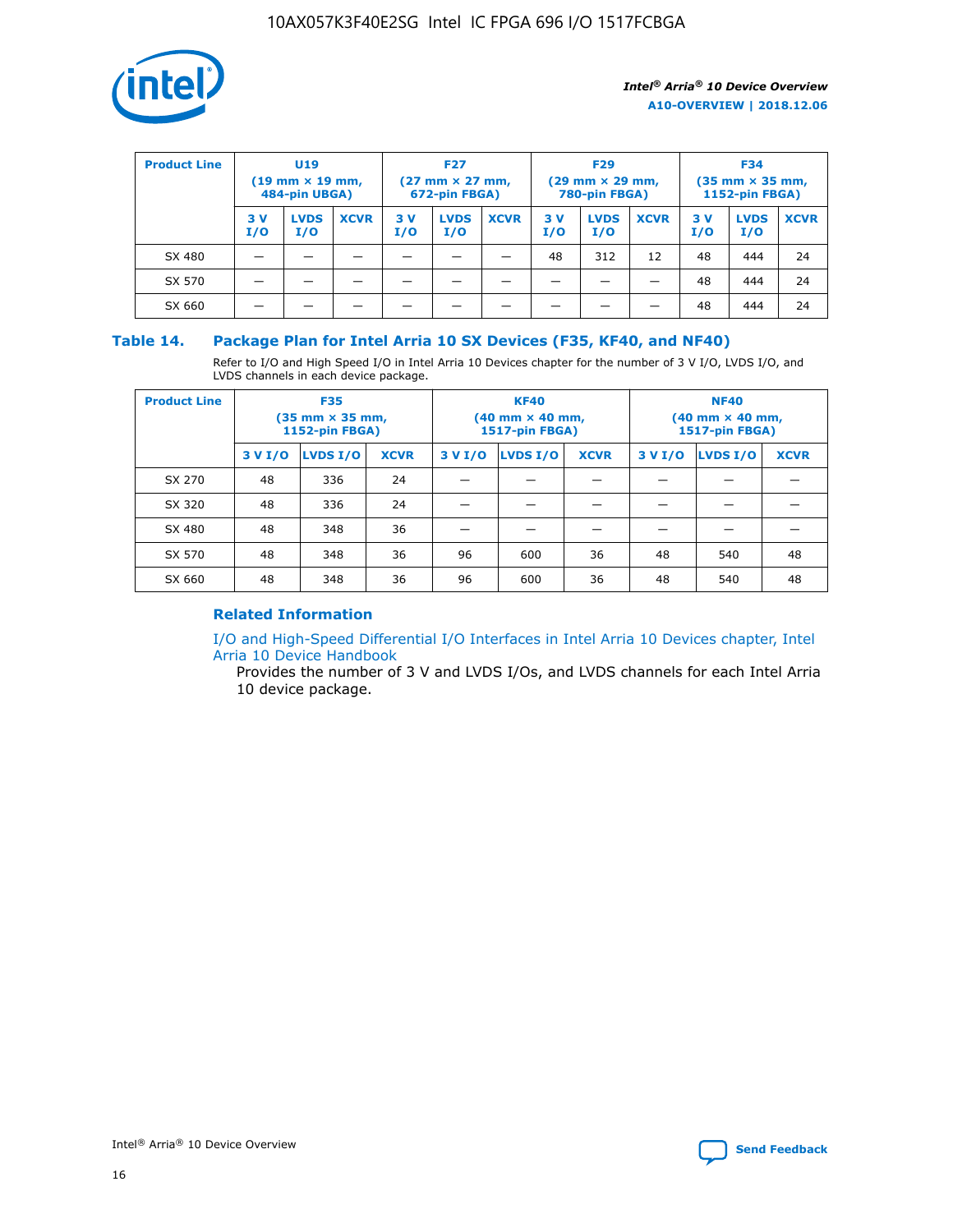

# **I/O Vertical Migration for Intel Arria 10 Devices**

#### **Figure 4. Migration Capability Across Intel Arria 10 Product Lines**

- The arrows indicate the migration paths. The devices included in each vertical migration path are shaded. Devices with fewer resources in the same path have lighter shades.
- To achieve the full I/O migration across product lines in the same migration path, restrict I/Os and transceivers usage to match the product line with the lowest I/O and transceiver counts.
- An LVDS I/O bank in the source device may be mapped to a 3 V I/O bank in the target device. To use memory interface clock frequency higher than 533 MHz, assign external memory interface pins only to banks that are LVDS I/O in both devices.
- There may be nominal 0.15 mm package height difference between some product lines in the same package type.
	- **Variant Product Line Package U19 F27 F29 F34 F35 KF40 NF40 RF40 NF45 SF45 UF45** Intel® Arria® 10 GX GX 160 GX 220 GX 270 GX 320 GX 480 GX 570 GX 660 GX 900 GX 1150 Intel Arria 10 GT GT 900 GT 1150 Intel Arria 10 SX SX 160 SX 220 SX 270 SX 320 SX 480 SX 570 SX 660
- Some migration paths are not shown in the Intel Quartus Prime software **Pin Migration View**.

*Note:* To verify the pin migration compatibility, use the **Pin Migration View** window in the Intel Quartus Prime software Pin Planner.

# **Adaptive Logic Module**

Intel Arria 10 devices use a 20 nm ALM as the basic building block of the logic fabric.

The ALM architecture is the same as the previous generation FPGAs, allowing for efficient implementation of logic functions and easy conversion of IP between the device generations.

The ALM, as shown in following figure, uses an 8-input fracturable look-up table (LUT) with four dedicated registers to help improve timing closure in register-rich designs and achieve an even higher design packing capability than the traditional two-register per LUT architecture.

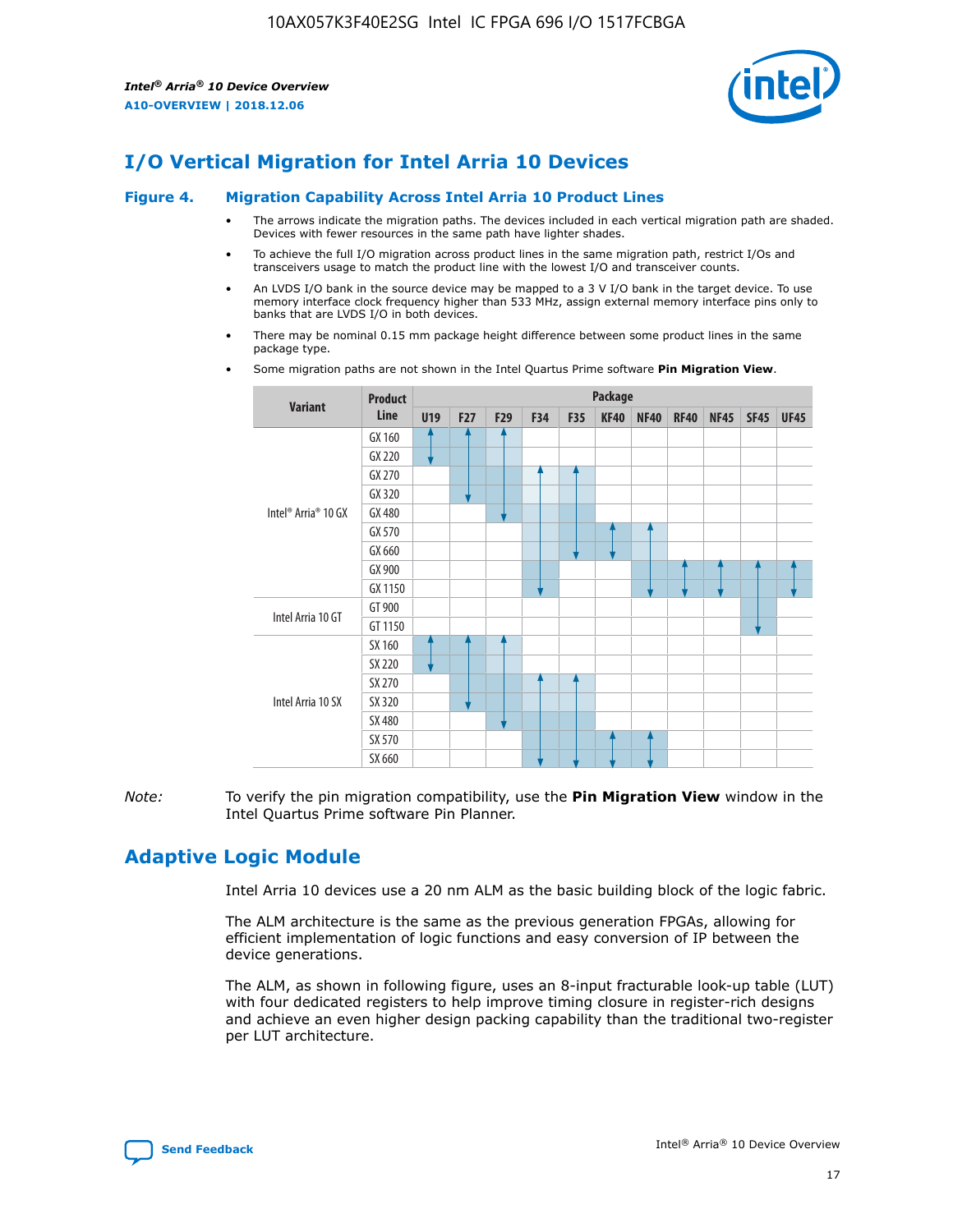

**Figure 5. ALM for Intel Arria 10 Devices**



The Intel Quartus Prime software optimizes your design according to the ALM logic structure and automatically maps legacy designs into the Intel Arria 10 ALM architecture.

# **Variable-Precision DSP Block**

The Intel Arria 10 variable precision DSP blocks support fixed-point arithmetic and floating-point arithmetic.

Features for fixed-point arithmetic:

- High-performance, power-optimized, and fully registered multiplication operations
- 18-bit and 27-bit word lengths
- Two 18 x 19 multipliers or one 27 x 27 multiplier per DSP block
- Built-in addition, subtraction, and 64-bit double accumulation register to combine multiplication results
- Cascading 19-bit or 27-bit when pre-adder is disabled and cascading 18-bit when pre-adder is used to form the tap-delay line for filtering applications
- Cascading 64-bit output bus to propagate output results from one block to the next block without external logic support
- Hard pre-adder supported in 19-bit and 27-bit modes for symmetric filters
- Internal coefficient register bank in both 18-bit and 27-bit modes for filter implementation
- 18-bit and 27-bit systolic finite impulse response (FIR) filters with distributed output adder
- Biased rounding support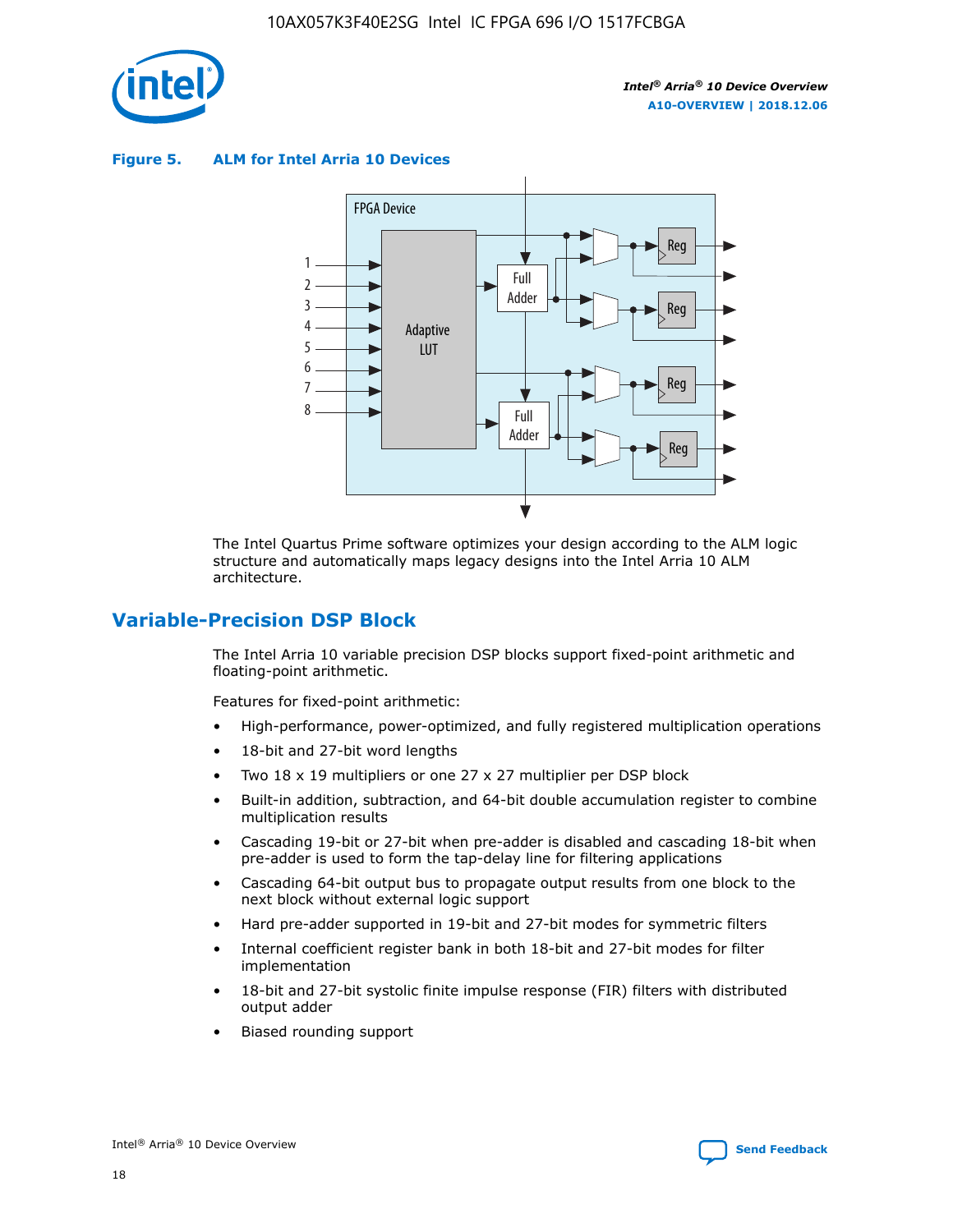

Features for floating-point arithmetic:

- A completely hardened architecture that supports multiplication, addition, subtraction, multiply-add, and multiply-subtract
- Multiplication with accumulation capability and a dynamic accumulator reset control
- Multiplication with cascade summation capability
- Multiplication with cascade subtraction capability
- Complex multiplication
- Direct vector dot product
- Systolic FIR filter

### **Table 15. Variable-Precision DSP Block Configurations for Intel Arria 10 Devices**

| <b>Usage Example</b>                                       | <b>Multiplier Size (Bit)</b>    | <b>DSP Block Resources</b> |
|------------------------------------------------------------|---------------------------------|----------------------------|
| Medium precision fixed point                               | Two 18 x 19                     |                            |
| High precision fixed or Single precision<br>floating point | One 27 x 27                     |                            |
| Fixed point FFTs                                           | One 19 x 36 with external adder |                            |
| Very high precision fixed point                            | One 36 x 36 with external adder |                            |
| Double precision floating point                            | One 54 x 54 with external adder | 4                          |

#### **Table 16. Resources for Fixed-Point Arithmetic in Intel Arria 10 Devices**

The table lists the variable-precision DSP resources by bit precision for each Intel Arria 10 device.

| <b>Variant</b>        | <b>Product Line</b> | <b>Variable-</b><br>precision<br><b>DSP Block</b> | <b>Independent Input and Output</b><br><b>Multiplications Operator</b> |                                     | 18 x 19<br><b>Multiplier</b><br><b>Adder Sum</b> | $18 \times 18$<br><b>Multiplier</b><br><b>Adder</b> |
|-----------------------|---------------------|---------------------------------------------------|------------------------------------------------------------------------|-------------------------------------|--------------------------------------------------|-----------------------------------------------------|
|                       |                     |                                                   | 18 x 19<br><b>Multiplier</b>                                           | $27 \times 27$<br><b>Multiplier</b> | <b>Mode</b>                                      | <b>Summed with</b><br>36 bit Input                  |
| AIntel Arria 10<br>GX | GX 160              | 156                                               | 312                                                                    | 156                                 | 156                                              | 156                                                 |
|                       | GX 220              | 192                                               | 384                                                                    | 192                                 | 192                                              | 192                                                 |
|                       | GX 270              | 830                                               | 1,660                                                                  | 830                                 | 830                                              | 830                                                 |
|                       | GX 320              | 984                                               | 1,968                                                                  | 984                                 | 984                                              | 984                                                 |
|                       | GX 480              | 1,368                                             | 2,736                                                                  | 1,368                               | 1,368                                            | 1,368                                               |
|                       | GX 570              | 1,523                                             | 3,046                                                                  | 1,523                               | 1,523                                            | 1,523                                               |
|                       | GX 660              | 1,687                                             | 3,374                                                                  | 1,687                               | 1,687                                            | 1,687                                               |
|                       | GX 900              | 1,518                                             | 3,036                                                                  | 1,518                               | 1,518                                            | 1,518                                               |
|                       | GX 1150             | 1,518                                             | 3,036                                                                  | 1,518                               | 1,518                                            | 1,518                                               |
| Intel Arria 10        | GT 900              | 1,518                                             | 3,036                                                                  | 1,518                               | 1,518                                            | 1,518                                               |
| GT                    | GT 1150             | 1,518                                             | 3,036                                                                  | 1,518                               | 1,518                                            | 1,518                                               |
| Intel Arria 10        | SX 160              | 156                                               | 312                                                                    | 156                                 | 156                                              | 156                                                 |
| <b>SX</b>             | SX 220              | 192                                               | 384                                                                    | 192                                 | 192                                              | 192                                                 |
|                       | SX 270              | 830                                               | 830<br>1,660                                                           |                                     | 830                                              | 830                                                 |
|                       |                     |                                                   |                                                                        |                                     |                                                  | continued                                           |

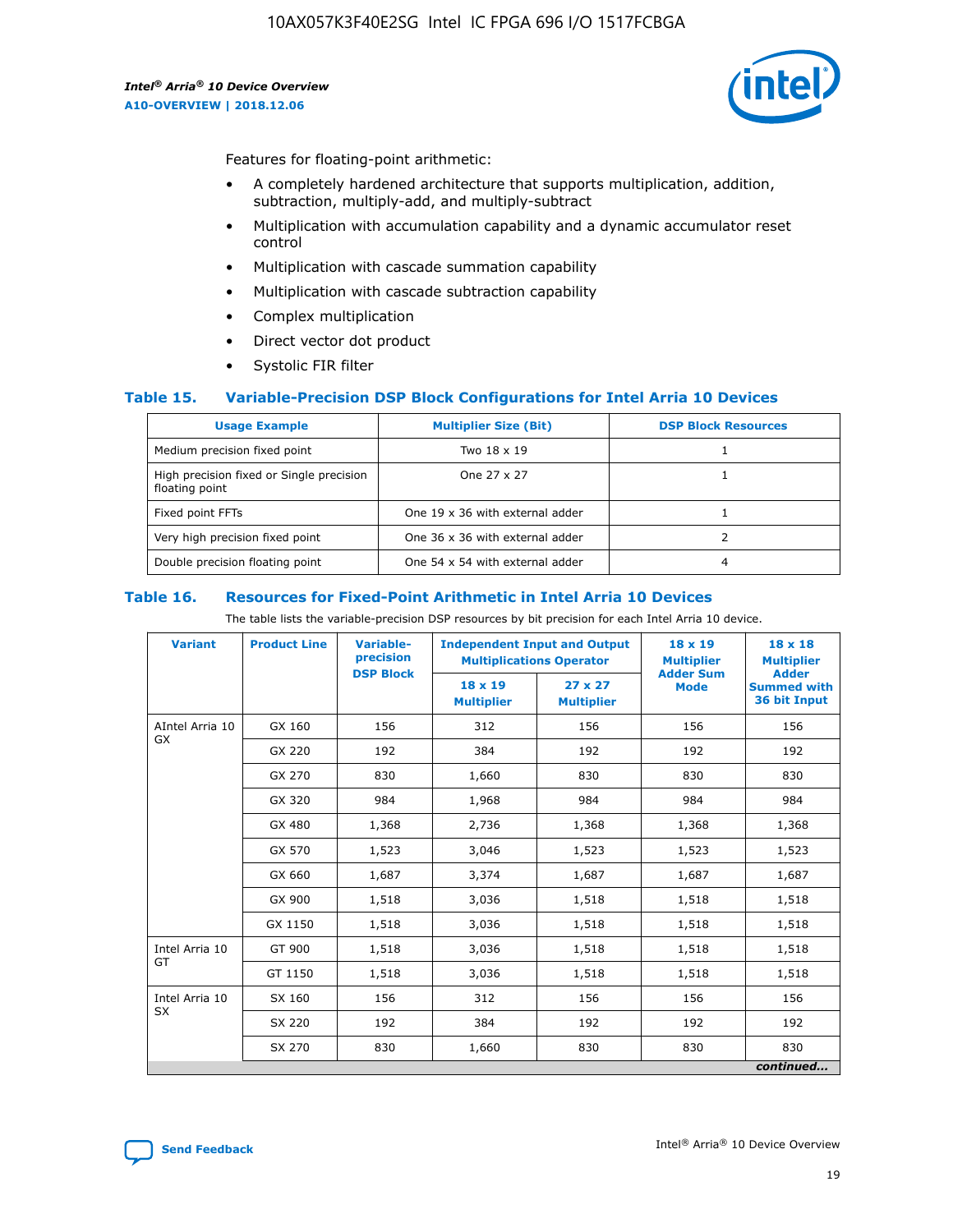

| <b>Variant</b> | <b>Product Line</b> | <b>Variable-</b><br>precision<br><b>DSP Block</b> | <b>Independent Input and Output</b><br><b>Multiplications Operator</b> |                                     | $18 \times 19$<br><b>Multiplier</b><br><b>Adder Sum</b> | $18 \times 18$<br><b>Multiplier</b><br><b>Adder</b> |  |
|----------------|---------------------|---------------------------------------------------|------------------------------------------------------------------------|-------------------------------------|---------------------------------------------------------|-----------------------------------------------------|--|
|                |                     |                                                   | $18 \times 19$<br><b>Multiplier</b>                                    | $27 \times 27$<br><b>Multiplier</b> | <b>Mode</b>                                             | <b>Summed with</b><br>36 bit Input                  |  |
|                | SX 320              | 984                                               | 1,968                                                                  | 984                                 | 984                                                     | 984                                                 |  |
|                | SX 480              | 1,368                                             | 2,736                                                                  | 1,368                               | 1,368                                                   | 1,368                                               |  |
|                | SX 570              | 1,523                                             | 3,046                                                                  | 1,523                               | 1,523                                                   | 1,523                                               |  |
|                | SX 660              | 1,687                                             | 3,374                                                                  | 1,687                               | 1,687                                                   | 1,687                                               |  |

# **Table 17. Resources for Floating-Point Arithmetic in Intel Arria 10 Devices**

The table lists the variable-precision DSP resources by bit precision for each Intel Arria 10 device.

| <b>Variant</b> | <b>Product Line</b> | <b>Variable-</b><br>precision<br><b>DSP Block</b> | <b>Single</b><br><b>Precision</b><br><b>Floating-Point</b><br><b>Multiplication</b><br><b>Mode</b> | <b>Single-Precision</b><br><b>Floating-Point</b><br><b>Adder Mode</b> | Single-<br><b>Precision</b><br><b>Floating-Point</b><br><b>Multiply</b><br><b>Accumulate</b><br><b>Mode</b> | <b>Peak</b><br><b>Giga Floating-</b><br><b>Point</b><br><b>Operations</b><br>per Second<br>(GFLOPs) |
|----------------|---------------------|---------------------------------------------------|----------------------------------------------------------------------------------------------------|-----------------------------------------------------------------------|-------------------------------------------------------------------------------------------------------------|-----------------------------------------------------------------------------------------------------|
| Intel Arria 10 | GX 160              | 156                                               | 156                                                                                                | 156                                                                   | 156                                                                                                         | 140                                                                                                 |
| GX             | GX 220              | 192                                               | 192                                                                                                | 192                                                                   | 192                                                                                                         | 173                                                                                                 |
|                | GX 270              | 830                                               | 830                                                                                                | 830                                                                   | 830                                                                                                         | 747                                                                                                 |
|                | GX 320              | 984                                               | 984                                                                                                | 984                                                                   | 984                                                                                                         | 886                                                                                                 |
|                | GX 480              | 1,369                                             | 1,368                                                                                              | 1,368                                                                 | 1,368                                                                                                       | 1,231                                                                                               |
|                | GX 570              | 1,523                                             | 1,523                                                                                              | 1,523                                                                 | 1,523                                                                                                       | 1,371                                                                                               |
|                | GX 660              | 1,687                                             | 1,687                                                                                              | 1,687                                                                 | 1,687                                                                                                       | 1,518                                                                                               |
|                | GX 900              | 1,518                                             | 1,518                                                                                              | 1,518                                                                 | 1,518                                                                                                       | 1,366                                                                                               |
|                | GX 1150             | 1,518                                             | 1,518                                                                                              | 1,518                                                                 | 1,518                                                                                                       | 1,366                                                                                               |
| Intel Arria 10 | GT 900              | 1,518                                             | 1,518                                                                                              | 1,518                                                                 | 1,518                                                                                                       | 1,366                                                                                               |
| GT             | GT 1150             | 1,518                                             | 1,518                                                                                              | 1,518                                                                 | 1,518                                                                                                       | 1,366                                                                                               |
| Intel Arria 10 | SX 160              | 156                                               | 156                                                                                                | 156                                                                   | 156                                                                                                         | 140                                                                                                 |
| <b>SX</b>      | SX 220              | 192                                               | 192                                                                                                | 192                                                                   | 192                                                                                                         | 173                                                                                                 |
|                | SX 270              | 830                                               | 830                                                                                                | 830                                                                   | 830                                                                                                         | 747                                                                                                 |
|                | SX 320              | 984                                               | 984                                                                                                | 984                                                                   | 984                                                                                                         | 886                                                                                                 |
|                | SX 480              | 1,369                                             | 1,368                                                                                              | 1,368                                                                 | 1,368                                                                                                       | 1,231                                                                                               |
|                | SX 570              | 1,523                                             | 1,523                                                                                              | 1,523                                                                 | 1,523                                                                                                       | 1,371                                                                                               |
|                | SX 660              | 1,687                                             | 1,687                                                                                              | 1,687                                                                 | 1,687                                                                                                       | 1,518                                                                                               |

# **Embedded Memory Blocks**

The embedded memory blocks in the devices are flexible and designed to provide an optimal amount of small- and large-sized memory arrays to fit your design requirements.

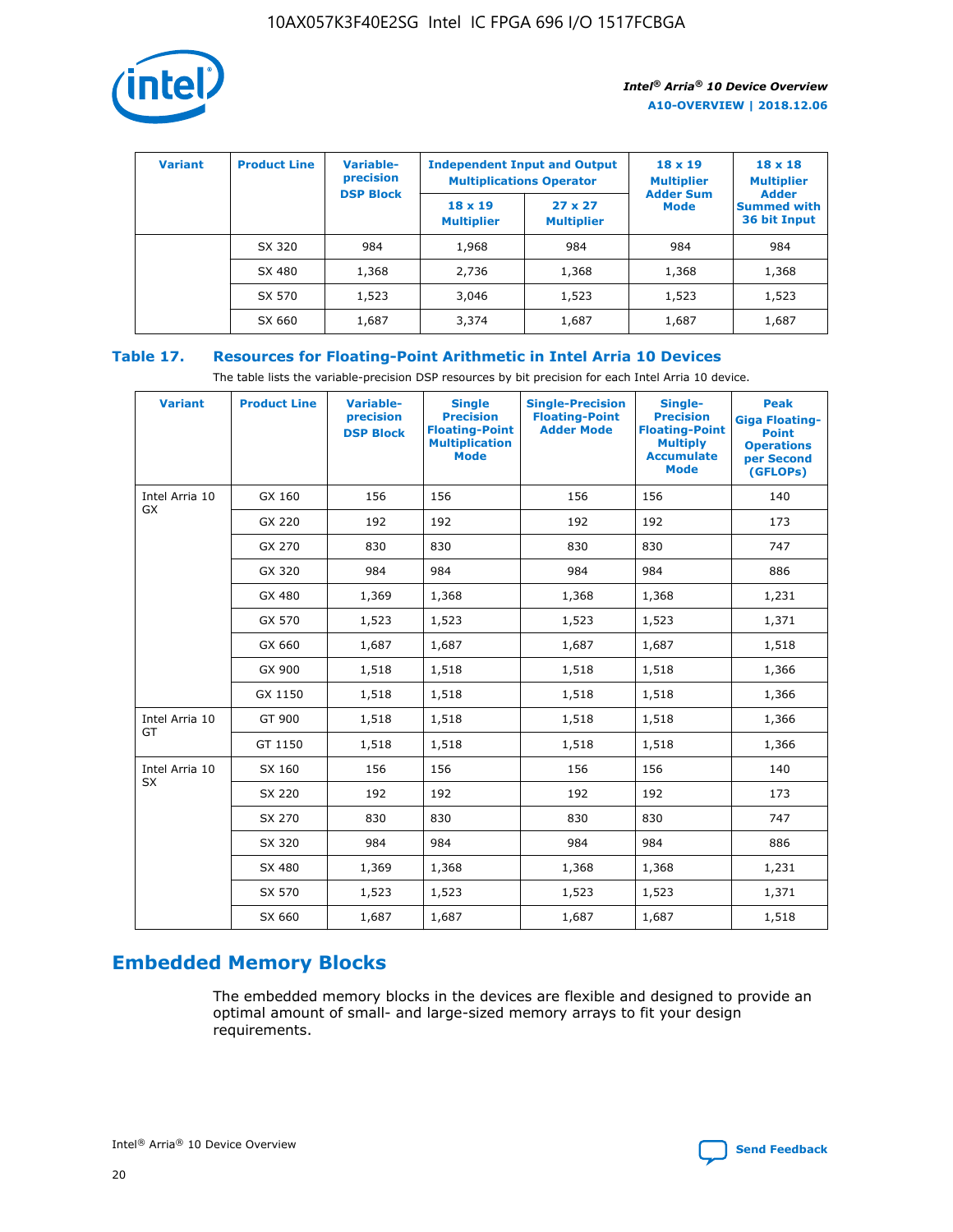

# **Types of Embedded Memory**

The Intel Arria 10 devices contain two types of memory blocks:

- 20 Kb M20K blocks—blocks of dedicated memory resources. The M20K blocks are ideal for larger memory arrays while still providing a large number of independent ports.
- 640 bit memory logic array blocks (MLABs)—enhanced memory blocks that are configured from dual-purpose logic array blocks (LABs). The MLABs are ideal for wide and shallow memory arrays. The MLABs are optimized for implementation of shift registers for digital signal processing (DSP) applications, wide and shallow FIFO buffers, and filter delay lines. Each MLAB is made up of ten adaptive logic modules (ALMs). In the Intel Arria 10 devices, you can configure these ALMs as ten 32 x 2 blocks, giving you one 32 x 20 simple dual-port SRAM block per MLAB.

# **Embedded Memory Capacity in Intel Arria 10 Devices**

|                   | <b>Product</b> |              | <b>M20K</b>         | <b>MLAB</b>  |                     | <b>Total RAM Bit</b> |
|-------------------|----------------|--------------|---------------------|--------------|---------------------|----------------------|
| <b>Variant</b>    | Line           | <b>Block</b> | <b>RAM Bit (Kb)</b> | <b>Block</b> | <b>RAM Bit (Kb)</b> | (Kb)                 |
| Intel Arria 10 GX | GX 160         | 440          | 8,800               | 1,680        | 1,050               | 9,850                |
|                   | GX 220         | 587          | 11,740              | 2,703        | 1,690               | 13,430               |
|                   | GX 270         | 750          | 15,000              | 3,922        | 2,452               | 17,452               |
|                   | GX 320         | 891          | 17,820              | 4,363        | 2,727               | 20,547               |
|                   | GX 480         | 1,431        | 28,620              | 6,662        | 4,164               | 32,784               |
|                   | GX 570         | 1,800        | 36,000              | 8,153        | 5,096               | 41,096               |
|                   | GX 660         | 2,131        | 42,620              | 9,260        | 5,788               | 48,408               |
|                   | GX 900         | 2,423        | 48,460              | 15,017       | 9,386               | 57,846               |
|                   | GX 1150        | 2,713        | 54,260              | 20,774       | 12,984              | 67,244               |
| Intel Arria 10 GT | GT 900         | 2,423        | 48,460              | 15,017       | 9,386               | 57,846               |
|                   | GT 1150        | 2,713        | 54,260              | 20,774       | 12,984              | 67,244               |
| Intel Arria 10 SX | SX 160         | 440          | 8,800               | 1,680        | 1,050               | 9,850                |
|                   | SX 220         | 587          | 11,740              | 2,703        | 1,690               | 13,430               |
|                   | SX 270         | 750          | 15,000              | 3,922        | 2,452               | 17,452               |
|                   | SX 320         | 891          | 17,820              | 4,363        | 2,727               | 20,547               |
|                   | SX 480         | 1,431        | 28,620              | 6,662        | 4,164               | 32,784               |
|                   | SX 570         | 1,800        | 36,000              | 8,153        | 5,096               | 41,096               |
|                   | SX 660         | 2,131        | 42,620              | 9,260        | 5,788               | 48,408               |

#### **Table 18. Embedded Memory Capacity and Distribution in Intel Arria 10 Devices**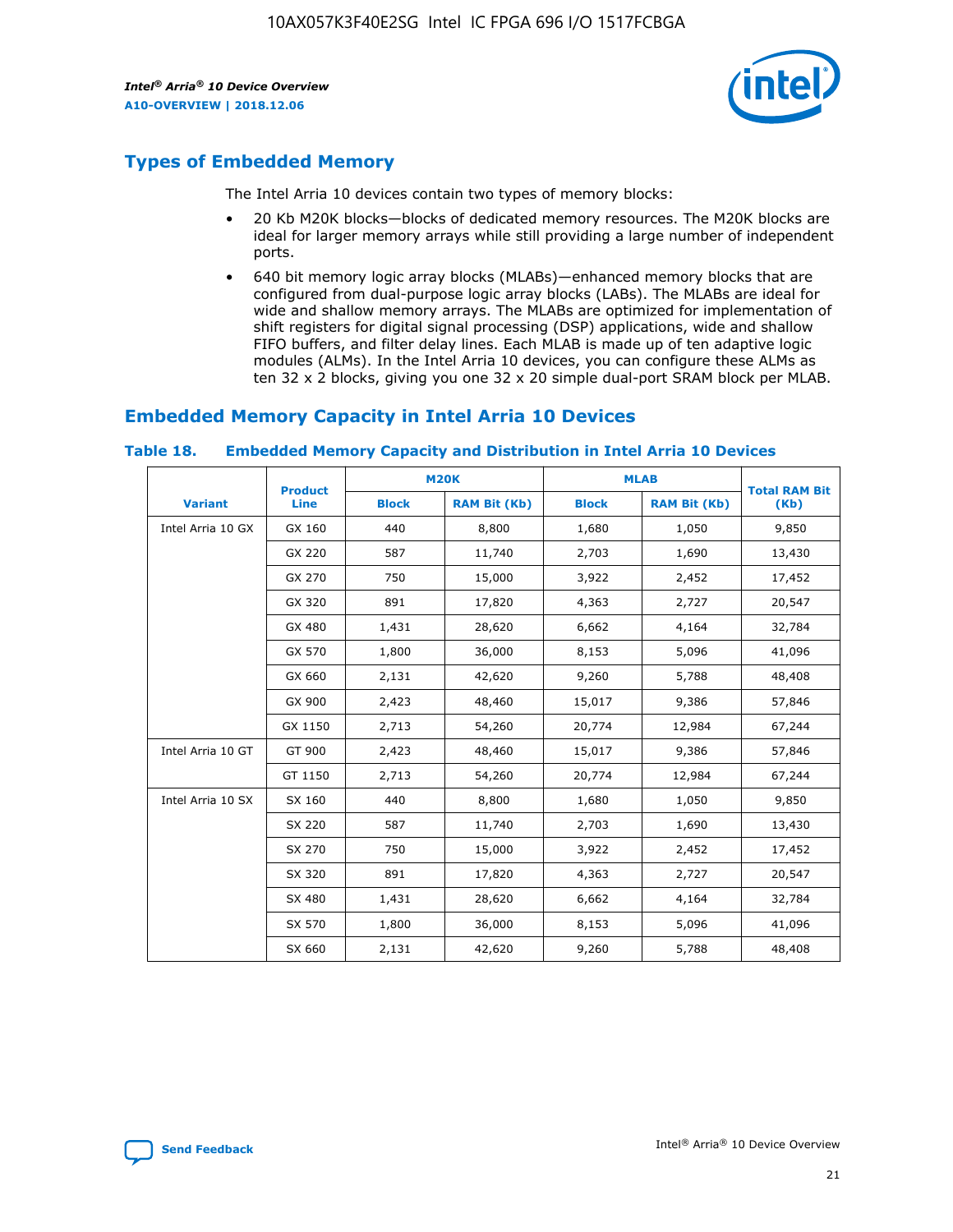

# **Embedded Memory Configurations for Single-port Mode**

#### **Table 19. Single-port Embedded Memory Configurations for Intel Arria 10 Devices**

This table lists the maximum configurations supported for single-port RAM and ROM modes.

| <b>Memory Block</b> | Depth (bits) | <b>Programmable Width</b> |
|---------------------|--------------|---------------------------|
| MLAB                | 32           | x16, x18, or x20          |
|                     | 64(10)       | x8, x9, x10               |
| M20K                | 512          | x40, x32                  |
|                     | 1K           | x20, x16                  |
|                     | 2K           | x10, x8                   |
|                     | 4K           | x5, x4                    |
|                     | 8K           | x2                        |
|                     | 16K          | x1                        |

# **Clock Networks and PLL Clock Sources**

The clock network architecture is based on Intel's global, regional, and peripheral clock structure. This clock structure is supported by dedicated clock input pins, fractional clock synthesis PLLs, and integer I/O PLLs.

# **Clock Networks**

The Intel Arria 10 core clock networks are capable of up to 800 MHz fabric operation across the full industrial temperature range. For the external memory interface, the clock network supports the hard memory controller with speeds up to 2,400 Mbps in a quarter-rate transfer.

To reduce power consumption, the Intel Quartus Prime software identifies all unused sections of the clock network and powers them down.

# **Fractional Synthesis and I/O PLLs**

Intel Arria 10 devices contain up to 32 fractional synthesis PLLs and up to 16 I/O PLLs that are available for both specific and general purpose uses in the core:

- Fractional synthesis PLLs—located in the column adjacent to the transceiver blocks
- I/O PLLs—located in each bank of the 48 I/Os

# **Fractional Synthesis PLLs**

You can use the fractional synthesis PLLs to:

- Reduce the number of oscillators that are required on your board
- Reduce the number of clock pins that are used in the device by synthesizing multiple clock frequencies from a single reference clock source

<sup>(10)</sup> Supported through software emulation and consumes additional MLAB blocks.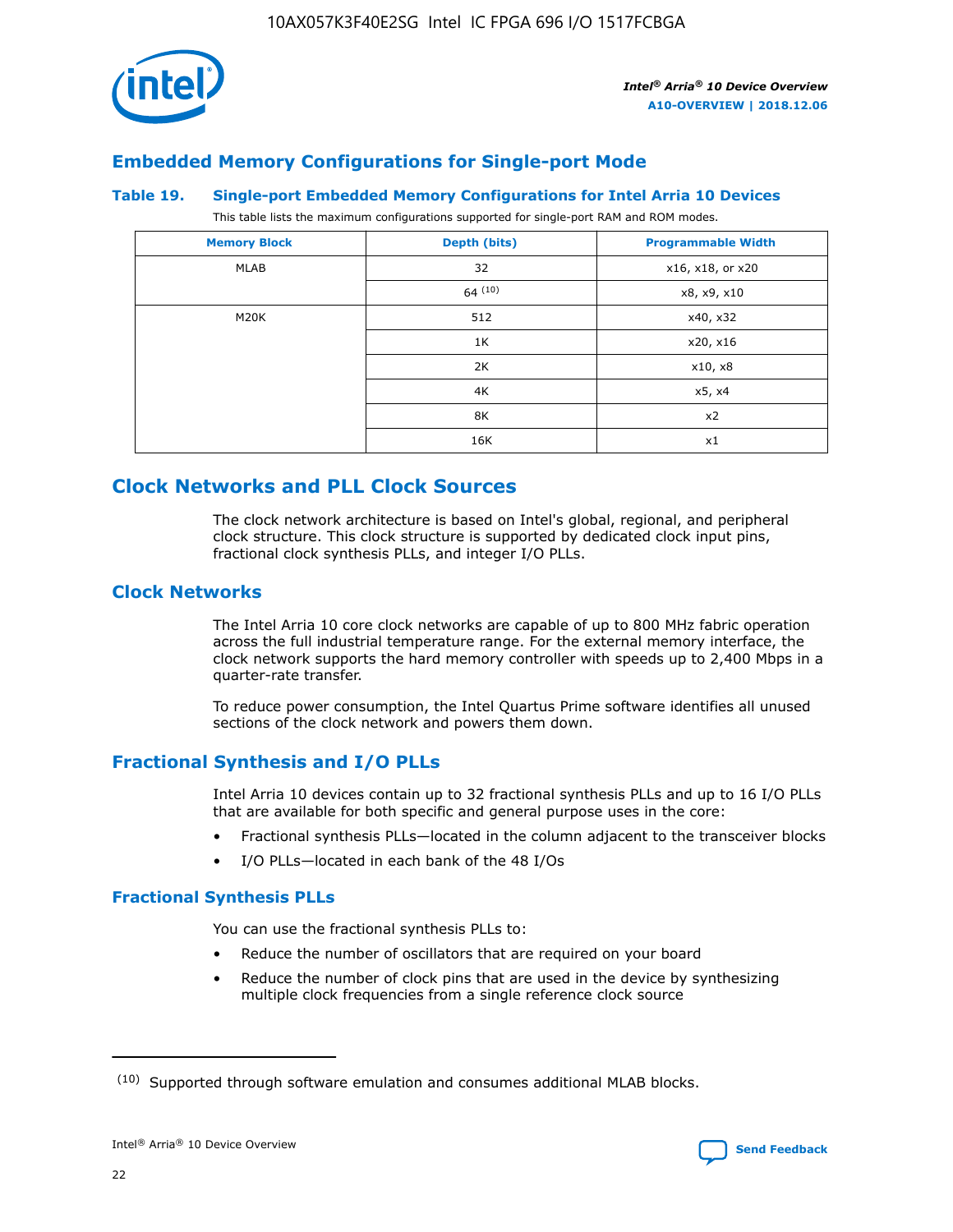10AX057K3F40E2SG Intel IC FPGA 696 I/O 1517FCBGA

*Intel® Arria® 10 Device Overview* **A10-OVERVIEW | 2018.12.06**



The fractional synthesis PLLs support the following features:

- Reference clock frequency synthesis for transceiver CMU and Advanced Transmit (ATX) PLLs
- Clock network delay compensation
- Zero-delay buffering
- Direct transmit clocking for transceivers
- Independently configurable into two modes:
	- Conventional integer mode equivalent to the general purpose PLL
	- Enhanced fractional mode with third order delta-sigma modulation
- PLL cascading

### **I/O PLLs**

The integer mode I/O PLLs are located in each bank of 48 I/Os. You can use the I/O PLLs to simplify the design of external memory and high-speed LVDS interfaces.

In each I/O bank, the I/O PLLs are adjacent to the hard memory controllers and LVDS SERDES. Because these PLLs are tightly coupled with the I/Os that need to use them, it makes it easier to close timing.

You can use the I/O PLLs for general purpose applications in the core such as clock network delay compensation and zero-delay buffering.

Intel Arria 10 devices support PLL-to-PLL cascading.

# **FPGA General Purpose I/O**

Intel Arria 10 devices offer highly configurable GPIOs. Each I/O bank contains 48 general purpose I/Os and a high-efficiency hard memory controller.

The following list describes the features of the GPIOs:

- Consist of 3 V I/Os for high-voltage application and LVDS I/Os for differential signaling
	- Up to two 3 V I/O banks, available in some devices, that support up to 3 V I/O standards
	- LVDS I/O banks that support up to 1.8 V I/O standards
- Support a wide range of single-ended and differential I/O interfaces
- LVDS speeds up to 1.6 Gbps
- Each LVDS pair of pins has differential input and output buffers, allowing you to configure the LVDS direction for each pair.
- Programmable bus hold and weak pull-up
- Programmable differential output voltage  $(V_{OD})$  and programmable pre-emphasis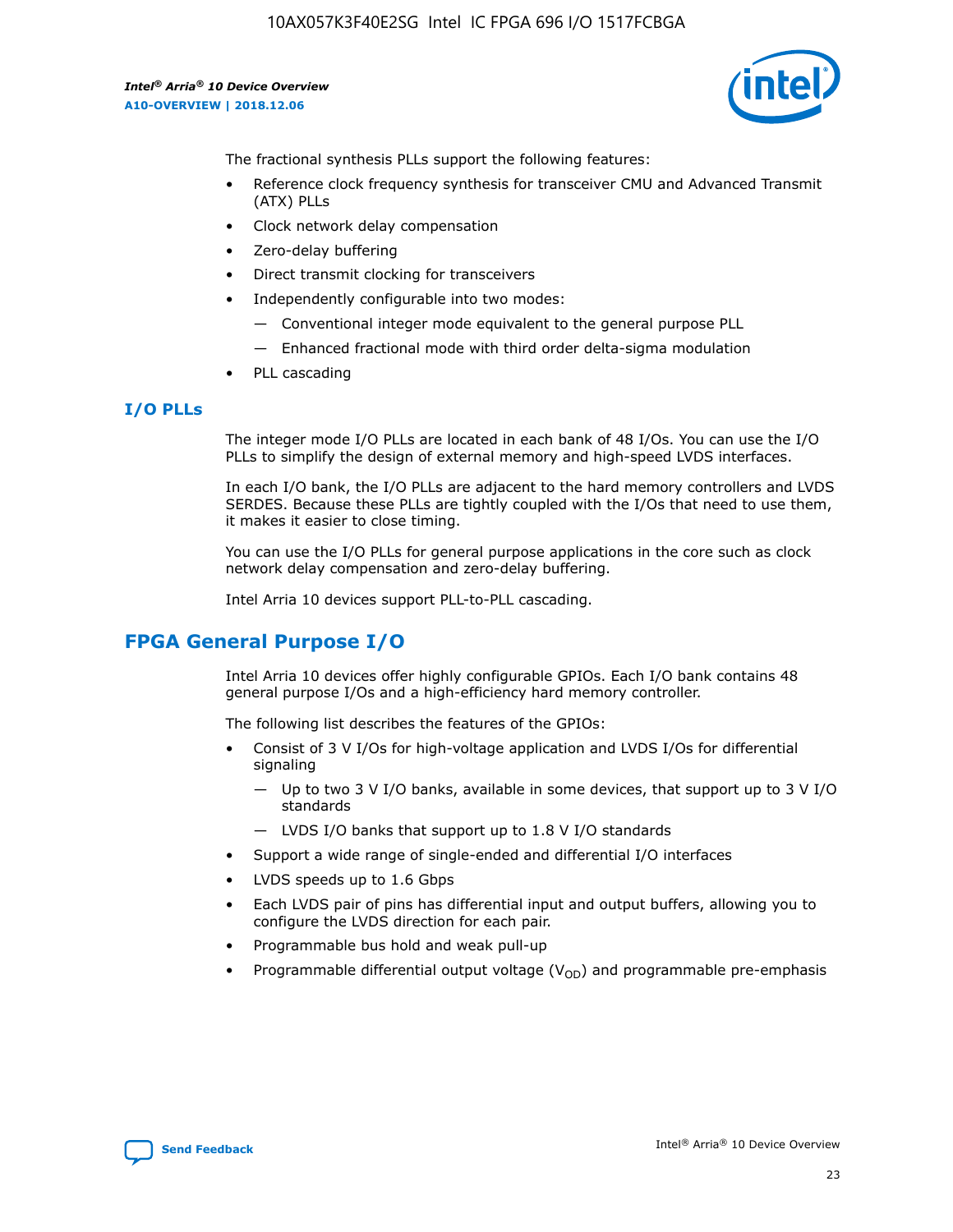

- Series (R<sub>S</sub>) and parallel (R<sub>T</sub>) on-chip termination (OCT) for all I/O banks with OCT calibration to limit the termination impedance variation
- On-chip dynamic termination that has the ability to swap between series and parallel termination, depending on whether there is read or write on a common bus for signal integrity
- Easy timing closure support using the hard read FIFO in the input register path, and delay-locked loop (DLL) delay chain with fine and coarse architecture

# **External Memory Interface**

Intel Arria 10 devices offer massive external memory bandwidth, with up to seven 32 bit DDR4 memory interfaces running at up to 2,400 Mbps. This bandwidth provides additional ease of design, lower power, and resource efficiencies of hardened highperformance memory controllers.

The memory interface within Intel Arria 10 FPGAs and SoCs delivers the highest performance and ease of use. You can configure up to a maximum width of 144 bits when using the hard or soft memory controllers. If required, you can bypass the hard memory controller and use a soft controller implemented in the user logic.

Each I/O contains a hardened DDR read/write path (PHY) capable of performing key memory interface functionality such as read/write leveling, FIFO buffering to lower latency and improve margin, timing calibration, and on-chip termination.

The timing calibration is aided by the inclusion of hard microcontrollers based on Intel's Nios® II technology, specifically tailored to control the calibration of multiple memory interfaces. This calibration allows the Intel Arria 10 device to compensate for any changes in process, voltage, or temperature either within the Intel Arria 10 device itself, or within the external memory device. The advanced calibration algorithms ensure maximum bandwidth and robust timing margin across all operating conditions.

In addition to parallel memory interfaces, Intel Arria 10 devices support serial memory technologies such as the Hybrid Memory Cube (HMC). The HMC is supported by the Intel Arria 10 high-speed serial transceivers which connect up to four HMC links, with each link running at data rates up to 15 Gbps.

### **Related Information**

#### [External Memory Interface Spec Estimator](http://www.altera.com/technology/memory/estimator/mem-emif-index.html)

Provides a parametric tool that allows you to find and compare the performance of the supported external memory interfaces in IntelFPGAs.

# **Memory Standards Supported by Intel Arria 10 Devices**

The I/Os are designed to provide high performance support for existing and emerging external memory standards.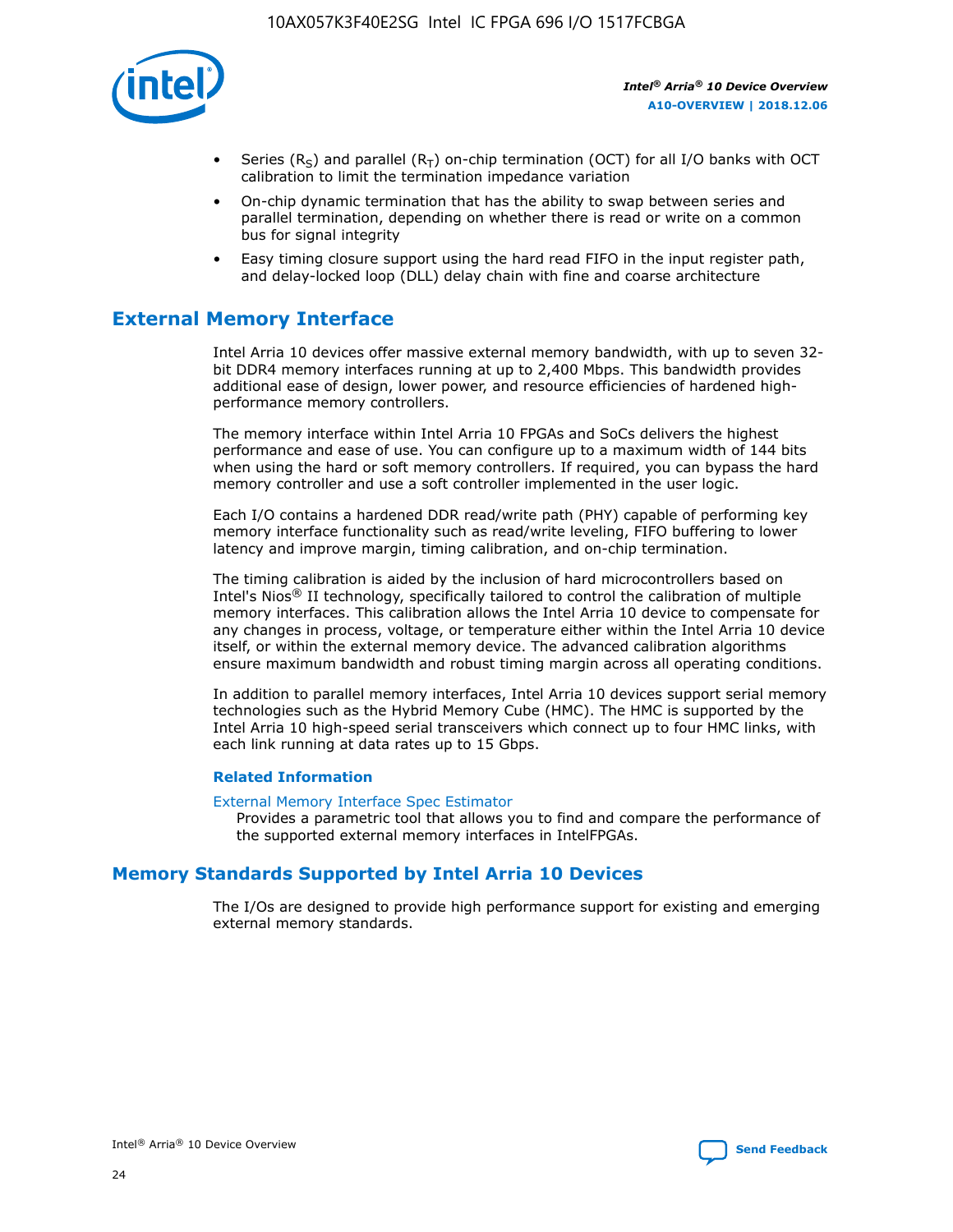

#### **Table 20. Memory Standards Supported by the Hard Memory Controller**

This table lists the overall capability of the hard memory controller. For specific details, refer to the External Memory Interface Spec Estimator and Intel Arria 10 Device Datasheet.

| <b>Memory Standard</b> | <b>Rate Support</b> | <b>Ping Pong PHY Support</b> | <b>Maximum Frequency</b><br>(MHz) |
|------------------------|---------------------|------------------------------|-----------------------------------|
| <b>DDR4 SDRAM</b>      | Quarter rate        | Yes                          | 1,067                             |
|                        |                     |                              | 1,200                             |
| <b>DDR3 SDRAM</b>      | Half rate           | Yes                          | 533                               |
|                        |                     |                              | 667                               |
|                        | Quarter rate        | Yes                          | 1,067                             |
|                        |                     |                              | 1,067                             |
| <b>DDR3L SDRAM</b>     | Half rate           | Yes                          | 533                               |
|                        |                     |                              | 667                               |
|                        | Quarter rate        | Yes                          | 933                               |
|                        |                     |                              | 933                               |
| LPDDR3 SDRAM           | Half rate           |                              | 533                               |
|                        | Quarter rate        |                              | 800                               |

### **Table 21. Memory Standards Supported by the Soft Memory Controller**

| <b>Memory Standard</b>      | <b>Rate Support</b> | <b>Maximum Frequency</b><br>(MHz) |
|-----------------------------|---------------------|-----------------------------------|
| <b>RLDRAM 3 (11)</b>        | Quarter rate        | 1,200                             |
| ODR IV SRAM <sup>(11)</sup> | Quarter rate        | 1,067                             |
| <b>ODR II SRAM</b>          | Full rate           | 333                               |
|                             | Half rate           | 633                               |
| <b>ODR II+ SRAM</b>         | Full rate           | 333                               |
|                             | Half rate           | 633                               |
| <b>ODR II+ Xtreme SRAM</b>  | Full rate           | 333                               |
|                             | Half rate           | 633                               |

### **Table 22. Memory Standards Supported by the HPS Hard Memory Controller**

The hard processor system (HPS) is available in Intel Arria 10 SoC devices only.

| <b>Memory Standard</b> | <b>Rate Support</b> | <b>Maximum Frequency</b><br>(MHz) |
|------------------------|---------------------|-----------------------------------|
| <b>DDR4 SDRAM</b>      | Half rate           | 1,200                             |
| <b>DDR3 SDRAM</b>      | Half rate           | 1,067                             |
| <b>DDR3L SDRAM</b>     | Half rate           | 933                               |

<sup>(11)</sup> Intel Arria 10 devices support this external memory interface using hard PHY with soft memory controller.

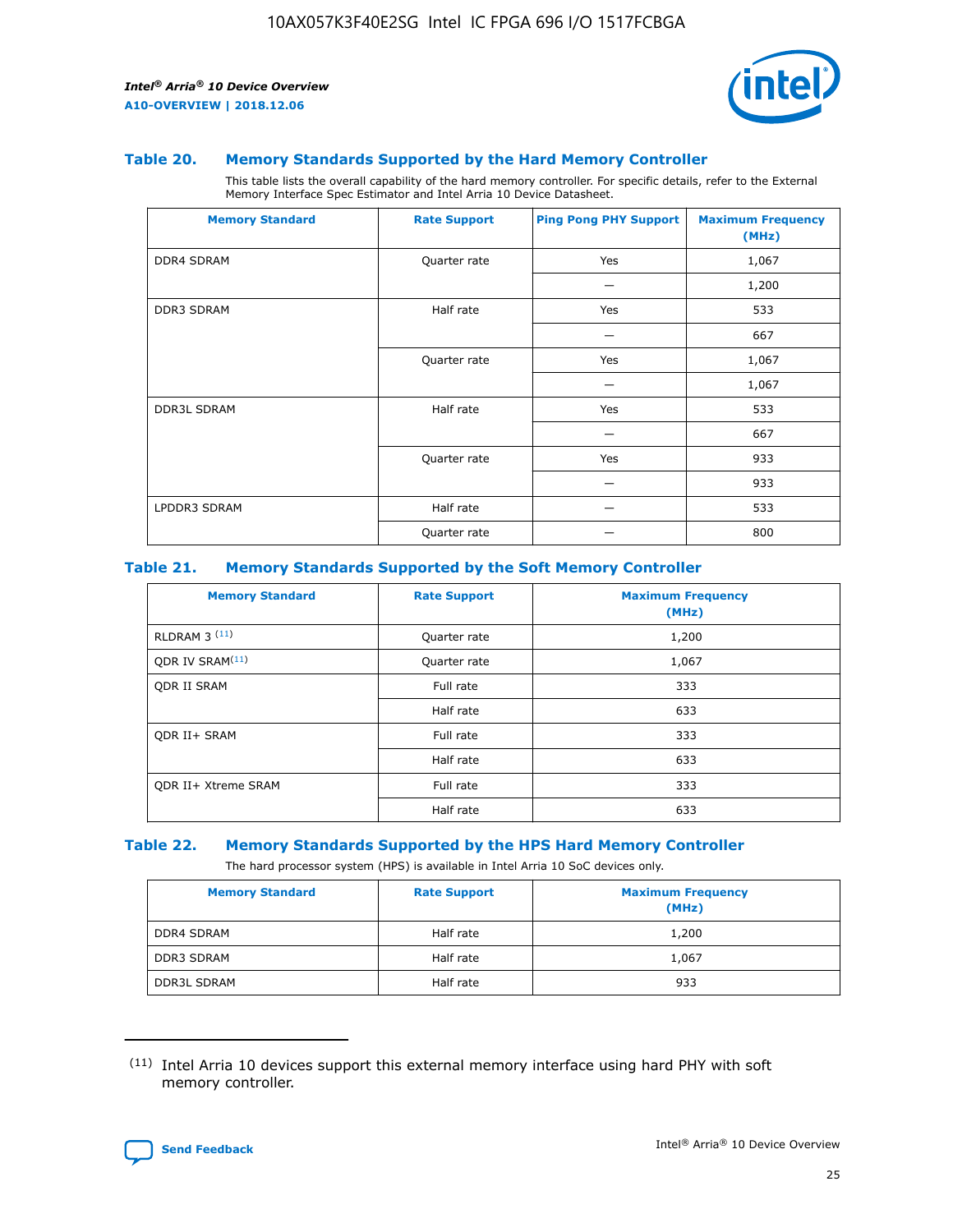

### **Related Information**

#### [Intel Arria 10 Device Datasheet](https://www.intel.com/content/www/us/en/programmable/documentation/mcn1413182292568.html#mcn1413182153340)

Lists the memory interface performance according to memory interface standards, rank or chip select configurations, and Intel Arria 10 device speed grades.

# **PCIe Gen1, Gen2, and Gen3 Hard IP**

Intel Arria 10 devices contain PCIe hard IP that is designed for performance and ease-of-use:

- Includes all layers of the PCIe stack—transaction, data link and physical layers.
- Supports PCIe Gen3, Gen2, and Gen1 Endpoint and Root Port in x1, x2, x4, or x8 lane configuration.
- Operates independently from the core logic—optional configuration via protocol (CvP) allows the PCIe link to power up and complete link training in less than 100 ms while the Intel Arria 10 device completes loading the programming file for the rest of the FPGA.
- Provides added functionality that makes it easier to support emerging features such as Single Root I/O Virtualization (SR-IOV) and optional protocol extensions.
- Provides improved end-to-end datapath protection using ECC.
- Supports FPGA configuration via protocol (CvP) using PCIe at Gen3, Gen2, or Gen1 speed.

#### **Related Information**

PCS Features on page 30

# **Enhanced PCS Hard IP for Interlaken and 10 Gbps Ethernet**

# **Interlaken Support**

The Intel Arria 10 enhanced PCS hard IP provides integrated Interlaken PCS supporting rates up to 25.8 Gbps per lane.

The Interlaken PCS is based on the proven functionality of the PCS developed for Intel's previous generation FPGAs, which demonstrated interoperability with Interlaken ASSP vendors and third-party IP suppliers. The Interlaken PCS is present in every transceiver channel in Intel Arria 10 devices.

### **Related Information**

PCS Features on page 30

# **10 Gbps Ethernet Support**

The Intel Arria 10 enhanced PCS hard IP supports 10GBASE-R PCS compliant with IEEE 802.3 10 Gbps Ethernet (10GbE). The integrated hard IP support for 10GbE and the 10 Gbps transceivers save external PHY cost, board space, and system power.

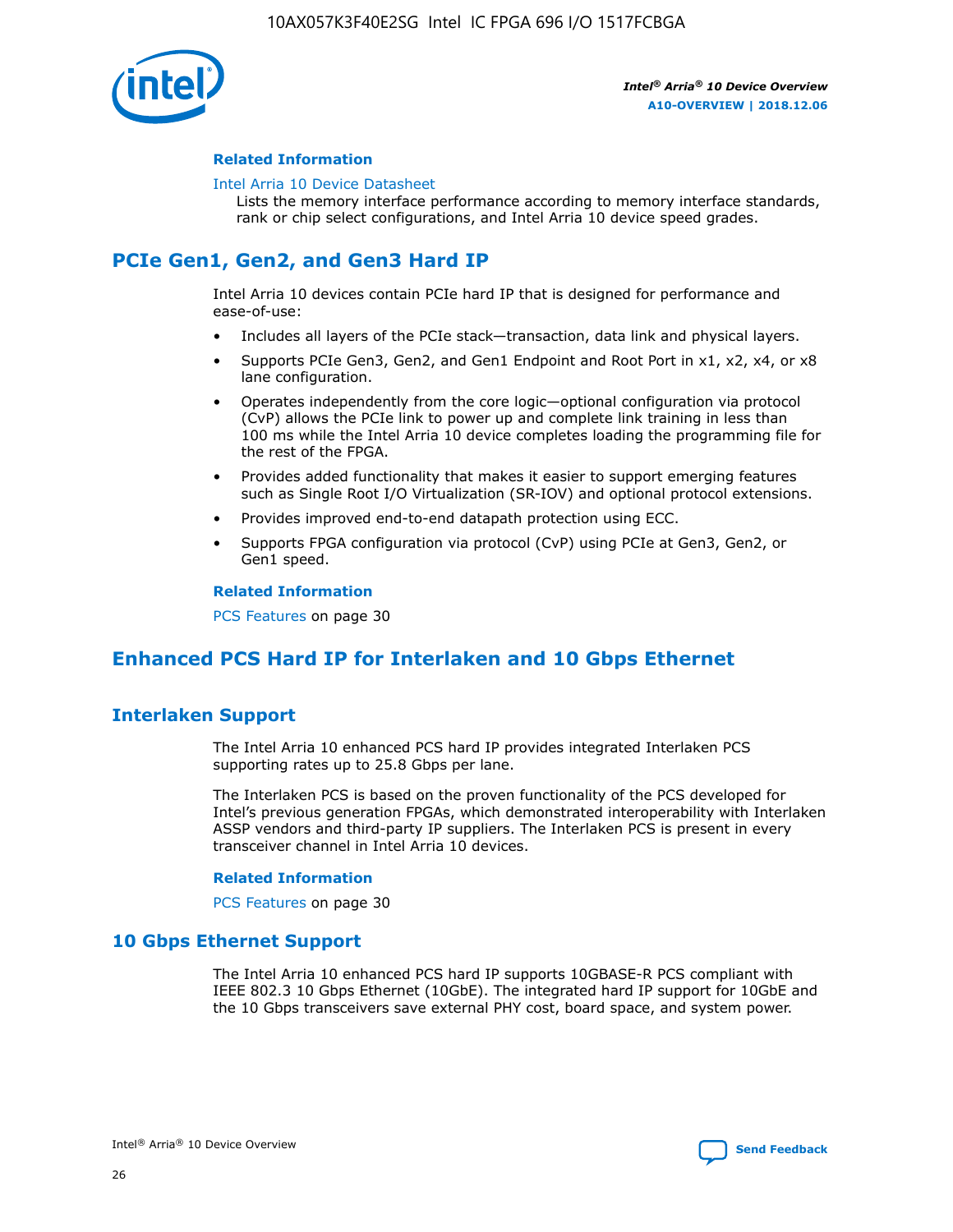

The scalable hard IP supports multiple independent 10GbE ports while using a single PLL for all the 10GBASE-R PCS instantiations, which saves on core logic resources and clock networks:

- Simplifies multiport 10GbE systems compared to XAUI interfaces that require an external XAUI-to-10G PHY.
- Incorporates Electronic Dispersion Compensation (EDC), which enables direct connection to standard 10 Gbps XFP and SFP+ pluggable optical modules.
- Supports backplane Ethernet applications and includes a hard 10GBASE-KR Forward Error Correction (FEC) circuit that you can use for 10 Gbps and 40 Gbps applications.

The 10 Gbps Ethernet PCS hard IP and 10GBASE-KR FEC are present in every transceiver channel.

#### **Related Information**

PCS Features on page 30

# **Low Power Serial Transceivers**

Intel Arria 10 FPGAs and SoCs include lowest power transceivers that deliver high bandwidth, throughput and low latency.

Intel Arria 10 devices deliver the industry's lowest power consumption per transceiver channel:

- 12.5 Gbps transceivers at as low as 242 mW
- 10 Gbps transceivers at as low as 168 mW
- 6 Gbps transceivers at as low as 117 mW

Intel Arria 10 transceivers support various data rates according to application:

- Chip-to-chip and chip-to-module applications—from 1 Gbps up to 25.8 Gbps
- Long reach and backplane applications—from 1 Gbps up to 12.5 with advanced adaptive equalization
- Critical power sensitive applications—from 1 Gbps up to 11.3 Gbps using lower power modes

The combination of 20 nm process technology and architectural advances provide the following benefits:

- Significant reduction in die area and power consumption
- Increase of up to two times in transceiver I/O density compared to previous generation devices while maintaining optimal signal integrity
- Up to 72 total transceiver channels—you can configure up to 6 of these channels to run as fast as 25.8 Gbps
- All channels feature continuous data rate support up to the maximum rated speed

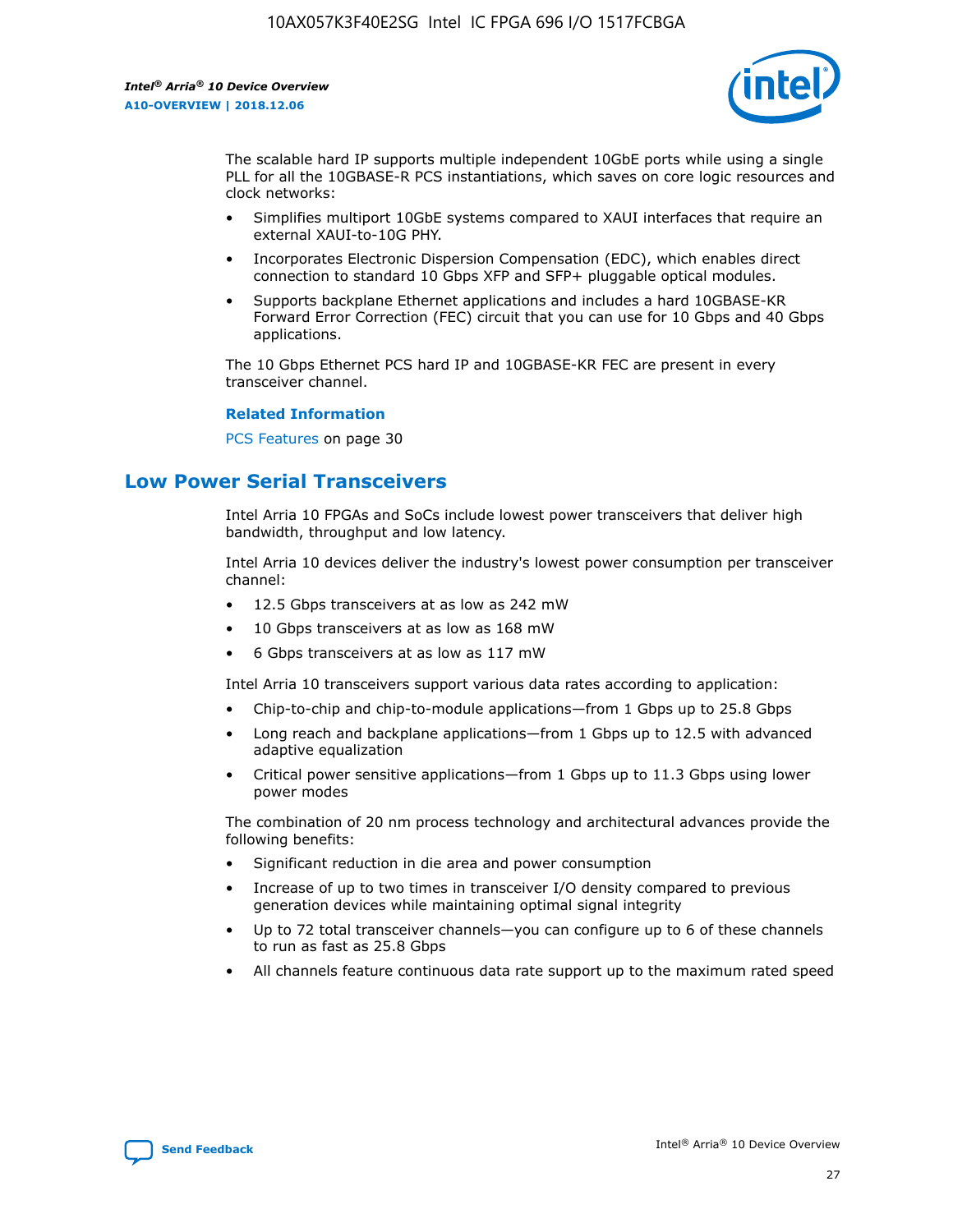



## **Figure 6. Intel Arria 10 Transceiver Block Architecture**

# **Transceiver Channels**

All transceiver channels feature a dedicated Physical Medium Attachment (PMA) and a hardened Physical Coding Sublayer (PCS).

- The PMA provides primary interfacing capabilities to physical channels.
- The PCS typically handles encoding/decoding, word alignment, and other preprocessing functions before transferring data to the FPGA core fabric.

A transceiver channel consists of a PMA and a PCS block. Most transceiver banks have 6 channels. There are some transceiver banks that contain only 3 channels.

A wide variety of bonded and non-bonded data rate configurations is possible using a highly configurable clock distribution network. Up to 80 independent transceiver data rates can be configured.

The following figures are graphical representations of top views of the silicon die, which correspond to reverse views for flip chip packages. Different Intel Arria 10 devices may have different floorplans than the ones shown in the figures.

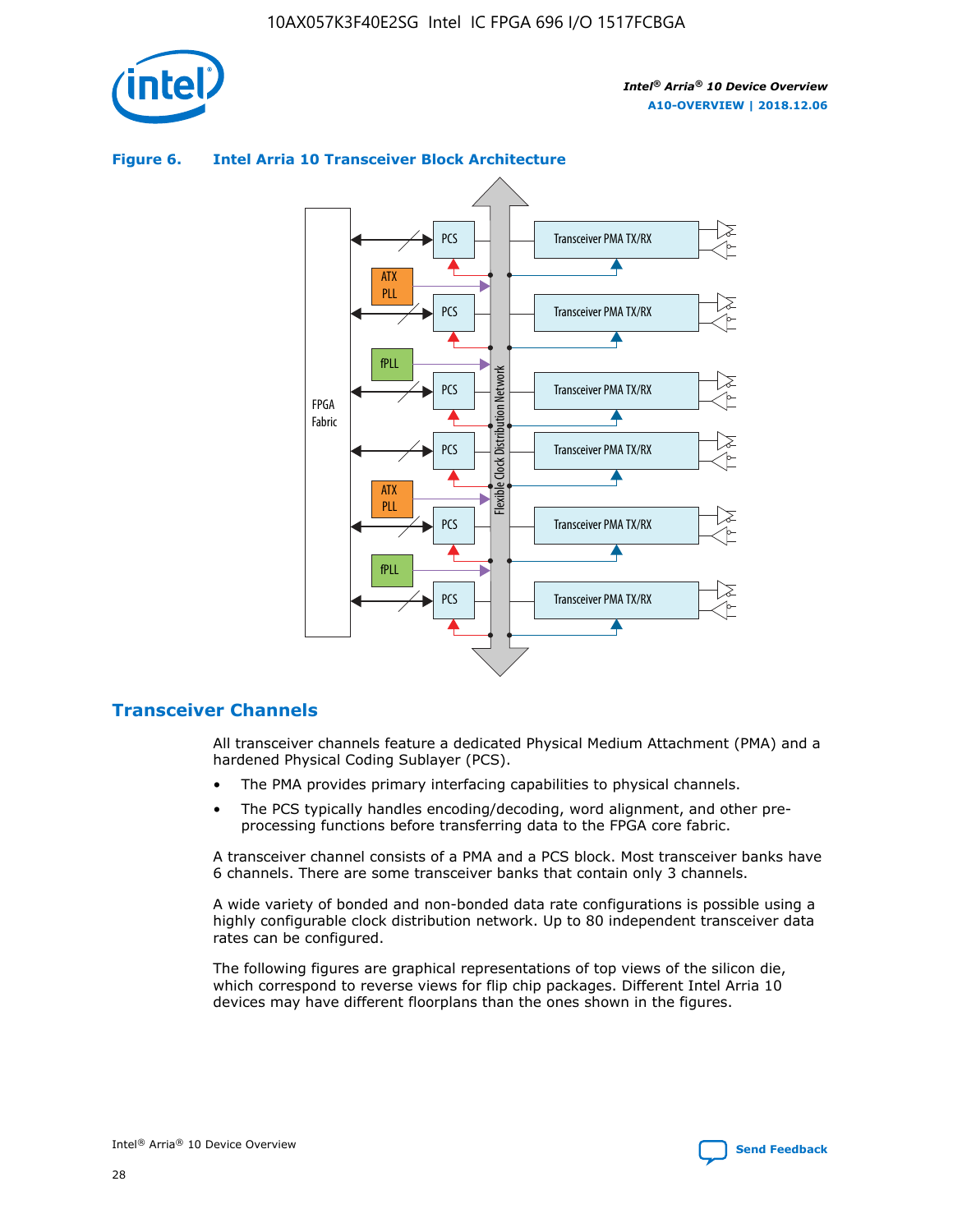

## **Figure 7. Device Chip Overview for Intel Arria 10 GX and GT Devices**





# **PMA Features**

Intel Arria 10 transceivers provide exceptional signal integrity at data rates up to 25.8 Gbps. Clocking options include ultra-low jitter ATX PLLs (LC tank based), clock multiplier unit (CMU) PLLs, and fractional PLLs.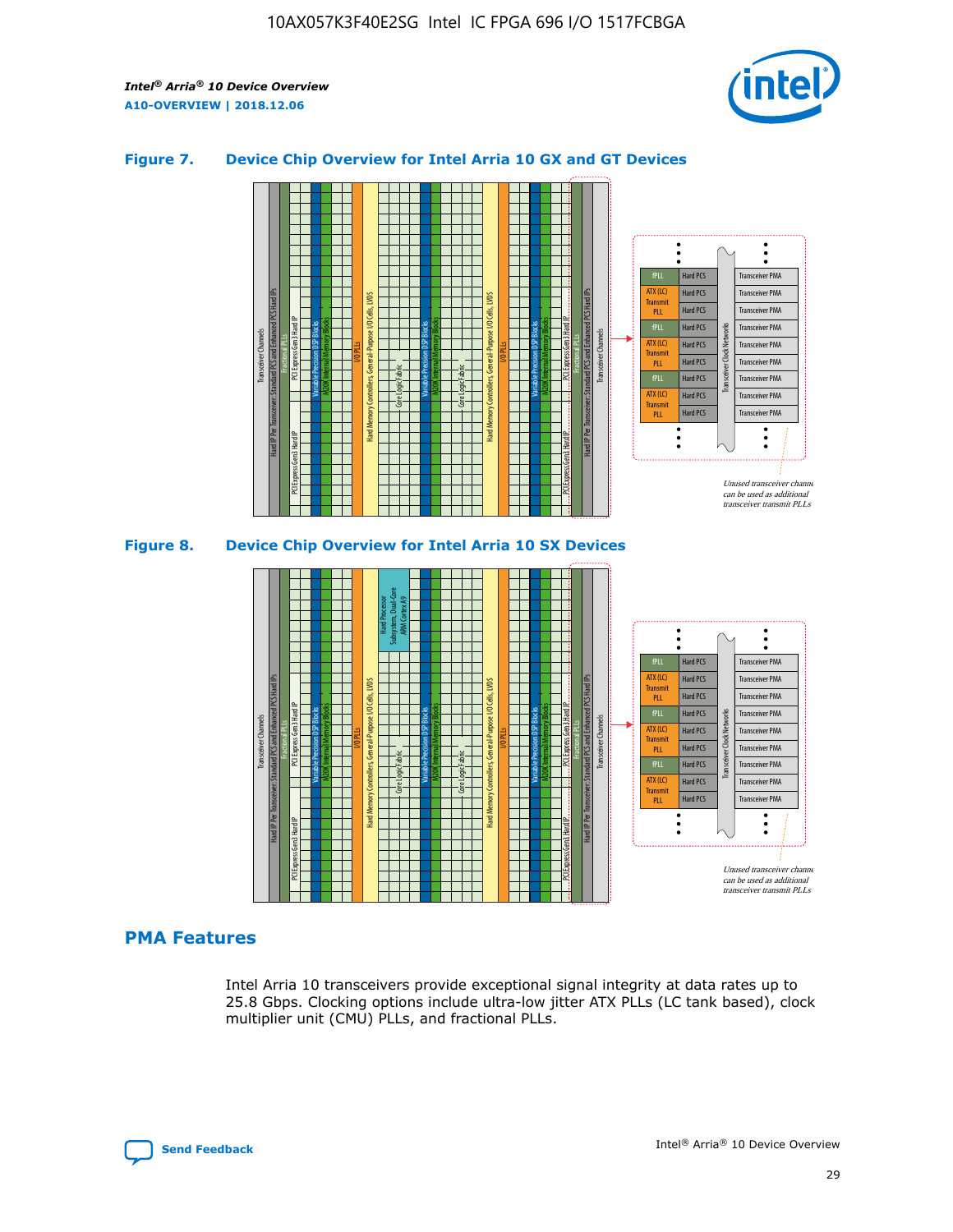

Each transceiver channel contains a channel PLL that can be used as the CMU PLL or clock data recovery (CDR) PLL. In CDR mode, the channel PLL recovers the receiver clock and data in the transceiver channel. Up to 80 independent data rates can be configured on a single Intel Arria 10 device.

## **Table 23. PMA Features of the Transceivers in Intel Arria 10 Devices**

| <b>Feature</b>                                             | <b>Capability</b>                                                                                                                                                                                                             |
|------------------------------------------------------------|-------------------------------------------------------------------------------------------------------------------------------------------------------------------------------------------------------------------------------|
| Chip-to-Chip Data Rates                                    | 1 Gbps to 17.4 Gbps (Intel Arria 10 GX devices)<br>1 Gbps to 25.8 Gbps (Intel Arria 10 GT devices)                                                                                                                            |
| <b>Backplane Support</b>                                   | Drive backplanes at data rates up to 12.5 Gbps                                                                                                                                                                                |
| Optical Module Support                                     | SFP+/SFP, XFP, CXP, QSFP/QSFP28, CFP/CFP2/CFP4                                                                                                                                                                                |
| Cable Driving Support                                      | SFP+ Direct Attach, PCI Express over cable, eSATA                                                                                                                                                                             |
| Transmit Pre-Emphasis                                      | 4-tap transmit pre-emphasis and de-emphasis to compensate for system channel loss                                                                                                                                             |
| Continuous Time Linear<br>Equalizer (CTLE)                 | Dual mode, high-gain, and high-data rate, linear receive equalization to compensate for<br>system channel loss                                                                                                                |
| Decision Feedback Equalizer<br>(DFE)                       | 7-fixed and 4-floating tap DFE to equalize backplane channel loss in the presence of<br>crosstalk and noisy environments                                                                                                      |
| Variable Gain Amplifier                                    | Optimizes the signal amplitude prior to the CDR sampling and operates in fixed and<br>adaptive modes                                                                                                                          |
| Altera Digital Adaptive<br>Parametric Tuning (ADAPT)       | Fully digital adaptation engine to automatically adjust all link equalization parameters-<br>including CTLE, DFE, and variable gain amplifier blocks—that provide optimal link margin<br>without intervention from user logic |
| Precision Signal Integrity<br>Calibration Engine (PreSICE) | Hardened calibration controller to quickly calibrate all transceiver control parameters on<br>power-up, which provides the optimal signal integrity and jitter performance                                                    |
| Advanced Transmit (ATX)<br><b>PLL</b>                      | Low jitter ATX (LC tank based) PLLs with continuous tuning range to cover a wide range of<br>standard and proprietary protocols                                                                                               |
| <b>Fractional PLLs</b>                                     | On-chip fractional frequency synthesizers to replace on-board crystal oscillators and reduce<br>system cost                                                                                                                   |
| Digitally Assisted Analog<br><b>CDR</b>                    | Superior jitter tolerance with fast lock time                                                                                                                                                                                 |
| Dynamic Partial<br>Reconfiguration                         | Allows independent control of the Avalon memory-mapped interface of each transceiver<br>channel for the highest transceiver flexibility                                                                                       |
| Multiple PCS-PMA and PCS-<br>PLD interface widths          | 8-, 10-, 16-, 20-, 32-, 40-, or 64-bit interface widths for flexibility of deserialization width,<br>encoding, and reduced latency                                                                                            |

# **PCS Features**

This table summarizes the Intel Arria 10 transceiver PCS features. You can use the transceiver PCS to support a wide range of protocols ranging from 1 Gbps to 25.8 Gbps.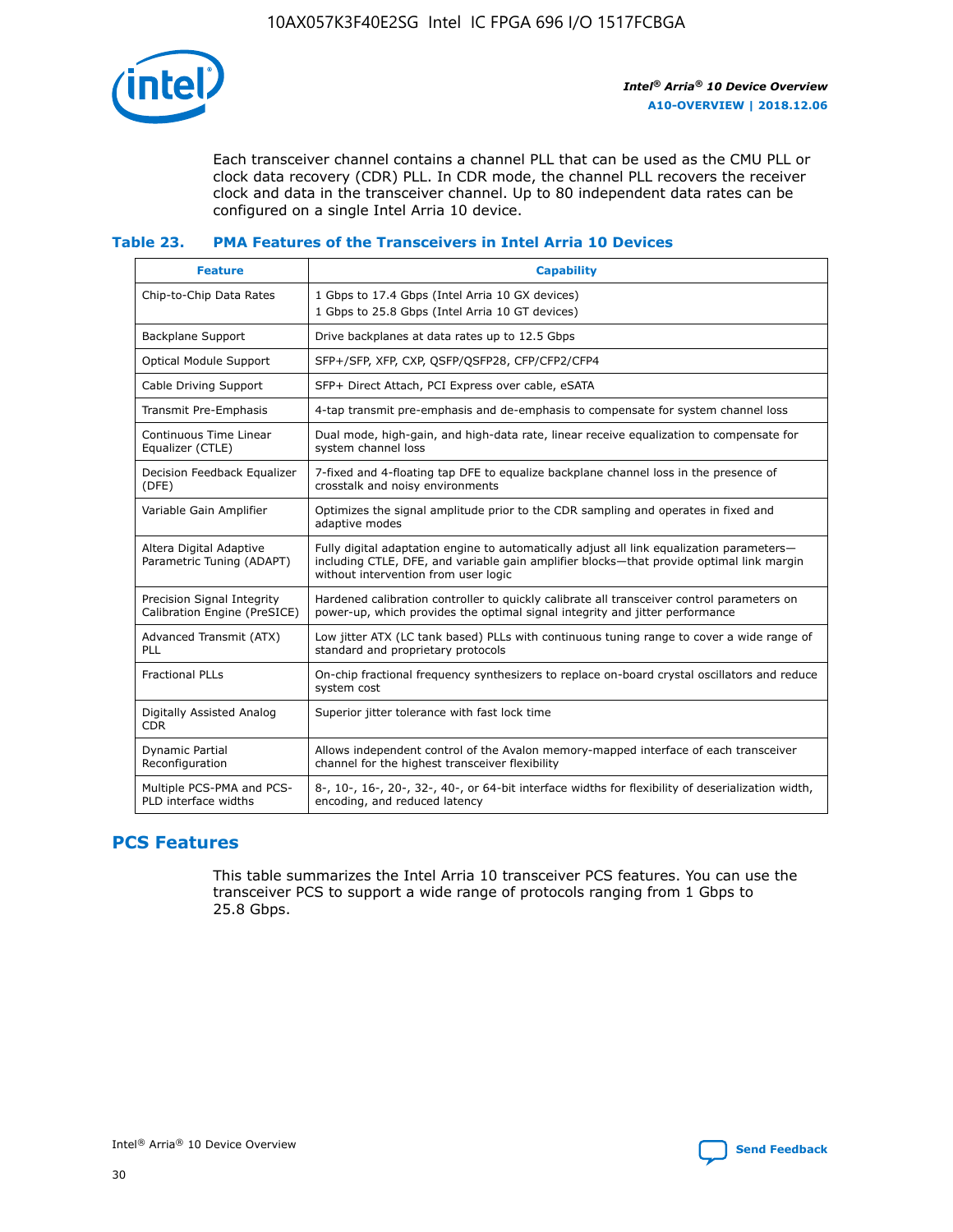

| <b>PCS</b>    | <b>Description</b>                                                                                                                                                                                                                                                                                                                                                                                             |
|---------------|----------------------------------------------------------------------------------------------------------------------------------------------------------------------------------------------------------------------------------------------------------------------------------------------------------------------------------------------------------------------------------------------------------------|
| Standard PCS  | Operates at a data rate up to 12 Gbps<br>Supports protocols such as PCI-Express, CPRI 4.2+, GigE, IEEE 1588 in Hard PCS<br>Implements other protocols using Basic/Custom (Standard PCS) transceiver<br>configuration rules.                                                                                                                                                                                    |
| Enhanced PCS  | Performs functions common to most serial data industry standards, such as word<br>alignment, encoding/decoding, and framing, before data is sent or received off-chip<br>through the PMA<br>• Handles data transfer to and from the FPGA fabric<br>Handles data transfer internally to and from the PMA<br>Provides frequency compensation<br>Performs channel bonding for multi-channel low skew applications |
| PCIe Gen3 PCS | Supports the seamless switching of Data and Clock between the Gen1, Gen2, and Gen3<br>data rates<br>Provides support for PIPE 3.0 features<br>Supports the PIPE interface with the Hard IP enabled, as well as with the Hard IP<br>bypassed                                                                                                                                                                    |

#### **Related Information**

- PCIe Gen1, Gen2, and Gen3 Hard IP on page 26
- Interlaken Support on page 26
- 10 Gbps Ethernet Support on page 26

# **PCS Protocol Support**

This table lists some of the protocols supported by the Intel Arria 10 transceiver PCS. For more information about the blocks in the transmitter and receiver data paths, refer to the related information.

| <b>Protocol</b>                                 | <b>Data Rate</b><br>(Gbps) | <b>Transceiver IP</b>       | <b>PCS Support</b>                      |
|-------------------------------------------------|----------------------------|-----------------------------|-----------------------------------------|
| PCIe Gen3 x1, x2, x4, x8                        | 8.0                        | Native PHY (PIPE)           | Standard PCS and PCIe<br>Gen3 PCS       |
| PCIe Gen2 x1, x2, x4, x8                        | 5.0                        | Native PHY (PIPE)           | <b>Standard PCS</b>                     |
| PCIe Gen1 x1, x2, x4, x8                        | 2.5                        | Native PHY (PIPE)           | Standard PCS                            |
| 1000BASE-X Gigabit Ethernet                     | 1.25                       | Native PHY                  | <b>Standard PCS</b>                     |
| 1000BASE-X Gigabit Ethernet with<br>IEEE 1588v2 | 1.25                       | Native PHY                  | Standard PCS                            |
| 10GBASE-R                                       | 10.3125                    | Native PHY                  | <b>Enhanced PCS</b>                     |
| 10GBASE-R with IEEE 1588v2                      | 10.3125                    | Native PHY                  | <b>Enhanced PCS</b>                     |
| 10GBASE-R with KR FEC                           | 10.3125                    | Native PHY                  | <b>Enhanced PCS</b>                     |
| 10GBASE-KR and 1000BASE-X                       | 10.3125                    | 1G/10GbE and 10GBASE-KR PHY | Standard PCS and<br><b>Enhanced PCS</b> |
| Interlaken (CEI-6G/11G)                         | 3.125 to 17.4              | Native PHY                  | <b>Enhanced PCS</b>                     |
| SFI-S/SFI-5.2                                   | 11.2                       | Native PHY                  | <b>Enhanced PCS</b>                     |
| $10G$ SDI                                       | 10.692                     | Native PHY                  | <b>Enhanced PCS</b>                     |
|                                                 |                            |                             | continued                               |

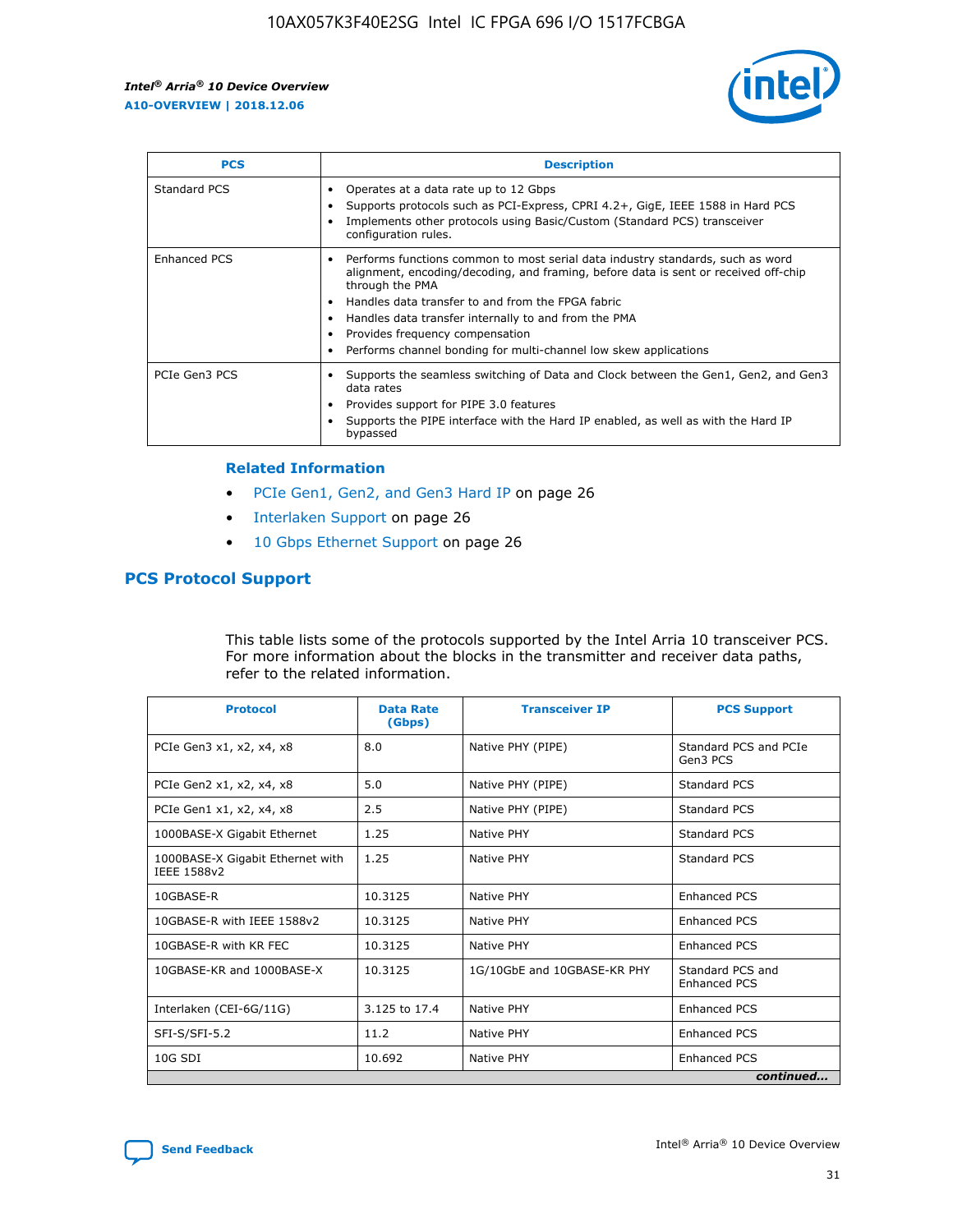

| <b>Protocol</b>      | <b>Data Rate</b><br>(Gbps) | <b>Transceiver IP</b> | <b>PCS Support</b> |
|----------------------|----------------------------|-----------------------|--------------------|
| CPRI 6.0 (64B/66B)   | 0.6144 to<br>10.1376       | Native PHY            | Enhanced PCS       |
| CPRI 4.2 (8B/10B)    | 0.6144 to<br>9.8304        | Native PHY            | Standard PCS       |
| OBSAI RP3 v4.2       | 0.6144 to 6.144            | Native PHY            | Standard PCS       |
| SD-SDI/HD-SDI/3G-SDI | $0.143(12)$ to<br>2.97     | Native PHY            | Standard PCS       |

# **Related Information**

#### [Intel Arria 10 Transceiver PHY User Guide](https://www.intel.com/content/www/us/en/programmable/documentation/nik1398707230472.html#nik1398707091164)

Provides more information about the supported transceiver protocols and PHY IP, the PMA architecture, and the standard, enhanced, and PCIe Gen3 PCS architecture.

# **SoC with Hard Processor System**

Each SoC device combines an FPGA fabric and a hard processor system (HPS) in a single device. This combination delivers the flexibility of programmable logic with the power and cost savings of hard IP in these ways:

- Reduces board space, system power, and bill of materials cost by eliminating a discrete embedded processor
- Allows you to differentiate the end product in both hardware and software, and to support virtually any interface standard
- Extends the product life and revenue through in-field hardware and software updates

<sup>(12)</sup> The 0.143 Gbps data rate is supported using oversampling of user logic that you must implement in the FPGA fabric.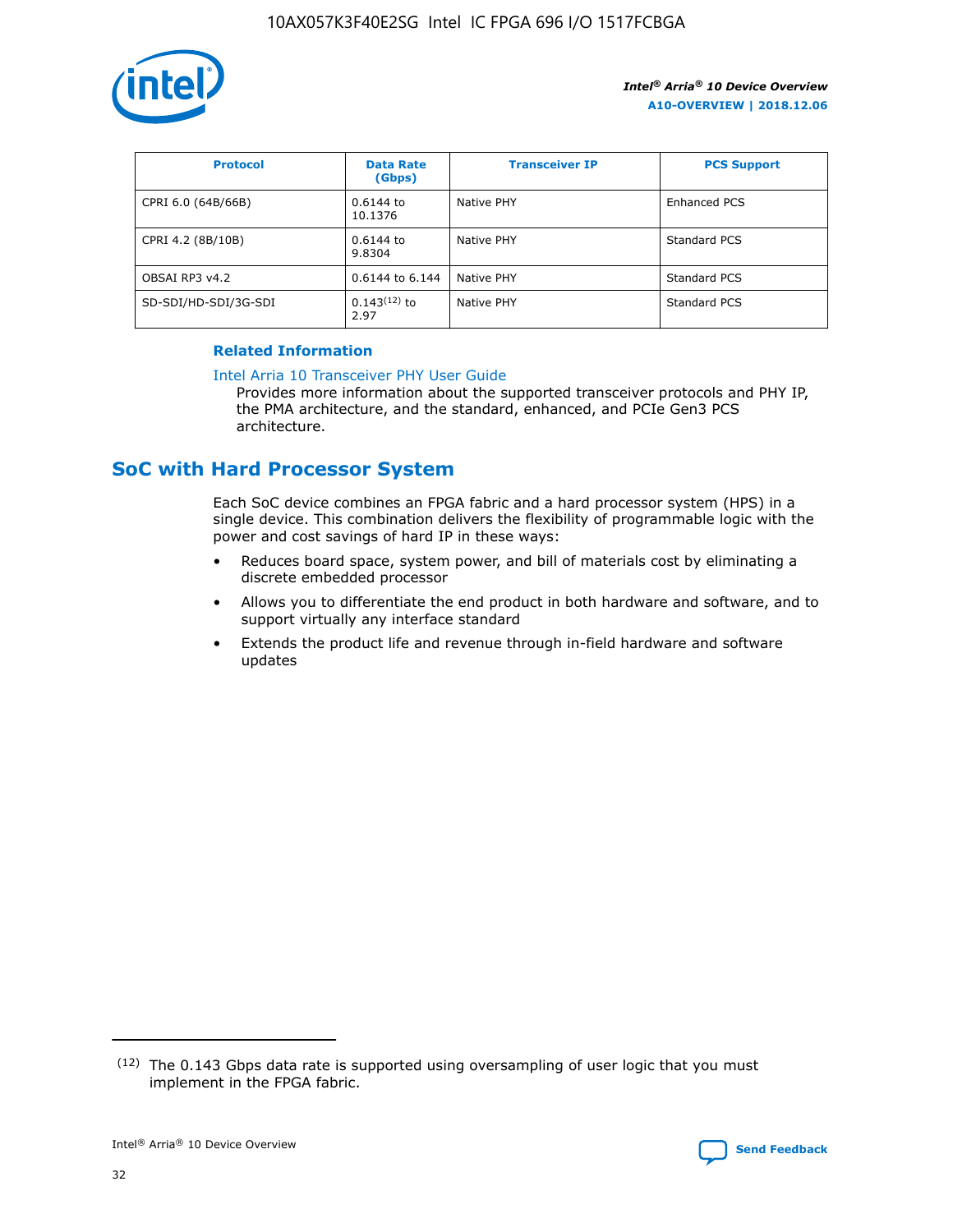

#### **Figure 9. HPS Block Diagram**

This figure shows a block diagram of the HPS with the dual ARM Cortex-A9 MPCore processor.



# **Key Advantages of 20-nm HPS**

The 20-nm HPS strikes a balance between enabling maximum software compatibility with 28-nm SoCs while still improving upon the 28-nm HPS architecture. These improvements address the requirements of the next generation target markets such as wireless and wireline communications, compute and storage equipment, broadcast and military in terms of performance, memory bandwidth, connectivity via backplane and security.

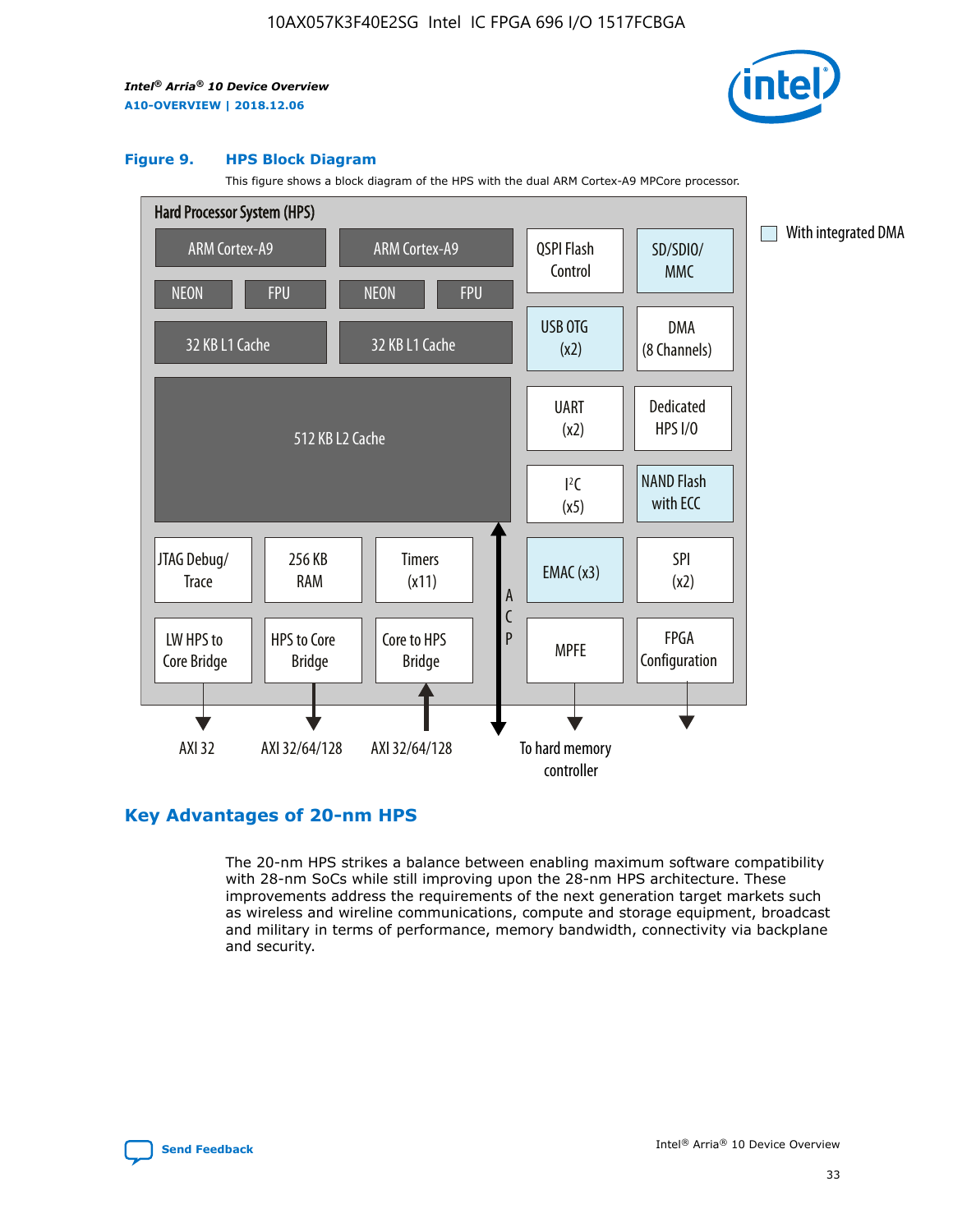

## **Table 24. Improvements in 20 nm HPS**

This table lists the key improvements of the 20 nm HPS compared to the 28 nm HPS.

| Advantages/<br><b>Improvements</b>                          | <b>Description</b>                                                                                                                                                                                                                                                                                                                                                                                                                                                                                                                                                                                                                                                                                                                                                                                                                                                                                                                   |
|-------------------------------------------------------------|--------------------------------------------------------------------------------------------------------------------------------------------------------------------------------------------------------------------------------------------------------------------------------------------------------------------------------------------------------------------------------------------------------------------------------------------------------------------------------------------------------------------------------------------------------------------------------------------------------------------------------------------------------------------------------------------------------------------------------------------------------------------------------------------------------------------------------------------------------------------------------------------------------------------------------------|
| Increased performance and<br>overdrive capability           | While the nominal processor frequency is 1.2 GHz, the 20 nm HPS offers an "overdrive"<br>feature which enables a higher processor operating frequency. This requires a higher supply<br>voltage value that is unique to the HPS and may require a separate regulator.                                                                                                                                                                                                                                                                                                                                                                                                                                                                                                                                                                                                                                                                |
| Increased processor memory<br>bandwidth and DDR4<br>support | Up to 64-bit DDR4 memory at 2,400 Mbps support is available for the processor. The hard<br>memory controller for the HPS comprises a multi-port front end that manages connections<br>to a single port memory controller. The multi-port front end allows logic core and the HPS<br>to share ports and thereby the available bandwidth of the memory controller.                                                                                                                                                                                                                                                                                                                                                                                                                                                                                                                                                                     |
| Flexible I/O sharing                                        | An advanced I/O pin muxing scheme allows improved sharing of I/O between the HPS and<br>the core logic. The following types of I/O are available for SoC:<br>17 dedicated I/Os-physically located inside the HPS block and are not accessible to<br>logic within the core. The 17 dedicated I/Os are used for HPS clock, resets, and<br>interfacing with boot devices, QSPI, and SD/MMC.<br>48 direct shared I/O-located closest to the HPS block and are ideal for high speed HPS<br>$\bullet$<br>peripherals such as EMAC, USB, and others. There is one bank of 48 I/Os that supports<br>direct sharing where the 48 I/Os can be shared 12 I/Os at a time.<br>Standard (shared) I/O-all standard I/Os can be shared by the HPS peripherals and any<br>logic within the core. For designs where more than 48 I/Os are reguired to fully use all<br>the peripherals in the HPS, these I/Os can be connected through the core logic. |
| <b>EMAC</b> core                                            | Three EMAC cores are available in the HPS. The EMAC cores enable an application to<br>support two redundant Ethernet connections; for example, backplane, or two EMAC cores<br>for managing IEEE 1588 time stamp information while allowing a third EMAC core for debug<br>and configuration. All three EMACs can potentially share the same time stamps, simplifying<br>the 1588 time stamping implementation. A new serial time stamp interface allows core<br>logic to access and read the time stamp values. The integrated EMAC controllers can be<br>connected to external Ethernet PHY through the provided MDIO or I <sup>2</sup> C interface.                                                                                                                                                                                                                                                                               |
| On-chip memory                                              | The on-chip memory is updated to 256 KB support and can support larger data sets and<br>real time algorithms.                                                                                                                                                                                                                                                                                                                                                                                                                                                                                                                                                                                                                                                                                                                                                                                                                        |
| <b>ECC</b> enhancements                                     | Improvements in L2 Cache ECC management allow identification of errors down to the<br>address level. ECC enhancements also enable improved error injection and status reporting<br>via the introduction of new memory mapped access to syndrome and data signals.                                                                                                                                                                                                                                                                                                                                                                                                                                                                                                                                                                                                                                                                    |
| HPS to FPGA Interconnect<br>Backbone                        | Although the HPS and the Logic Core can operate independently, they are tightly coupled<br>via a high-bandwidth system interconnect built from high-performance ARM AMBA AXI bus<br>bridges. IP bus masters in the FPGA fabric have access to HPS bus slaves via the FPGA-to-<br>HPS interconnect. Similarly, HPS bus masters have access to bus slaves in the core fabric<br>via the HPS-to-FPGA bridge. Both bridges are AMBA AXI-3 compliant and support<br>simultaneous read and write transactions. Up to three masters within the core fabric can<br>share the HPS SDRAM controller with the processor. Additionally, the processor can be used<br>to configure the core fabric under program control via a dedicated 32-bit configuration port.                                                                                                                                                                               |
| FPGA configuration and HPS<br>booting                       | The FPGA fabric and HPS in the SoCs are powered independently. You can reduce the clock<br>frequencies or gate the clocks to reduce dynamic power.<br>You can configure the FPGA fabric and boot the HPS independently, in any order, providing<br>you with more design flexibility.                                                                                                                                                                                                                                                                                                                                                                                                                                                                                                                                                                                                                                                 |
| Security                                                    | New security features have been introduced for anti-tamper management, secure boot,<br>encryption (AES), and authentication (SHA).                                                                                                                                                                                                                                                                                                                                                                                                                                                                                                                                                                                                                                                                                                                                                                                                   |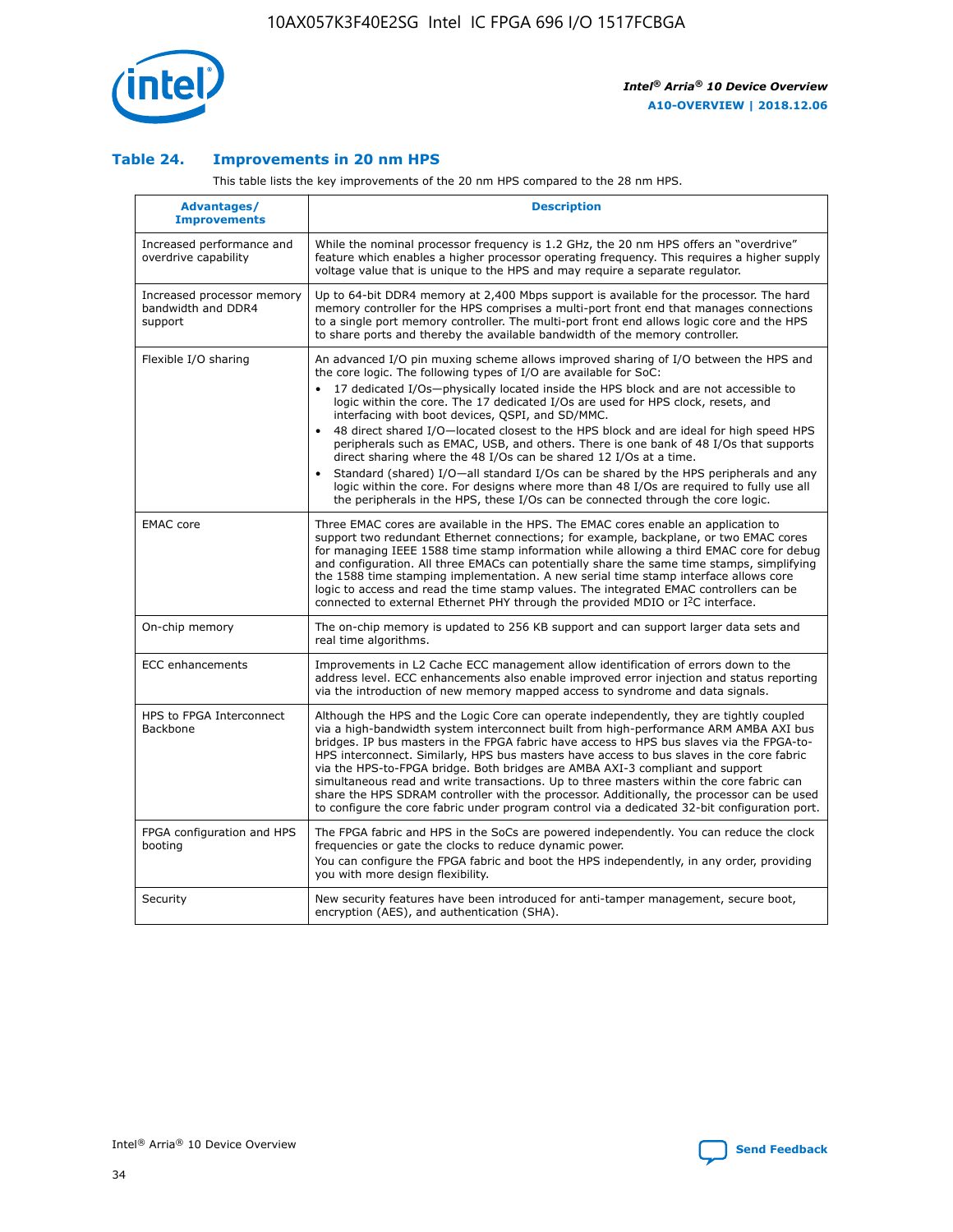

# **Features of the HPS**

The HPS has the following features:

- 1.2-GHz, dual-core ARM Cortex-A9 MPCore processor with up to 1.5-GHz via overdrive
	- ARMv7-A architecture that runs 32-bit ARM instructions, 16-bit and 32-bit Thumb instructions, and 8-bit Java byte codes in Jazelle style
	- Superscalar, variable length, out-of-order pipeline with dynamic branch prediction
	- Instruction Efficiency 2.5 MIPS/MHz, which provides total performance of 7500 MIPS at 1.5 GHz
- Each processor core includes:
	- 32 KB of L1 instruction cache, 32 KB of L1 data cache
	- Single- and double-precision floating-point unit and NEON media engine
	- CoreSight debug and trace technology
	- Snoop Control Unit (SCU) and Acceleration Coherency Port (ACP)
- 512 KB of shared L2 cache
- 256 KB of scratch RAM
- Hard memory controller with support for DDR3, DDR4 and optional error correction code (ECC) support
- Multiport Front End (MPFE) Scheduler interface to the hard memory controller
- 8-channel direct memory access (DMA) controller
- QSPI flash controller with SIO, DIO, QIO SPI Flash support
- NAND flash controller (ONFI 1.0 or later) with DMA and ECC support, updated to support 8 and 16-bit Flash devices and new command DMA to offload CPU for fast power down recovery
- Updated SD/SDIO/MMC controller to eMMC 4.5 with DMA with CE-ATA digital command support
- 3 10/100/1000 Ethernet media access control (MAC) with DMA
- 2 USB On-the-Go (OTG) controllers with DMA
- $\bullet$  5 I<sup>2</sup>C controllers (3 can be used by EMAC for MIO to external PHY)
- 2 UART 16550 Compatible controllers
- 4 serial peripheral interfaces (SPI) (2 Master, 2 Slaves)
- 62 programmable general-purpose I/Os, which includes 48 direct share I/Os that allows the HPS peripherals to connect directly to the FPGA I/Os
- 7 general-purpose timers
- 4 watchdog timers
- Anti-tamper, Secure Boot, Encryption (AES) and Authentication (SHA)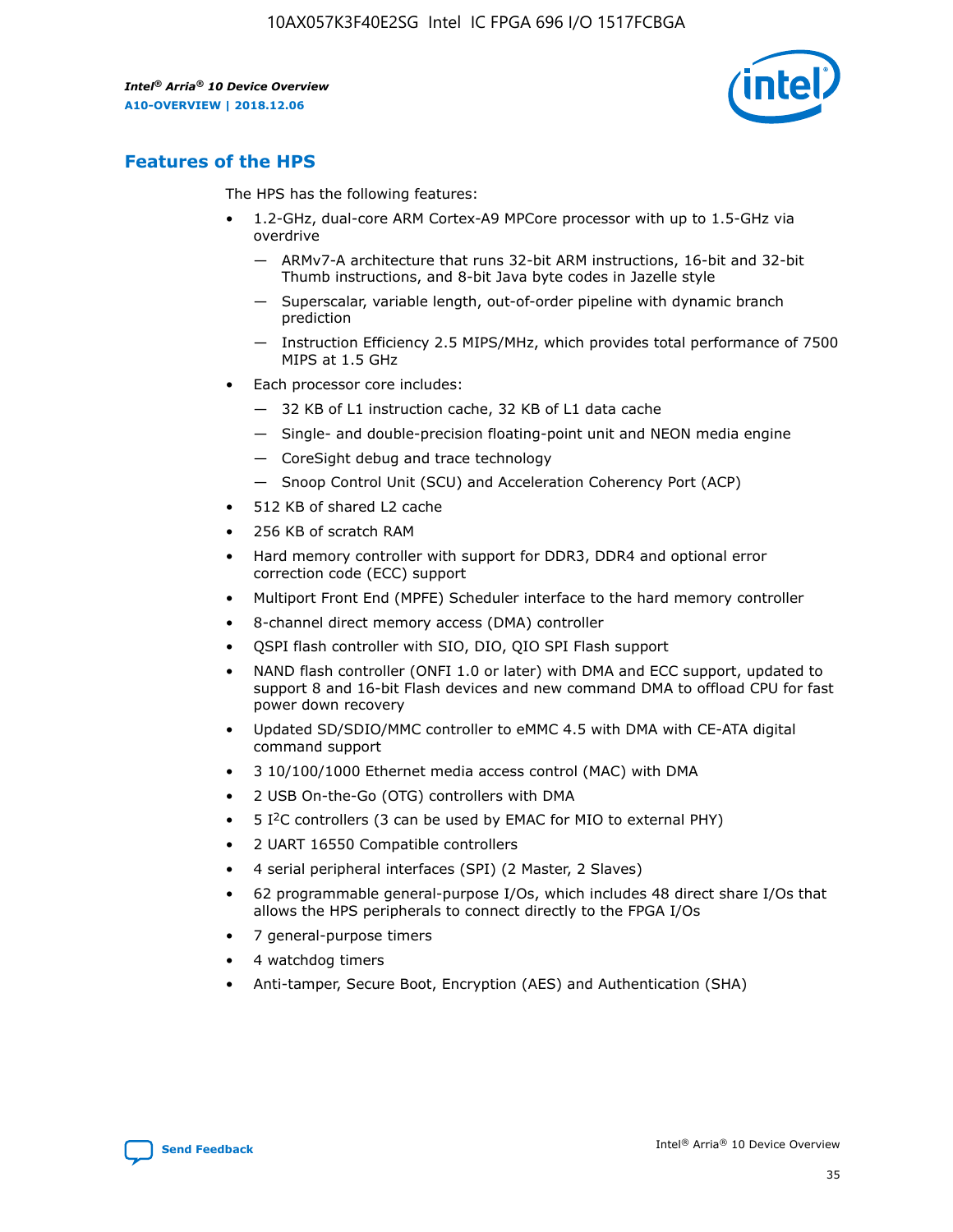

# **System Peripherals and Debug Access Port**

Each Ethernet MAC, USB OTG, NAND flash controller, and SD/MMC controller module has an integrated DMA controller. For modules without an integrated DMA controller, an additional DMA controller module provides up to eight channels of high-bandwidth data transfers. Peripherals that communicate off-chip are multiplexed with other peripherals at the HPS pin level. This allows you to choose which peripherals interface with other devices on your PCB.

The debug access port provides interfaces to industry standard JTAG debug probes and supports ARM CoreSight debug and core traces to facilitate software development.

## **HPS–FPGA AXI Bridges**

The HPS–FPGA bridges, which support the Advanced Microcontroller Bus Architecture (AMBA) Advanced eXtensible Interface (AXI™) specifications, consist of the following bridges:

- FPGA-to-HPS AMBA AXI bridge—a high-performance bus supporting 32, 64, and 128 bit data widths that allows the FPGA fabric to issue transactions to slaves in the HPS.
- HPS-to-FPGA Avalon/AMBA AXI bridge—a high-performance bus supporting 32, 64, and 128 bit data widths that allows the HPS to issue transactions to slaves in the FPGA fabric.
- Lightweight HPS-to-FPGA AXI bridge—a lower latency 32 bit width bus that allows the HPS to issue transactions to soft peripherals in the FPGA fabric. This bridge is primarily used for control and status register (CSR) accesses to peripherals in the FPGA fabric.

The HPS–FPGA AXI bridges allow masters in the FPGA fabric to communicate with slaves in the HPS logic, and vice versa. For example, the HPS-to-FPGA AXI bridge allows you to share memories instantiated in the FPGA fabric with one or both microprocessors in the HPS, while the FPGA-to-HPS AXI bridge allows logic in the FPGA fabric to access the memory and peripherals in the HPS.

Each HPS–FPGA bridge also provides asynchronous clock crossing for data transferred between the FPGA fabric and the HPS.

### **HPS SDRAM Controller Subsystem**

The HPS SDRAM controller subsystem contains a multiport SDRAM controller and DDR PHY that are shared between the FPGA fabric (through the FPGA-to-HPS SDRAM interface), the level 2 (L2) cache, and the level 3 (L3) system interconnect. The FPGA-to-HPS SDRAM interface supports AMBA AXI and Avalon® Memory-Mapped (Avalon-MM) interface standards, and provides up to six individual ports for access by masters implemented in the FPGA fabric.

The HPS SDRAM controller supports up to 3 masters (command ports), 3x 64-bit read data ports and 3x 64-bit write data ports.

To maximize memory performance, the SDRAM controller subsystem supports command and data reordering, deficit round-robin arbitration with aging, and high-priority bypass features.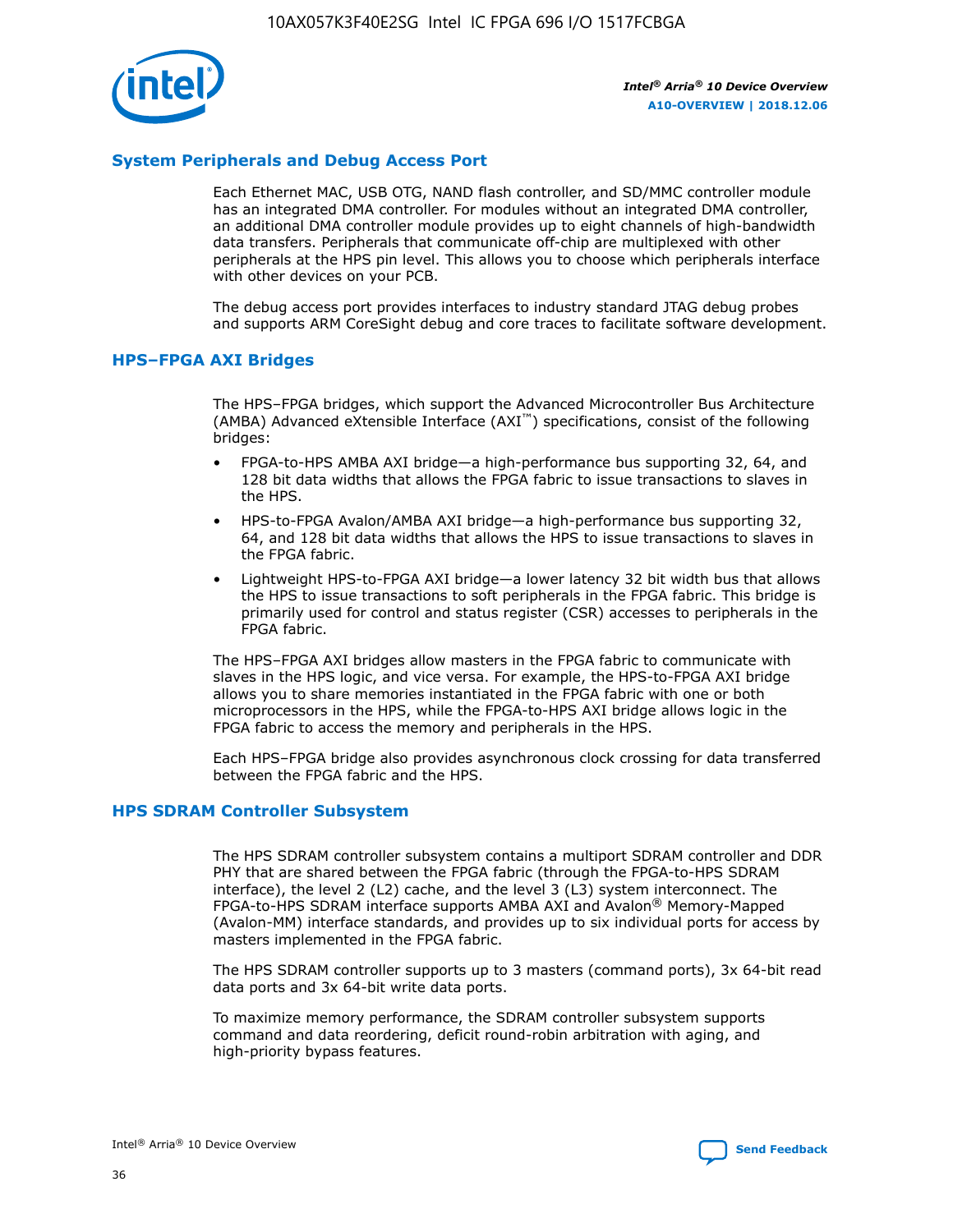

# **FPGA Configuration and HPS Booting**

The FPGA fabric and HPS in the SoC FPGA must be powered at the same time. You can reduce the clock frequencies or gate the clocks to reduce dynamic power.

Once powered, the FPGA fabric and HPS can be configured independently thus providing you with more design flexibility:

- You can boot the HPS independently. After the HPS is running, the HPS can fully or partially reconfigure the FPGA fabric at any time under software control. The HPS can also configure other FPGAs on the board through the FPGA configuration controller.
- Configure the FPGA fabric first, and then boot the HPS from memory accessible to the FPGA fabric.

## **Hardware and Software Development**

For hardware development, you can configure the HPS and connect your soft logic in the FPGA fabric to the HPS interfaces using the Platform Designer system integration tool in the Intel Quartus Prime software.

For software development, the ARM-based SoC FPGA devices inherit the rich software development ecosystem available for the ARM Cortex-A9 MPCore processor. The software development process for Intel SoC FPGAs follows the same steps as those for other SoC devices from other manufacturers. Support for Linux\*, VxWorks\*, and other operating systems are available for the SoC FPGAs. For more information on the operating systems support availability, contact the Intel FPGA sales team.

You can begin device-specific firmware and software development on the Intel SoC FPGA Virtual Target. The Virtual Target is a fast PC-based functional simulation of a target development system—a model of a complete development board. The Virtual Target enables the development of device-specific production software that can run unmodified on actual hardware.

# **Dynamic and Partial Reconfiguration**

The Intel Arria 10 devices support dynamic and partial reconfiguration. You can use dynamic and partial reconfiguration simultaneously to enable seamless reconfiguration of both the device core and transceivers.

# **Dynamic Reconfiguration**

You can reconfigure the PMA and PCS blocks while the device continues to operate. This feature allows you to change the data rates, protocol, and analog settings of a channel in a transceiver bank without affecting on-going data transfer in other transceiver banks. This feature is ideal for applications that require dynamic multiprotocol or multirate support.

# **Partial Reconfiguration**

Using partial reconfiguration, you can reconfigure some parts of the device while keeping the device in operation.

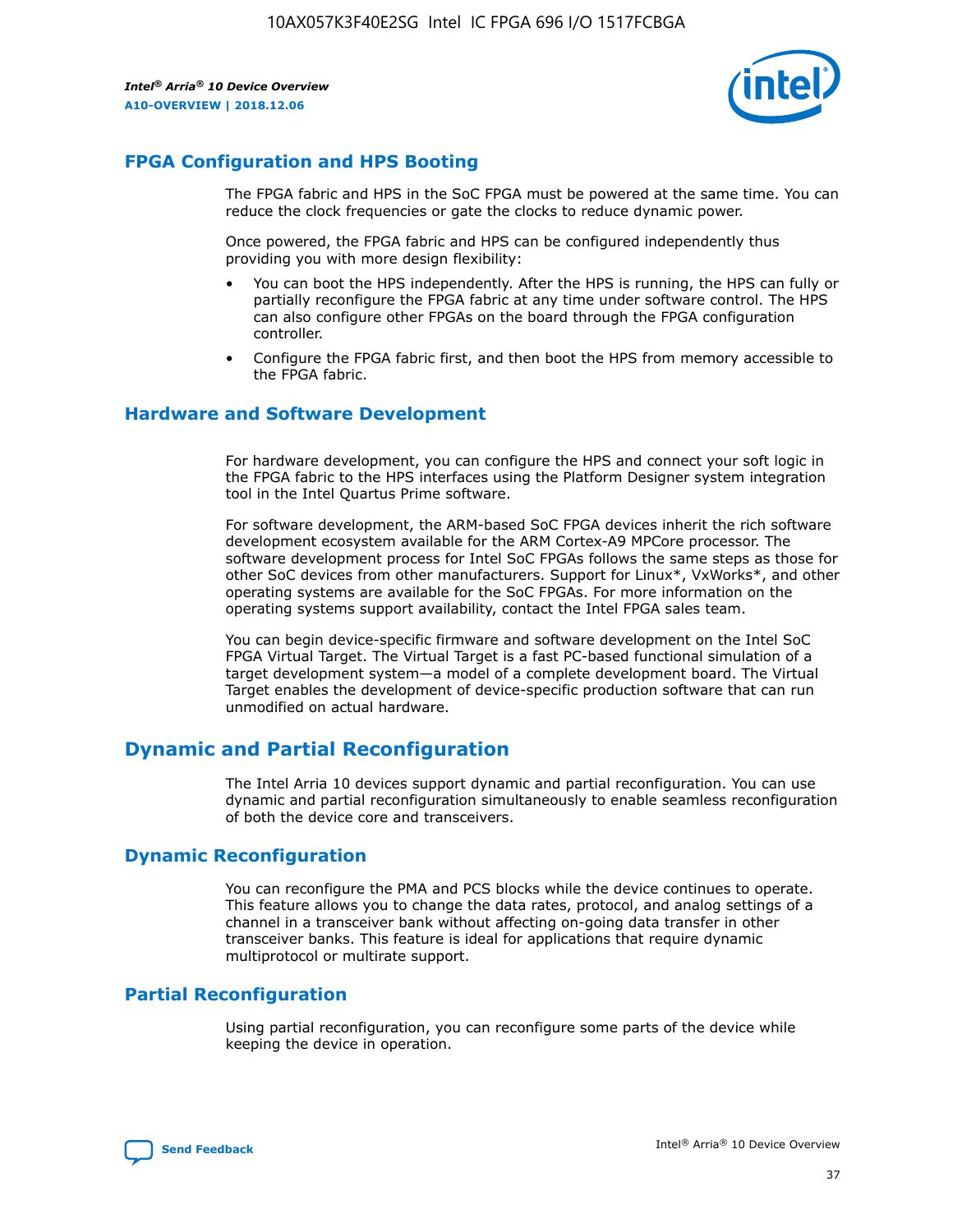

Instead of placing all device functions in the FPGA fabric, you can store some functions that do not run simultaneously in external memory and load them only when required. This capability increases the effective logic density of the device, and lowers cost and power consumption.

In the Intel solution, you do not have to worry about intricate device architecture to perform a partial reconfiguration. The partial reconfiguration capability is built into the Intel Quartus Prime design software, making such time-intensive task simple.

Intel Arria 10 devices support partial reconfiguration in the following configuration options:

- Using an internal host:
	- All supported configuration modes where the FPGA has access to external memory devices such as serial and parallel flash memory.
	- Configuration via Protocol [CvP (PCIe)]
- Using an external host—passive serial (PS), fast passive parallel (FPP) x8, FPP x16, and FPP x32 I/O interface.

# **Enhanced Configuration and Configuration via Protocol**

# **Table 25. Configuration Schemes and Features of Intel Arria 10 Devices**

Intel Arria 10 devices support 1.8 V programming voltage and several configuration schemes.

| <b>Scheme</b>                                                          | <b>Data</b><br><b>Width</b> | <b>Max Clock</b><br>Rate<br>(MHz) | <b>Max Data</b><br>Rate<br>(Mbps)<br>(13) | <b>Decompression</b> | <b>Design</b><br>Security <sup>(1</sup><br>4) | <b>Partial</b><br><b>Reconfiguration</b><br>(15) | <b>Remote</b><br><b>System</b><br><b>Update</b> |
|------------------------------------------------------------------------|-----------------------------|-----------------------------------|-------------------------------------------|----------------------|-----------------------------------------------|--------------------------------------------------|-------------------------------------------------|
| <b>JTAG</b>                                                            | 1 bit                       | 33                                | 33                                        |                      |                                               | Yes(16)                                          |                                                 |
| Active Serial (AS)<br>through the<br>EPCO-L<br>configuration<br>device | 1 bit,<br>4 bits            | 100                               | 400                                       | Yes                  | Yes                                           | $Y_{PS}(16)$                                     | Yes                                             |
| Passive serial (PS)<br>through CPLD or<br>external<br>microcontroller  | 1 bit                       | 100                               | 100                                       | Yes                  | Yes                                           | Yes(16)                                          | Parallel<br>Flash<br>Loader<br>(PFL) IP<br>core |
|                                                                        |                             |                                   |                                           |                      |                                               |                                                  | continued                                       |

<sup>(13)</sup> Enabling either compression or design security features affects the maximum data rate. Refer to the Intel Arria 10 Device Datasheet for more information.

<sup>(14)</sup> Encryption and compression cannot be used simultaneously.

 $(15)$  Partial reconfiguration is an advanced feature of the device family. If you are interested in using partial reconfiguration, contact Intel for support.

 $(16)$  Partial configuration can be performed only when it is configured as internal host.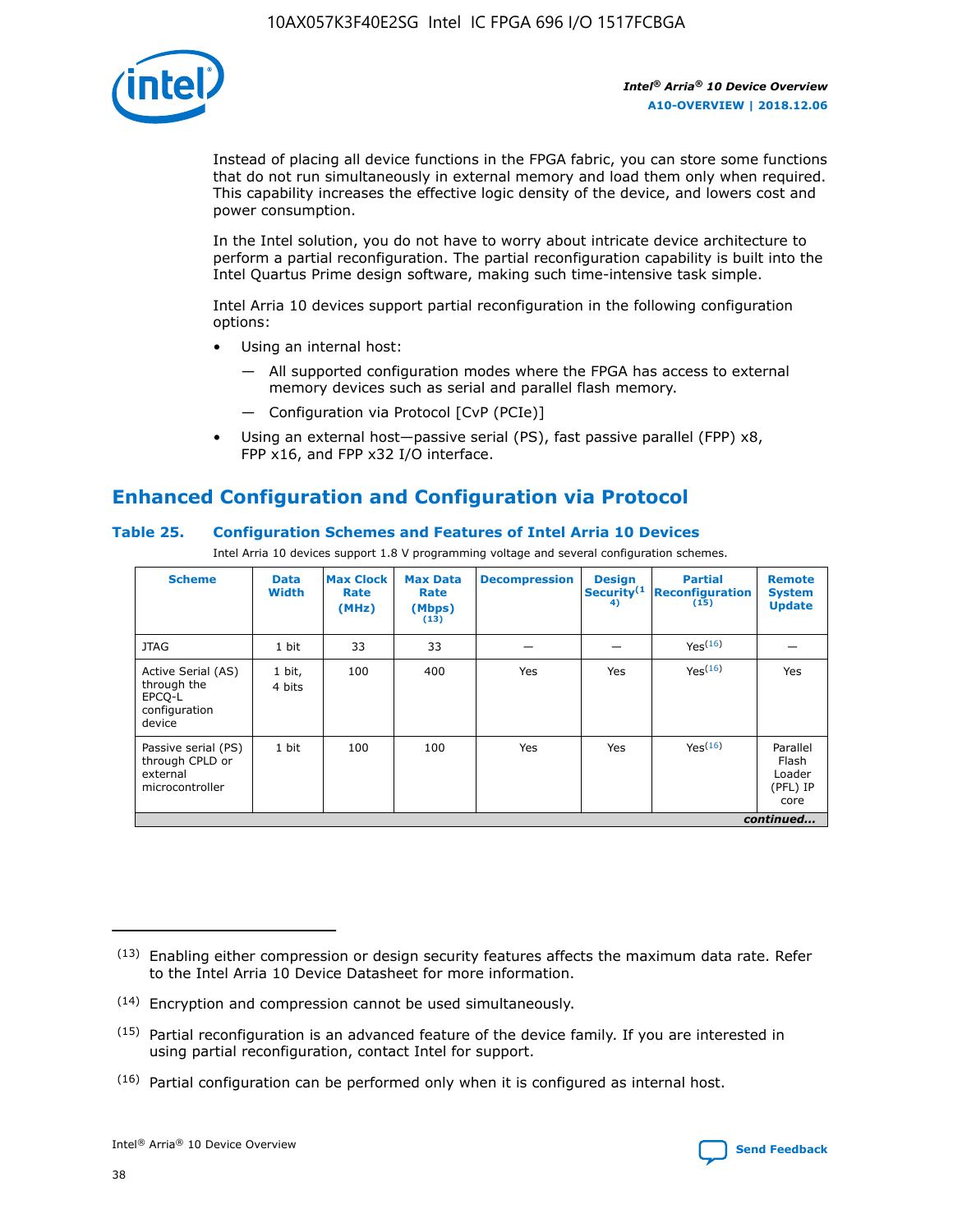

| <b>Scheme</b>                                    | <b>Data</b><br><b>Width</b> | <b>Max Clock</b><br>Rate<br>(MHz) | <b>Max Data</b><br>Rate<br>(Mbps)<br>(13) | <b>Decompression</b> | <b>Design</b><br>Security <sup>(1</sup><br>4) | <b>Partial</b><br><b>Reconfiguration</b><br>(15) | <b>Remote</b><br><b>System</b><br><b>Update</b> |
|--------------------------------------------------|-----------------------------|-----------------------------------|-------------------------------------------|----------------------|-----------------------------------------------|--------------------------------------------------|-------------------------------------------------|
| Fast passive                                     | 8 bits                      | 100                               | 3200                                      | Yes                  | Yes                                           | Yes(17)                                          | PFL IP                                          |
| parallel (FPP)<br>through CPLD or                | 16 bits                     |                                   |                                           | Yes                  | Yes                                           |                                                  | core                                            |
| external<br>microcontroller                      | 32 bits                     |                                   |                                           | Yes                  | Yes                                           |                                                  |                                                 |
| Configuration via                                | 16 bits                     | 100                               | 3200                                      | Yes                  | Yes                                           | Yes <sup>(17)</sup>                              |                                                 |
| <b>HPS</b>                                       | 32 bits                     |                                   |                                           | Yes                  | Yes                                           |                                                  |                                                 |
| Configuration via<br>Protocol [CvP<br>$(PCIe^*)$ | x1, x2,<br>x4, x8<br>lanes  |                                   | 8000                                      | Yes                  | Yes                                           | Yes(16)                                          |                                                 |

You can configure Intel Arria 10 devices through PCIe using Configuration via Protocol (CvP). The Intel Arria 10 CvP implementation conforms to the PCIe 100 ms power-up-to-active time requirement.

### **Related Information**

[Configuration via Protocol \(CvP\) Implementation in Intel FPGAs User Guide](https://www.intel.com/content/www/us/en/programmable/documentation/dsu1441819344145.html#dsu1442269728522) Provides more information about the CvP configuration scheme.

# **SEU Error Detection and Correction**

Intel Arria 10 devices offer robust and easy-to-use single-event upset (SEU) error detection and correction circuitry.

The detection and correction circuitry includes protection for Configuration RAM (CRAM) programming bits and user memories. The CRAM is protected by a continuously running CRC error detection circuit with integrated ECC that automatically corrects one or two errors and detects higher order multi-bit errors. When more than two errors occur, correction is available through reloading of the core programming file, providing a complete design refresh while the FPGA continues to operate.

The physical layout of the Intel Arria 10 CRAM array is optimized to make the majority of multi-bit upsets appear as independent single-bit or double-bit errors which are automatically corrected by the integrated CRAM ECC circuitry. In addition to the CRAM protection, the M20K memory blocks also include integrated ECC circuitry and are layout-optimized for error detection and correction. The MLAB does not have ECC.

(14) Encryption and compression cannot be used simultaneously.

<sup>(17)</sup> Supported at a maximum clock rate of 100 MHz.



 $(13)$  Enabling either compression or design security features affects the maximum data rate. Refer to the Intel Arria 10 Device Datasheet for more information.

 $(15)$  Partial reconfiguration is an advanced feature of the device family. If you are interested in using partial reconfiguration, contact Intel for support.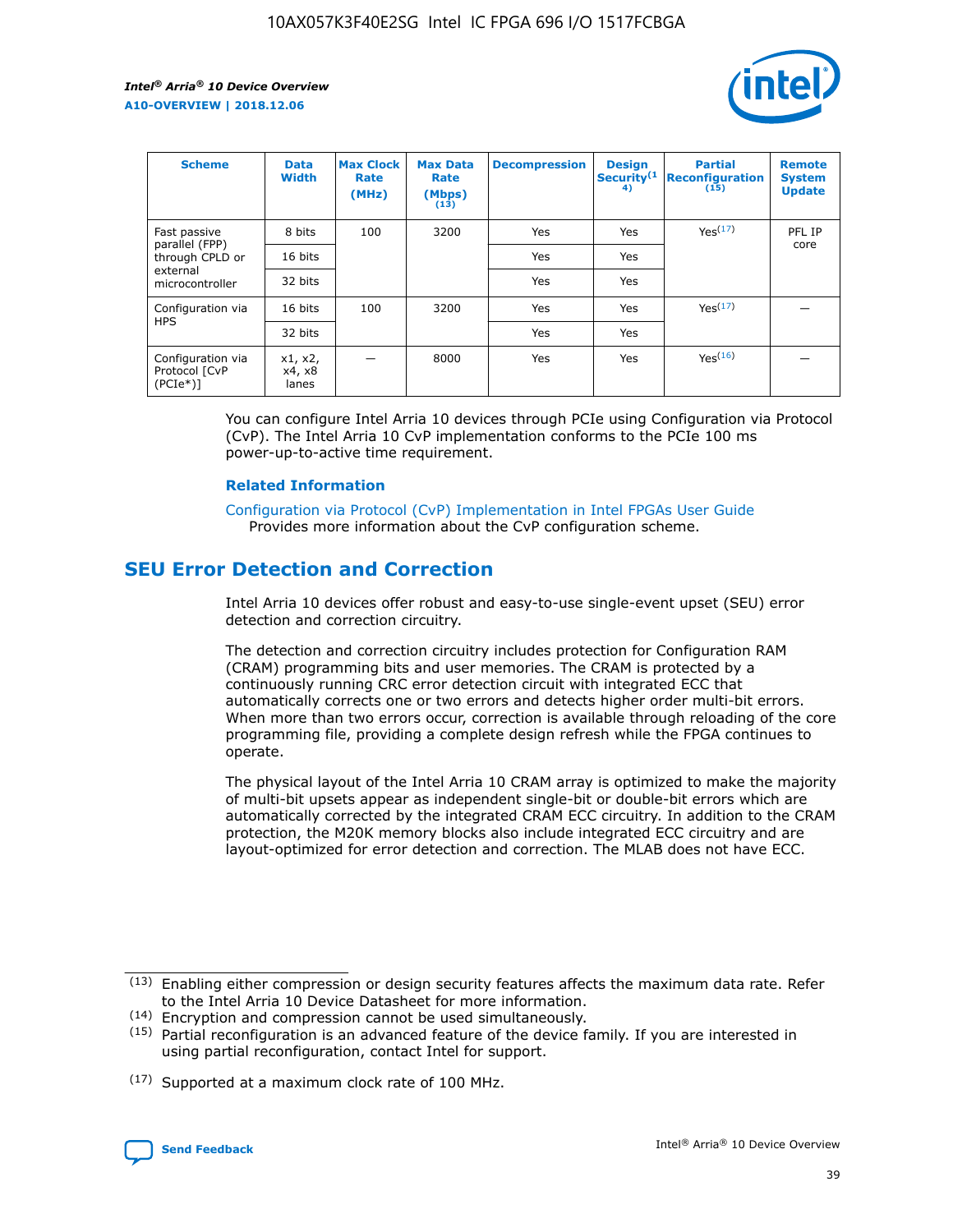

# **Power Management**

Intel Arria 10 devices leverage the advanced 20 nm process technology, a low 0.9 V core power supply, an enhanced core architecture, and several optional power reduction techniques to reduce total power consumption by as much as 40% compared to Arria V devices and as much as 60% compared to Stratix V devices.

The optional power reduction techniques in Intel Arria 10 devices include:

- **SmartVID**—a code is programmed into each device during manufacturing that allows a smart regulator to operate the device at lower core  $V_{CC}$  while maintaining performance
- **Programmable Power Technology**—non-critical timing paths are identified by the Intel Quartus Prime software and the logic in these paths is biased for low power instead of high performance
- **Low Static Power Options**—devices are available with either standard static power or low static power while maintaining performance

Furthermore, Intel Arria 10 devices feature Intel's industry-leading low power transceivers and include a number of hard IP blocks that not only reduce logic resources but also deliver substantial power savings compared to soft implementations. In general, hard IP blocks consume up to 90% less power than the equivalent soft logic implementations.

# **Incremental Compilation**

The Intel Quartus Prime software incremental compilation feature reduces compilation time and helps preserve performance to ease timing closure. The incremental compilation feature enables the partial reconfiguration flow for Intel Arria 10 devices.

Incremental compilation supports top-down, bottom-up, and team-based design flows. This feature facilitates modular, hierarchical, and team-based design flows where different designers compile their respective design sections in parallel. Furthermore, different designers or IP providers can develop and optimize different blocks of the design independently. These blocks can then be imported into the top level project.

# **Document Revision History for Intel Arria 10 Device Overview**

| <b>Document</b><br><b>Version</b> | <b>Changes</b>                                                                                                                                                                                                                                                              |
|-----------------------------------|-----------------------------------------------------------------------------------------------------------------------------------------------------------------------------------------------------------------------------------------------------------------------------|
| 2018.12.06                        | Added links to Intel Arria 10 device errata documents.<br>Removed automotive temperature option from the Intel Arria 10 GX devices.<br>Removed -3 fabric speed grade from the Intel Arria 10 GT devices.<br>Updated power options for the Intel Arria 10 GX and GT devices. |
| 2018.04.09                        | Updated the lowest $V_{CC}$ from 0.83 V to 0.82 V in the topic listing a summary of the device features.                                                                                                                                                                    |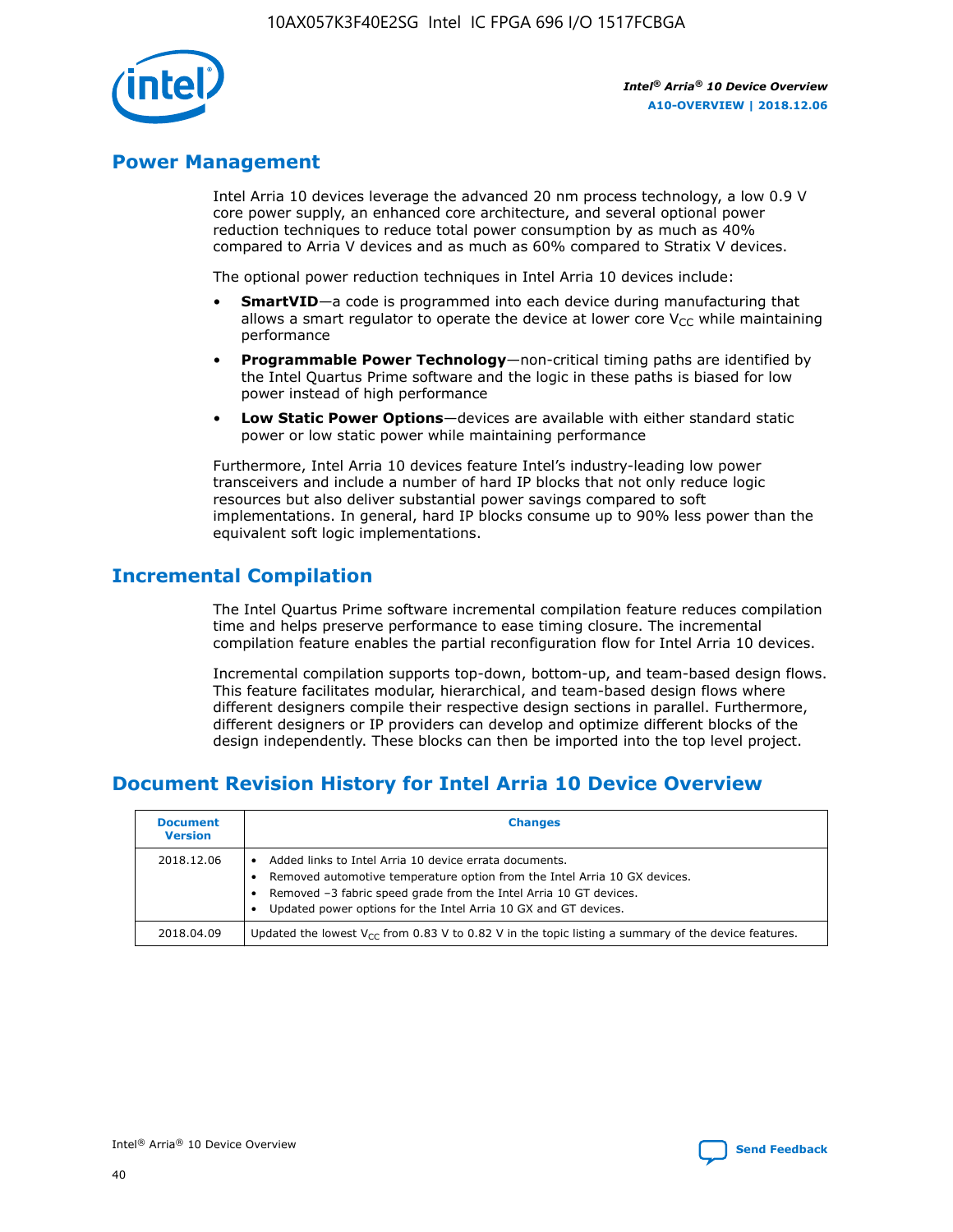$\mathsf{r}$ 



| January 2018<br>Updated the maximum data rate for HPS (Intel Arria 10 SX devices<br>2018.01.17<br>external memory interface DDR3 controller from 2,166 Mbps to 2,133<br>Mbps.<br>$\bullet$<br>+ SRAM to 633 MHz in Memory Standards Supported by the Soft<br>Memory Controller table.<br>Updated transceiver backplane capability to 12.5 Gbps.<br>$\bullet$<br>Removed transceiver speed grade 5 in Sample Ordering Core and<br>Available Options for Intel Arria 10 GX Devices figure.<br>Available Options for Intel Arria 10 GT Devices figure.<br>Updated short reach transceiver rate for Intel Arria 10 GT devices to<br>$\bullet$<br>25.8 Gbps.<br>Removed On-Die Instrumentation - EyeQ and Jitter Margin Tool<br>table.<br>2017.09.20<br>September 2017<br>1,333 MHz/2,666 Mbps to 1,200 MHz/2,400 Mbps.<br>July 2017<br>2017.07.13<br>Corrected the automotive temperature range in the figure showing the<br>available options for the Intel Arria 10 GX devices from "-40°C to 100°C"<br>to "-40°C to 125°C".<br>July 2017<br>2017.07.06<br>Added automotive temperature option to Intel Arria 10 GX device family.<br>2017.05.08<br>Corrected protocol names with "1588" to "IEEE 1588v2".<br>May 2017<br>$\bullet$<br>Updated the vertical migration table to remove vertical migration<br>$\bullet$<br>between Intel Arria 10 GX and Intel Arria 10 SX device variants.<br>Removed all "Preliminary" marks.<br>2017.03.15<br>March 2017<br>Removed the topic about migration from Intel Arria 10 to Intel Stratix<br>10 devices.<br>Rebranded as Intel.<br>$\bullet$<br>October 2016<br>2016.10.31<br>Removed package F36 from Intel Arria 10 GX devices.<br>$\bullet$<br>Updated Intel Arria 10 GT sample ordering code and maximum GX<br>$\bullet$<br>transceiver count. Intel Arria 10 GT devices are available only in the<br>SF45 package option with a maximum of 72 transceivers.<br>May 2016<br>2016.05.02<br>Updated the FPGA Configuration and HPS Booting topic.<br>Remove $V_{CC}$ PowerManager from the Summary of Features, Power<br>Management and Arria 10 Device Variants and packages topics. This<br>feature is no longer supported in Arria 10 devices.<br>Removed LPDDR3 from the Memory Standards Supported by the HPS<br>Hard Memory Controller table in the Memory Standards Supported by<br>Intel Arria 10 Devices topic. This standard is only supported by the<br>FPGA.<br>Removed transceiver speed grade 5 from the Device Variants and<br>Packages topic for Arria 10 GX and SX devices.<br>Changed the maximum Arria 10 GT datarate to 25.8 Gbps and the<br>February 2016<br>2016.02.11<br>minimum datarate to 1 Gbps globally.<br>Revised the state for Core clock networks in the Summary of Features<br>$\bullet$<br>topic.<br>• Changed the transceiver parameters in the "Summary of Features for<br>Arria 10 Devices" table.<br>for Arria 10 GT Devices" table.<br>• Changed the package availability for GT devices in the "Package Plan<br>for Arria 10 GT Devices" table.<br>Changed the package configurations for GT devices in the "Migration"<br>Capability Across Arria 10 Product Lines" figure. | <b>Date</b> | <b>Version</b> | <b>Changes</b>                                                                                                                                                                                                                                                                               |
|----------------------------------------------------------------------------------------------------------------------------------------------------------------------------------------------------------------------------------------------------------------------------------------------------------------------------------------------------------------------------------------------------------------------------------------------------------------------------------------------------------------------------------------------------------------------------------------------------------------------------------------------------------------------------------------------------------------------------------------------------------------------------------------------------------------------------------------------------------------------------------------------------------------------------------------------------------------------------------------------------------------------------------------------------------------------------------------------------------------------------------------------------------------------------------------------------------------------------------------------------------------------------------------------------------------------------------------------------------------------------------------------------------------------------------------------------------------------------------------------------------------------------------------------------------------------------------------------------------------------------------------------------------------------------------------------------------------------------------------------------------------------------------------------------------------------------------------------------------------------------------------------------------------------------------------------------------------------------------------------------------------------------------------------------------------------------------------------------------------------------------------------------------------------------------------------------------------------------------------------------------------------------------------------------------------------------------------------------------------------------------------------------------------------------------------------------------------------------------------------------------------------------------------------------------------------------------------------------------------------------------------------------------------------------------------------------------------------------------------------------------------------------------------------------------------------------------------------------------------------------------------------------------------------------------------------------------------------------------------------------------------------------------------------------------------------------------------------------------------------------------------------------------------|-------------|----------------|----------------------------------------------------------------------------------------------------------------------------------------------------------------------------------------------------------------------------------------------------------------------------------------------|
|                                                                                                                                                                                                                                                                                                                                                                                                                                                                                                                                                                                                                                                                                                                                                                                                                                                                                                                                                                                                                                                                                                                                                                                                                                                                                                                                                                                                                                                                                                                                                                                                                                                                                                                                                                                                                                                                                                                                                                                                                                                                                                                                                                                                                                                                                                                                                                                                                                                                                                                                                                                                                                                                                                                                                                                                                                                                                                                                                                                                                                                                                                                                                                |             |                | Updated maximum frequency supported for half rate QDRII and QDRII<br>Removed package code 40, low static power, SmartVID, industrial, and<br>military operating temperature support from Sample Ordering Core and<br>support from PMA Features of the Transceivers in Intel Arria 10 Devices |
|                                                                                                                                                                                                                                                                                                                                                                                                                                                                                                                                                                                                                                                                                                                                                                                                                                                                                                                                                                                                                                                                                                                                                                                                                                                                                                                                                                                                                                                                                                                                                                                                                                                                                                                                                                                                                                                                                                                                                                                                                                                                                                                                                                                                                                                                                                                                                                                                                                                                                                                                                                                                                                                                                                                                                                                                                                                                                                                                                                                                                                                                                                                                                                |             |                | Updated the maximum speed of the DDR4 external memory interface from                                                                                                                                                                                                                         |
|                                                                                                                                                                                                                                                                                                                                                                                                                                                                                                                                                                                                                                                                                                                                                                                                                                                                                                                                                                                                                                                                                                                                                                                                                                                                                                                                                                                                                                                                                                                                                                                                                                                                                                                                                                                                                                                                                                                                                                                                                                                                                                                                                                                                                                                                                                                                                                                                                                                                                                                                                                                                                                                                                                                                                                                                                                                                                                                                                                                                                                                                                                                                                                |             |                |                                                                                                                                                                                                                                                                                              |
|                                                                                                                                                                                                                                                                                                                                                                                                                                                                                                                                                                                                                                                                                                                                                                                                                                                                                                                                                                                                                                                                                                                                                                                                                                                                                                                                                                                                                                                                                                                                                                                                                                                                                                                                                                                                                                                                                                                                                                                                                                                                                                                                                                                                                                                                                                                                                                                                                                                                                                                                                                                                                                                                                                                                                                                                                                                                                                                                                                                                                                                                                                                                                                |             |                |                                                                                                                                                                                                                                                                                              |
|                                                                                                                                                                                                                                                                                                                                                                                                                                                                                                                                                                                                                                                                                                                                                                                                                                                                                                                                                                                                                                                                                                                                                                                                                                                                                                                                                                                                                                                                                                                                                                                                                                                                                                                                                                                                                                                                                                                                                                                                                                                                                                                                                                                                                                                                                                                                                                                                                                                                                                                                                                                                                                                                                                                                                                                                                                                                                                                                                                                                                                                                                                                                                                |             |                |                                                                                                                                                                                                                                                                                              |
|                                                                                                                                                                                                                                                                                                                                                                                                                                                                                                                                                                                                                                                                                                                                                                                                                                                                                                                                                                                                                                                                                                                                                                                                                                                                                                                                                                                                                                                                                                                                                                                                                                                                                                                                                                                                                                                                                                                                                                                                                                                                                                                                                                                                                                                                                                                                                                                                                                                                                                                                                                                                                                                                                                                                                                                                                                                                                                                                                                                                                                                                                                                                                                |             |                |                                                                                                                                                                                                                                                                                              |
|                                                                                                                                                                                                                                                                                                                                                                                                                                                                                                                                                                                                                                                                                                                                                                                                                                                                                                                                                                                                                                                                                                                                                                                                                                                                                                                                                                                                                                                                                                                                                                                                                                                                                                                                                                                                                                                                                                                                                                                                                                                                                                                                                                                                                                                                                                                                                                                                                                                                                                                                                                                                                                                                                                                                                                                                                                                                                                                                                                                                                                                                                                                                                                |             |                |                                                                                                                                                                                                                                                                                              |
|                                                                                                                                                                                                                                                                                                                                                                                                                                                                                                                                                                                                                                                                                                                                                                                                                                                                                                                                                                                                                                                                                                                                                                                                                                                                                                                                                                                                                                                                                                                                                                                                                                                                                                                                                                                                                                                                                                                                                                                                                                                                                                                                                                                                                                                                                                                                                                                                                                                                                                                                                                                                                                                                                                                                                                                                                                                                                                                                                                                                                                                                                                                                                                |             |                |                                                                                                                                                                                                                                                                                              |
|                                                                                                                                                                                                                                                                                                                                                                                                                                                                                                                                                                                                                                                                                                                                                                                                                                                                                                                                                                                                                                                                                                                                                                                                                                                                                                                                                                                                                                                                                                                                                                                                                                                                                                                                                                                                                                                                                                                                                                                                                                                                                                                                                                                                                                                                                                                                                                                                                                                                                                                                                                                                                                                                                                                                                                                                                                                                                                                                                                                                                                                                                                                                                                |             |                | Changed the transceiver parameters in the "Maximum Resource Counts"<br>continued                                                                                                                                                                                                             |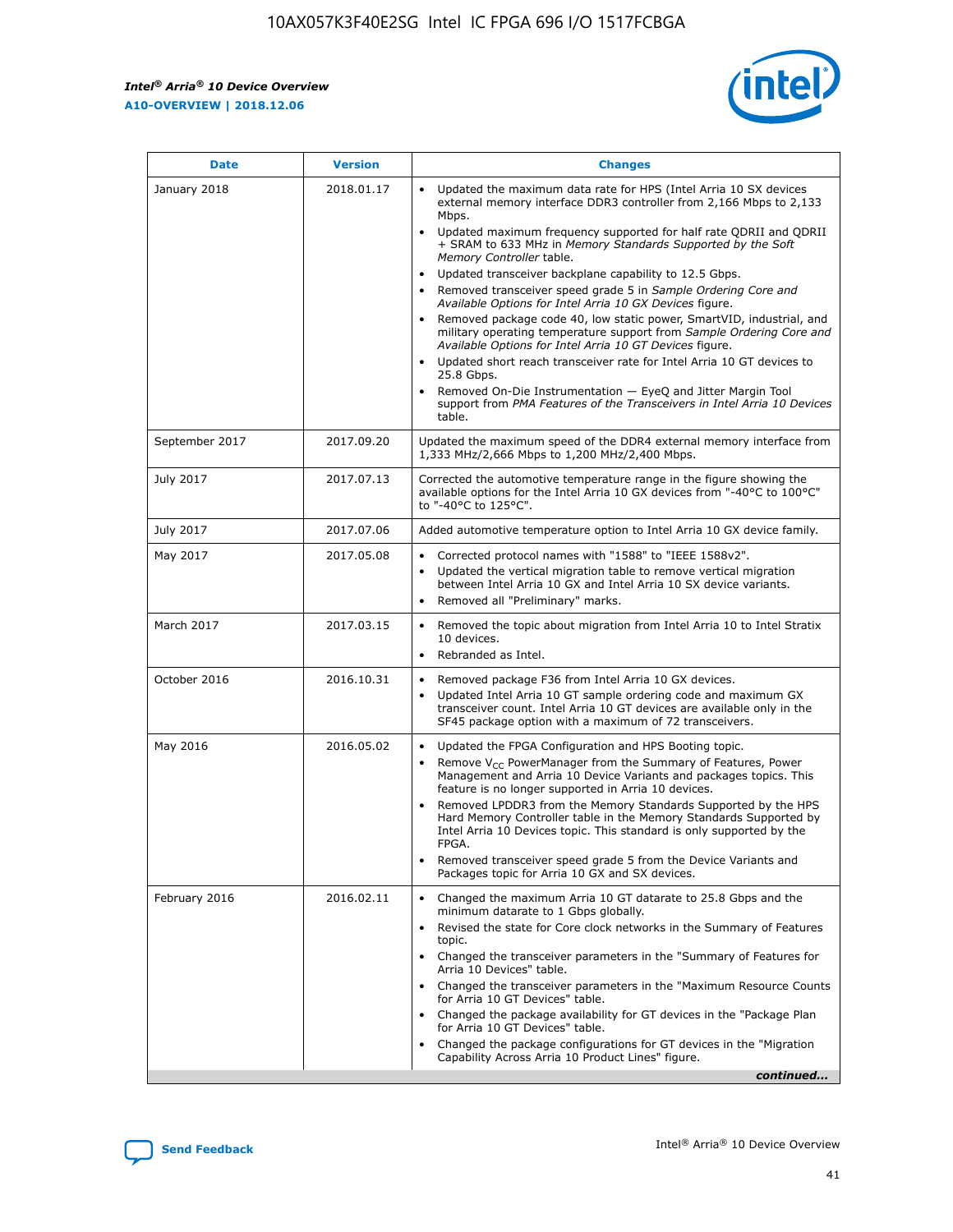

| <b>Date</b>   | <b>Version</b> | <b>Changes</b>                                                                                                                                                               |
|---------------|----------------|------------------------------------------------------------------------------------------------------------------------------------------------------------------------------|
|               |                | • Changed transceiver parameters in the "Low Power Serial Transceivers"<br>section.                                                                                          |
|               |                | • Changed the transceiver descriptions in the "Device Variants for the<br>Arria 10 Device Family" table.                                                                     |
|               |                | Changed the "Sample Ordering Code and Available Options for Arria 10<br>$\bullet$<br>GT Devices" figure.                                                                     |
|               |                | Changed the datarates for GT devices in the "PMA Features" section.                                                                                                          |
|               |                | Changed the datarates for GT devices in the "PCS Features" section.<br>$\bullet$                                                                                             |
| December 2015 | 2015.12.14     | Updated the number of M20K memory blocks for Arria 10 GX 660 from<br>2133 to 2131 and corrected the total RAM bit from 48,448 Kb to<br>48,408 Kb.                            |
|               |                | Corrected the number of DSP blocks for Arria 10 GX 660 from 1688 to<br>1687 in the table listing floating-point arithmetic resources.                                        |
| November 2015 | 2015.11.02     | Updated the maximum resources for Arria 10 GX 220, GX 320, GX 480,<br>$\bullet$<br>GX 660, SX 220, SX 320, SX 480, and SX 660.                                               |
|               |                | • Updated resource count for Arria 10 GX 320, GX 480, GX 660, SX 320,<br>SX 480, a SX 660 devices in Number of Multipliers in Intel Arria 10<br><b>Devices</b> table.        |
|               |                | Updated the available options for Arria 10 GX, GT, and SX.                                                                                                                   |
|               |                | Changed instances of Quartus II to Quartus Prime.<br>$\bullet$                                                                                                               |
| June 2015     | 2015.06.15     | Corrected label for Intel Arria 10 GT product lines in the vertical migration<br>figure.                                                                                     |
| May 2015      | 2015.05.15     | Corrected the DDR3 half rate and quarter rate maximum frequencies in the<br>table that lists the memory standards supported by the Intel Arria 10 hard<br>memory controller. |
| May 2015      | 2015.05.04     | • Added support for 13.5G JESD204b in the Summary of Features table.                                                                                                         |
|               |                | • Added a link to Arria 10 GT Channel Usage in the Arria 10 GT Package<br>Plan topic.                                                                                        |
|               |                | • Added a note to the table, Maximum Resource Counts for Arria 10 GT<br>devices.                                                                                             |
|               |                | • Updated the power requirements of the transceivers in the Low Power<br>Serial Transceivers topic.                                                                          |
| January 2015  | 2015.01.23     | • Added floating point arithmetic features in the Summary of Features<br>table.                                                                                              |
|               |                | • Updated the total embedded memory from 38.38 megabits (Mb) to<br>65.6 Mb.                                                                                                  |
|               |                | • Updated the table that lists the memory standards supported by Intel<br>Arria 10 devices.                                                                                  |
|               |                | Removed support for DDR3U, LPDDR3 SDRAM, RLDRAM 2, and DDR2.                                                                                                                 |
|               |                | Moved RLDRAM 3 support from hard memory controller to soft memory<br>controller. RLDRAM 3 support uses hard PHY with soft memory<br>controller.                              |
|               |                | Added soft memory controller support for QDR IV.<br>٠                                                                                                                        |
|               |                | Updated the maximum resource count table to include the number of<br>hard memory controllers available in each device variant.                                               |
|               |                | Updated the transceiver PCS data rate from 12.5 Gbps to 12 Gbps.<br>$\bullet$                                                                                                |
|               |                | Updated the max clock rate of PS, FPP x8, FPP x16, and Configuration<br>via HPS from 125 MHz to 100 MHz.                                                                     |
|               |                | Added a feature for fractional synthesis PLLs: PLL cascading.                                                                                                                |
|               |                | Updated the HPS programmable general-purpose I/Os from 54 to 62.<br>$\bullet$                                                                                                |
|               |                | continued                                                                                                                                                                    |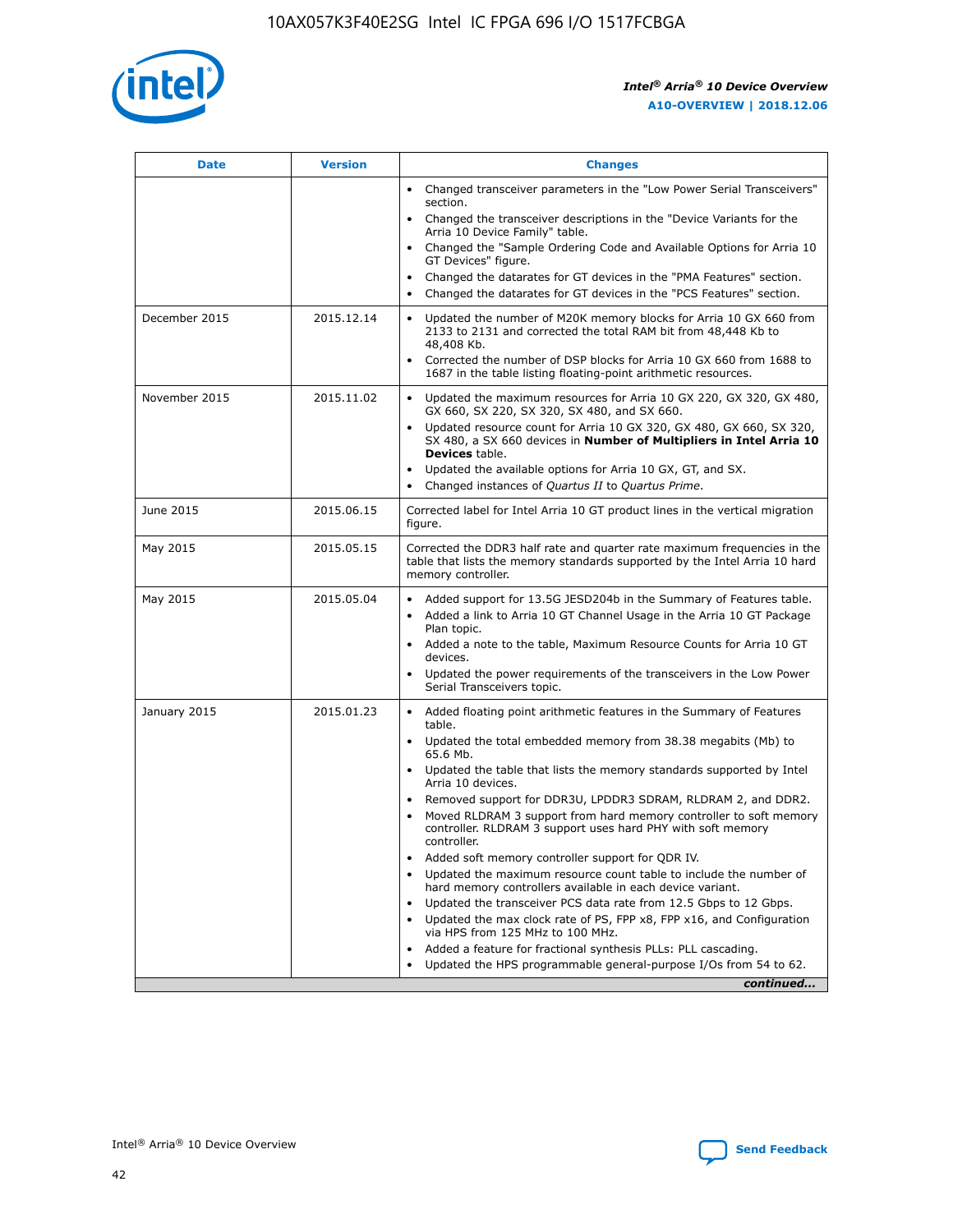r



| <b>Date</b>    | <b>Version</b> | <b>Changes</b>                                                                                                                                                                                                                                                                                                                                                                                                                                                                                                                                      |
|----------------|----------------|-----------------------------------------------------------------------------------------------------------------------------------------------------------------------------------------------------------------------------------------------------------------------------------------------------------------------------------------------------------------------------------------------------------------------------------------------------------------------------------------------------------------------------------------------------|
| September 2014 | 2014.09.30     | Corrected the 3 V I/O and LVDS I/O counts for F35 and F36 packages<br>$\bullet$<br>of Arria 10 GX.<br>Corrected the 3 V I/O, LVDS I/O, and transceiver counts for the NF40<br>$\bullet$<br>package of the Arria GX 570 and 660.<br>Removed 3 V I/O, LVDS I/O, and transceiver counts for the NF40<br>package of the Arria GX 900 and 1150. The NF40 package is not<br>available for Arria 10 GX 900 and 1150.                                                                                                                                       |
| August 2014    | 2014.08.18     | Updated Memory (Kb) M20K maximum resources for Arria 10 GX 660<br>devices from 42,660 to 42,620.<br>Added GPIO columns consisting of LVDS I/O Bank and 3V I/O Bank in<br>$\bullet$<br>the Package Plan table.<br>Added how to use memory interface clock frequency higher than 533<br>$\bullet$<br>MHz in the I/O vertical migration.<br>Added information to clarify that RLDRAM3 support uses hard PHY with<br>$\bullet$<br>soft memory controller.<br>Added variable precision DSP blocks support for floating-point<br>$\bullet$<br>arithmetic. |
| June 2014      | 2014.06.19     | Updated number of dedicated I/Os in the HPS block to 17.                                                                                                                                                                                                                                                                                                                                                                                                                                                                                            |
| February 2014  | 2014.02.21     | Updated transceiver speed grade options for GT devices in Figure 2.                                                                                                                                                                                                                                                                                                                                                                                                                                                                                 |
| February 2014  | 2014.02.06     | Updated data rate for Arria 10 GT devices from 28.1 Gbps to 28.3 Gbps.                                                                                                                                                                                                                                                                                                                                                                                                                                                                              |
| December 2013  | 2013.12.10     | Updated the HPS memory standards support from LPDDR2 to LPDDR3.<br>Updated HPS block diagram to include dedicated HPS I/O and FPGA<br>$\bullet$<br>Configuration blocks as well as repositioned SD/SDIO/MMC, DMA, SPI<br>and NAND Flash with ECC blocks.                                                                                                                                                                                                                                                                                            |
| December 2013  | 2013.12.02     | Initial release.                                                                                                                                                                                                                                                                                                                                                                                                                                                                                                                                    |